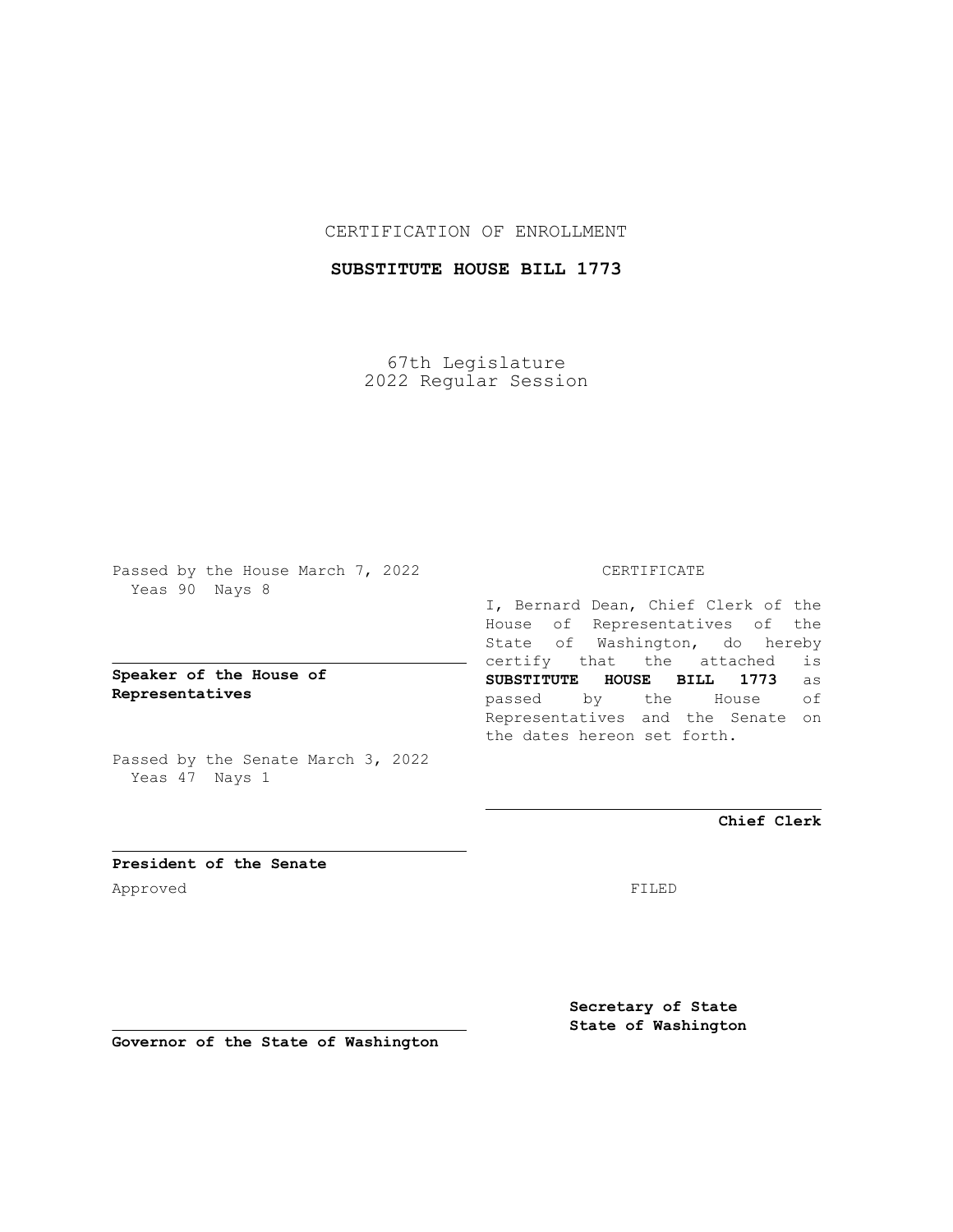#### **SUBSTITUTE HOUSE BILL 1773**

AS AMENDED BY THE SENATE

Passed Legislature - 2022 Regular Session

# **State of Washington 67th Legislature 2022 Regular Session**

**By** House Appropriations (originally sponsored by Representatives Taylor, Davis, Leavitt, Callan, Cody, Macri, Ormsby, and Harris-Talley)

READ FIRST TIME 02/07/22.

 AN ACT Relating to assisted outpatient treatment for persons with behavioral health disorders; amending RCW 71.05.148, 71.05.150, 71.05.150, 71.05.156, 71.05.212, 71.05.230, 71.05.240, 71.05.240, 71.05.245, 71.05.280, 71.05.290, 71.05.365, 71.05.585, 10.77.175, 71.05.590, 71.05.590, 71.05.595, 71.24.045, and 71.05.740; reenacting and amending RCW 71.05.020, 71.05.020, 71.05.201, 71.05.212, 71.05.320, 71.05.320, 71.34.755, and 71.24.045; reenacting and amending 2021 c 264 s 24 and 2021 c 263 s 21 (uncodified); adding a new section to chapter 71.34 RCW; creating new sections; providing effective dates; providing a contingent effective date; and providing 11 expiration dates.

12 BE IT ENACTED BY THE LEGISLATURE OF THE STATE OF WASHINGTON:

13 **Sec. 1.** RCW 71.05.020 and 2021 c 264 s 21 and 2021 c 263 s 12 14 are each reenacted and amended to read as follows:

15 The definitions in this section apply throughout this chapter 16 unless the context clearly requires otherwise.

 (1) "Admission" or "admit" means a decision by a physician, physician assistant, or psychiatric advanced registered nurse practitioner that a person should be examined or treated as a patient 20 in a hospital;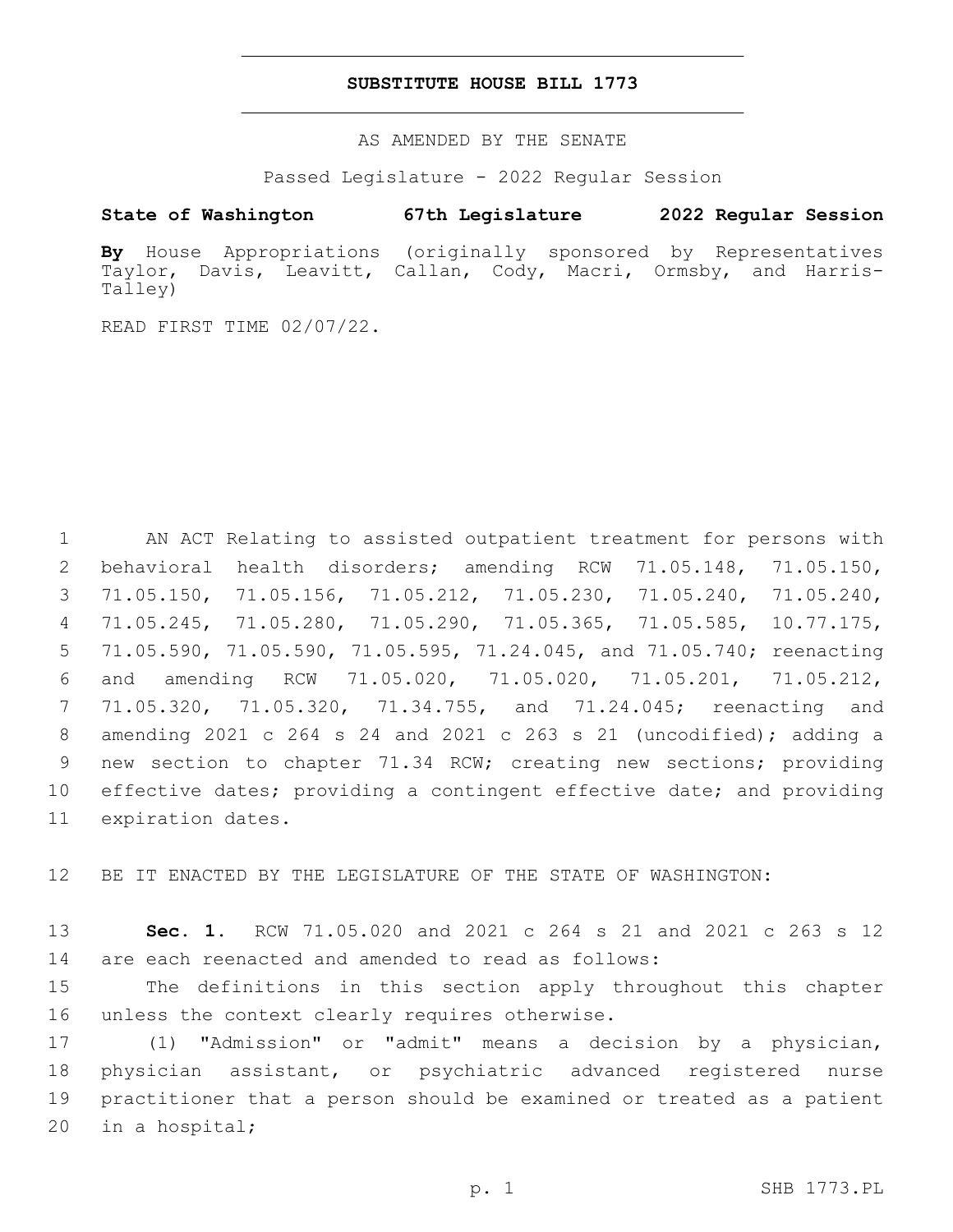(2) "Alcoholism" means a disease, characterized by a dependency on alcoholic beverages, loss of control over the amount and circumstances of use, symptoms of tolerance, physiological or psychological withdrawal, or both, if use is reduced or discontinued, and impairment of health or disruption of social or economic functioning;6

 (3) "Antipsychotic medications" means that class of drugs primarily used to treat serious manifestations of mental illness associated with thought disorders, which includes, but is not limited 10 to atypical antipsychotic medications;

 (4) "Approved substance use disorder treatment program" means a program for persons with a substance use disorder provided by a treatment program certified by the department as meeting standards 14 adopted under chapter 71.24 RCW;

 (5) "Attending staff" means any person on the staff of a public or private agency having responsibility for the care and treatment of 17 a patient;

(6) "Authority" means the Washington state health care authority;

 (7) "Behavioral health disorder" means either a mental disorder as defined in this section, a substance use disorder as defined in this section, or a co-occurring mental disorder and substance use 22 disorder;

 (8) "Behavioral health service provider" means a public or private agency that provides mental health, substance use disorder, or co-occurring disorder services to persons with behavioral health disorders as defined under this section and receives funding from public sources. This includes, but is not limited to: Hospitals licensed under chapter 70.41 RCW; evaluation and treatment facilities as defined in this section; community mental health service delivery systems or community behavioral health programs as defined in RCW 71.24.025; licensed or certified behavioral health agencies under RCW 71.24.037; facilities conducting competency evaluations and restoration under chapter 10.77 RCW; approved substance use disorder treatment programs as defined in this section; secure withdrawal management and stabilization facilities as defined in this section; 36 and correctional facilities operated by state and local governments;

 (9) "Co-occurring disorder specialist" means an individual possessing an enhancement granted by the department of health under chapter 18.205 RCW that certifies the individual to provide substance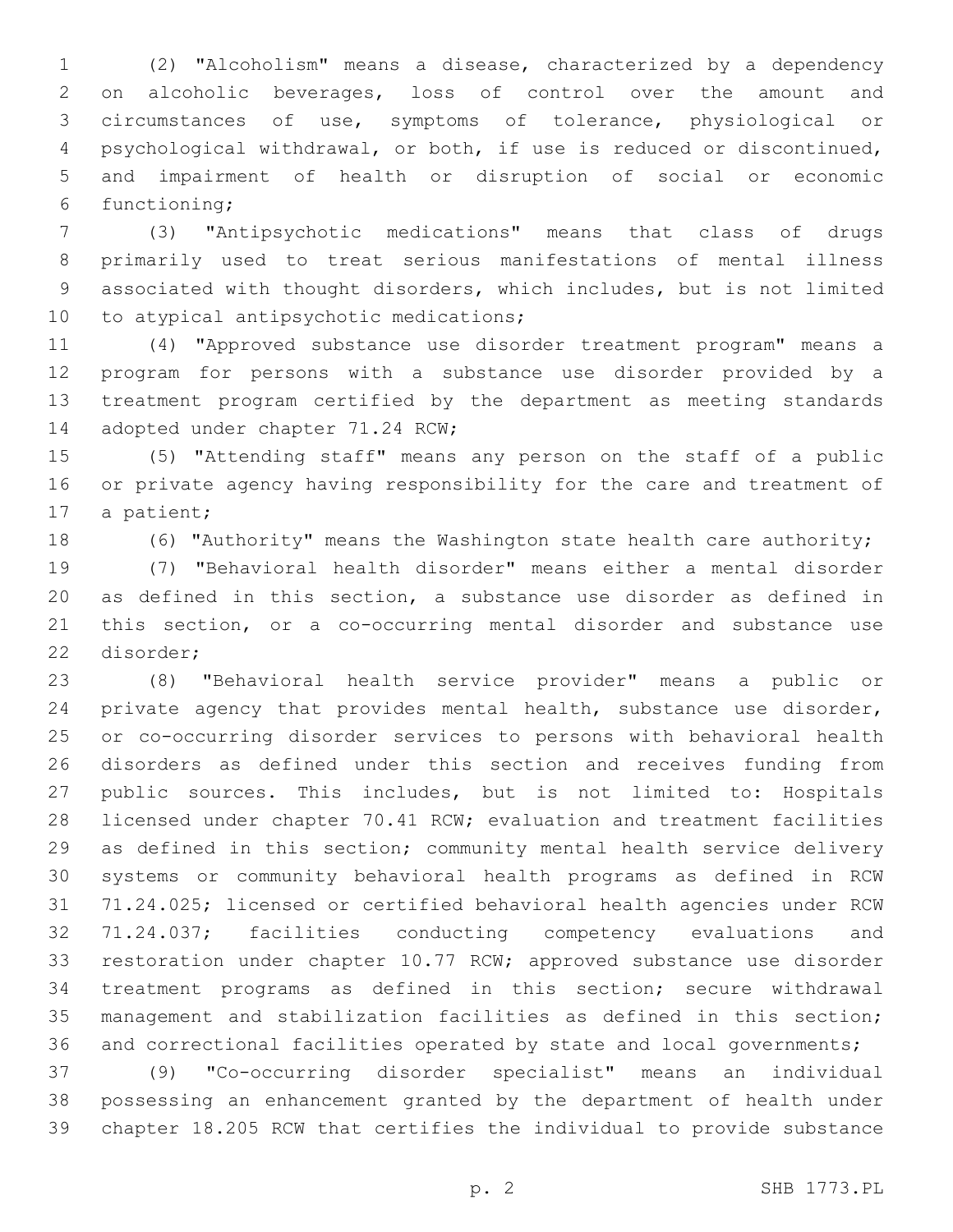use disorder counseling subject to the practice limitations under RCW 18.205.105;2

 (10) "Commitment" means the determination by a court that a person should be detained for a period of either evaluation or treatment, or both, in an inpatient or a less restrictive setting;

 (11) "Community behavioral health agency" has the same meaning as "licensed or certified behavioral health agency" defined in RCW 71.24.025;8

 (12) "Conditional release" means a revocable modification of a 10 commitment, which may be revoked upon violation of any of its terms;

 (13) "Crisis stabilization unit" means a short-term facility or a 12 portion of a facility licensed or certified by the department, such as an evaluation and treatment facility or a hospital, which has been designed to assess, diagnose, and treat individuals experiencing an acute crisis without the use of long-term hospitalization;

 (14) "Custody" means involuntary detention under the provisions 17 of this chapter or chapter 10.77 RCW, uninterrupted by any period of unconditional release from commitment from a facility providing 19 involuntary care and treatment;

(15) "Department" means the department of health;

 (16) "Designated crisis responder" means a mental health professional appointed by the county, by an entity appointed by the county, or by the authority in consultation with a federally recognized Indian tribe or after meeting and conferring with an Indian health care provider, to perform the duties specified in this 26 chapter;

 (17) "Detention" or "detain" means the lawful confinement of a 28 person, under the provisions of this chapter;

 (18) "Developmental disabilities professional" means a person who has specialized training and three years of experience in directly treating or working with persons with developmental disabilities and is a psychiatrist, physician assistant working with a supervising psychiatrist, psychologist, psychiatric advanced registered nurse practitioner, or social worker, and such other developmental disabilities professionals as may be defined by rules adopted by the secretary of the department of social and health services;

 (19) "Developmental disability" means that condition defined in 38 RCW 71A.10.020(5);

(20) "Director" means the director of the authority;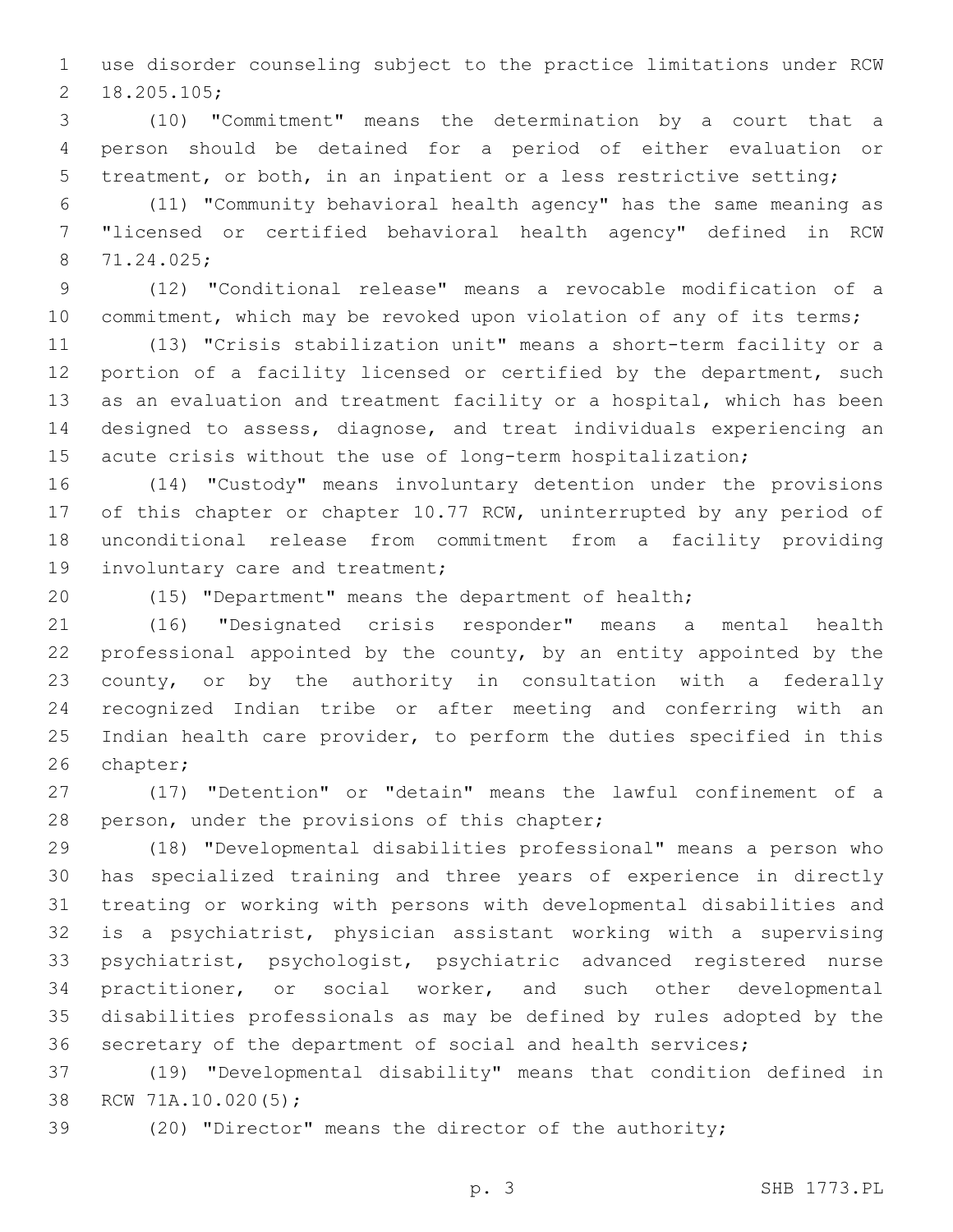(21) "Discharge" means the termination of hospital medical authority. The commitment may remain in place, be terminated, or be 3 amended by court order;

 (22) "Drug addiction" means a disease, characterized by a dependency on psychoactive chemicals, loss of control over the amount and circumstances of use, symptoms of tolerance, physiological or psychological withdrawal, or both, if use is reduced or discontinued, and impairment of health or disruption of social or economic 9 functioning;

 (23) "Evaluation and treatment facility" means any facility which can provide directly, or by direct arrangement with other public or private agencies, emergency evaluation and treatment, outpatient care, and timely and appropriate inpatient care to persons suffering from a mental disorder, and which is licensed or certified as such by the department. The authority may certify single beds as temporary evaluation and treatment beds under RCW 71.05.745. A physically separate and separately operated portion of a state hospital may be designated as an evaluation and treatment facility. A facility which is part of, or operated by, the department of social and health services or any federal agency will not require certification. No correctional institution or facility, or jail, shall be an evaluation 22 and treatment facility within the meaning of this chapter;

 (24) "Gravely disabled" means a condition in which a person, as a result of a behavioral health disorder: (a) Is in danger of serious physical harm resulting from a failure to provide for his or her essential human needs of health or safety; or (b) manifests severe deterioration in routine functioning evidenced by repeated and escalating loss of cognitive or volitional control over his or her actions and is not receiving such care as is essential for his or her 30 health or safety;

 (25) "Habilitative services" means those services provided by program personnel to assist persons in acquiring and maintaining life skills and in raising their levels of physical, mental, social, and vocational functioning. Habilitative services include education, training for employment, and therapy. The habilitative process shall be undertaken with recognition of the risk to the public safety presented by the person being assisted as manifested by prior charged 38 criminal conduct;

 (26) "Hearing" means any proceeding conducted in open court that 40 conforms to the requirements of RCW 71.05.820;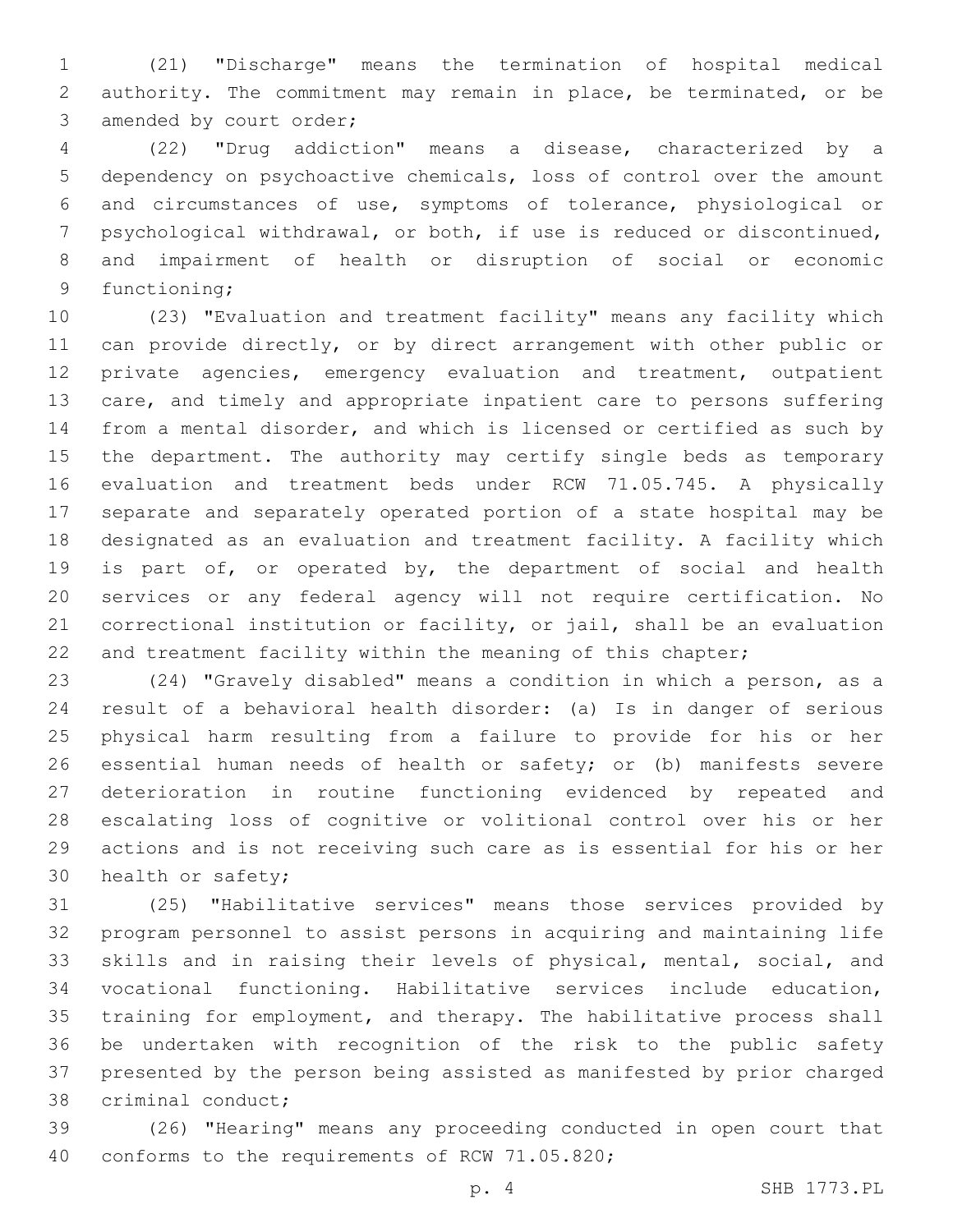(27) "History of one or more violent acts" refers to the period of time ten years prior to the filing of a petition under this chapter, excluding any time spent, but not any violent acts committed, in a behavioral health facility, or in confinement as a 5 result of a criminal conviction;

6 (28) "Imminent" means the state or condition of being likely to 7 occur at any moment or near at hand, rather than distant or remote;

8 (29) "In need of assisted outpatient ((behavioral health)) 9 treatment" ((means that a person, as a result of a behavioral health 10 disorder: (a) Has been committed by a court to detention for 11 involuntary behavioral health treatment during the preceding thirty-12 six months; (b) is unlikely to voluntarily participate in outpatient 13 treatment without an order for less restrictive alternative 14 treatment, based on a history of nonadherence with treatment or in 15 view of the person's current behavior; (c) is likely to benefit from 16 <del>less restrictive alternative treatment; and (d) requires less</del> 17 restrictive alternative treatment to prevent a relapse, 18 decompensation, or deterioration that is likely to result in the 19 person presenting a likelihood of serious harm or the person becoming 20 gravely disabled within a reasonably short period of time)) refers to 21 a person who meets the criteria for assisted outpatient treatment 22 established under RCW 71.05.148;

 (30) "Individualized service plan" means a plan prepared by a developmental disabilities professional with other professionals as a team, for a person with developmental disabilities, which shall 26 state:

27 (a) The nature of the person's specific problems, prior charged 28 criminal behavior, and habilitation needs;

29 (b) The conditions and strategies necessary to achieve the 30 purposes of habilitation;

31 (c) The intermediate and long-range goals of the habilitation 32 program, with a projected timetable for the attainment;

33 (d) The rationale for using this plan of habilitation to achieve 34 those intermediate and long-range goals;

35 (e) The staff responsible for carrying out the plan;

 (f) Where relevant in light of past criminal behavior and due consideration for public safety, the criteria for proposed movement to less-restrictive settings, criteria for proposed eventual discharge or release, and a projected possible date for discharge or 40 release; and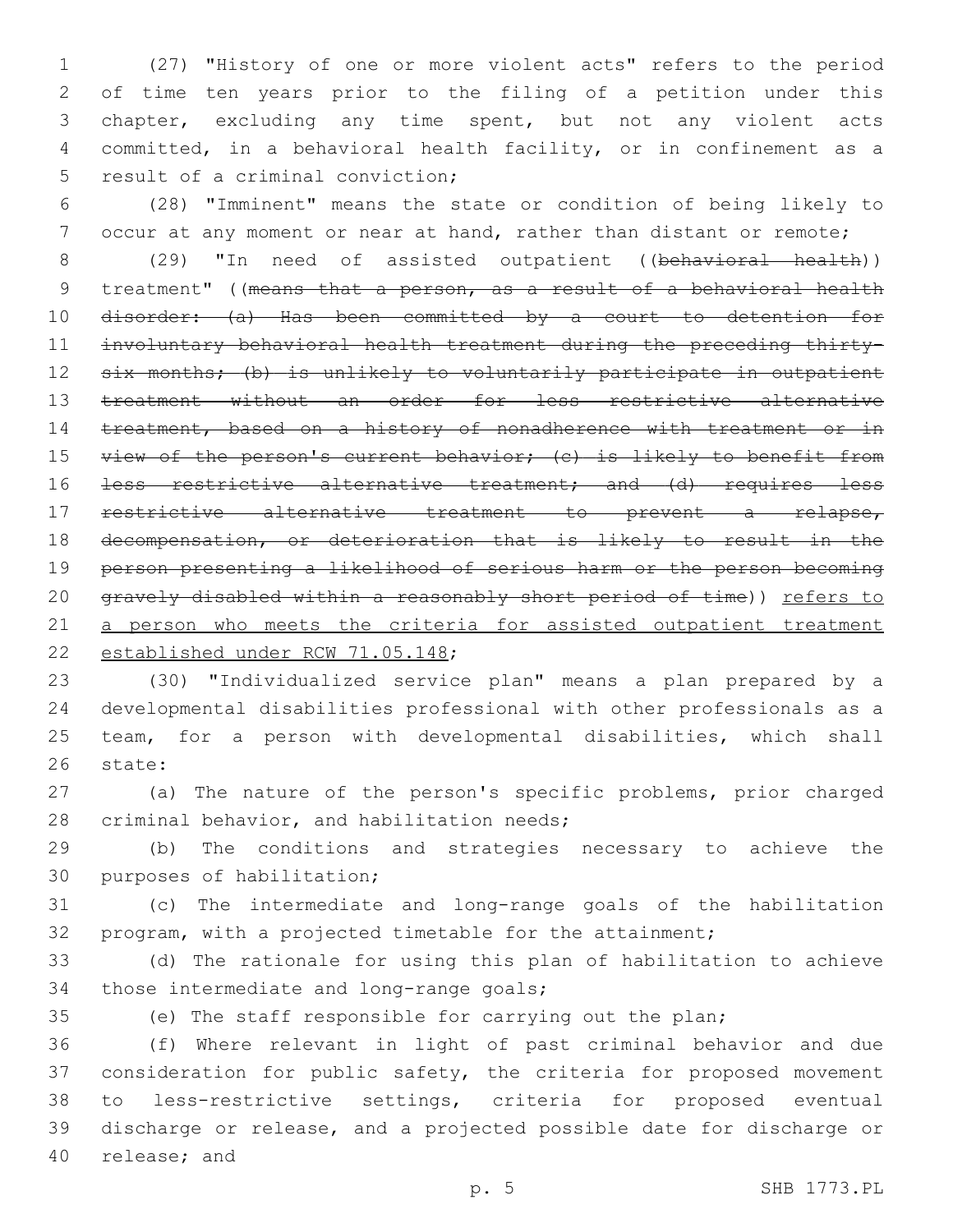(g) The type of residence immediately anticipated for the person 2 and possible future types of residences;

 (31) "Intoxicated person" means a person whose mental or physical functioning is substantially impaired as a result of the use of 5 alcohol or other psychoactive chemicals;

 (32) "Judicial commitment" means a commitment by a court pursuant 7 to the provisions of this chapter;

 (33) "Legal counsel" means attorneys and staff employed by county prosecutor offices or the state attorney general acting in their capacity as legal representatives of public behavioral health service 11 providers under RCW 71.05.130;

 (34) "Less restrictive alternative treatment" means a program of individualized treatment in a less restrictive setting than inpatient treatment that includes the services described in RCW 71.05.585. This term includes: Treatment pursuant to a less restrictive alternative treatment order under RCW 71.05.240 or 71.05.320; treatment pursuant to a conditional release under RCW 71.05.340; and treatment pursuant 18 to an assisted outpatient ((behavioral health)) treatment order under 19 RCW 71.05.148;

 (35) "Licensed physician" means a person licensed to practice medicine or osteopathic medicine and surgery in the state of 22 Washington;

(36) "Likelihood of serious harm" means:23

 (a) A substantial risk that: (i) Physical harm will be inflicted 25 by a person upon his or her own person, as evidenced by threats or attempts to commit suicide or inflict physical harm on oneself; (ii) physical harm will be inflicted by a person upon another, as evidenced by behavior which has caused such harm or which places another person or persons in reasonable fear of sustaining such harm; or (iii) physical harm will be inflicted by a person upon the property of others, as evidenced by behavior which has caused substantial loss or damage to the property of others; or

 (b) The person has threatened the physical safety of another and 34 has a history of one or more violent acts;

 (37) "Medical clearance" means a physician or other health care provider has determined that a person is medically stable and ready 37 for referral to the designated crisis responder;

 (38) "Mental disorder" means any organic, mental, or emotional impairment which has substantial adverse effects on a person's 40 cognitive or volitional functions;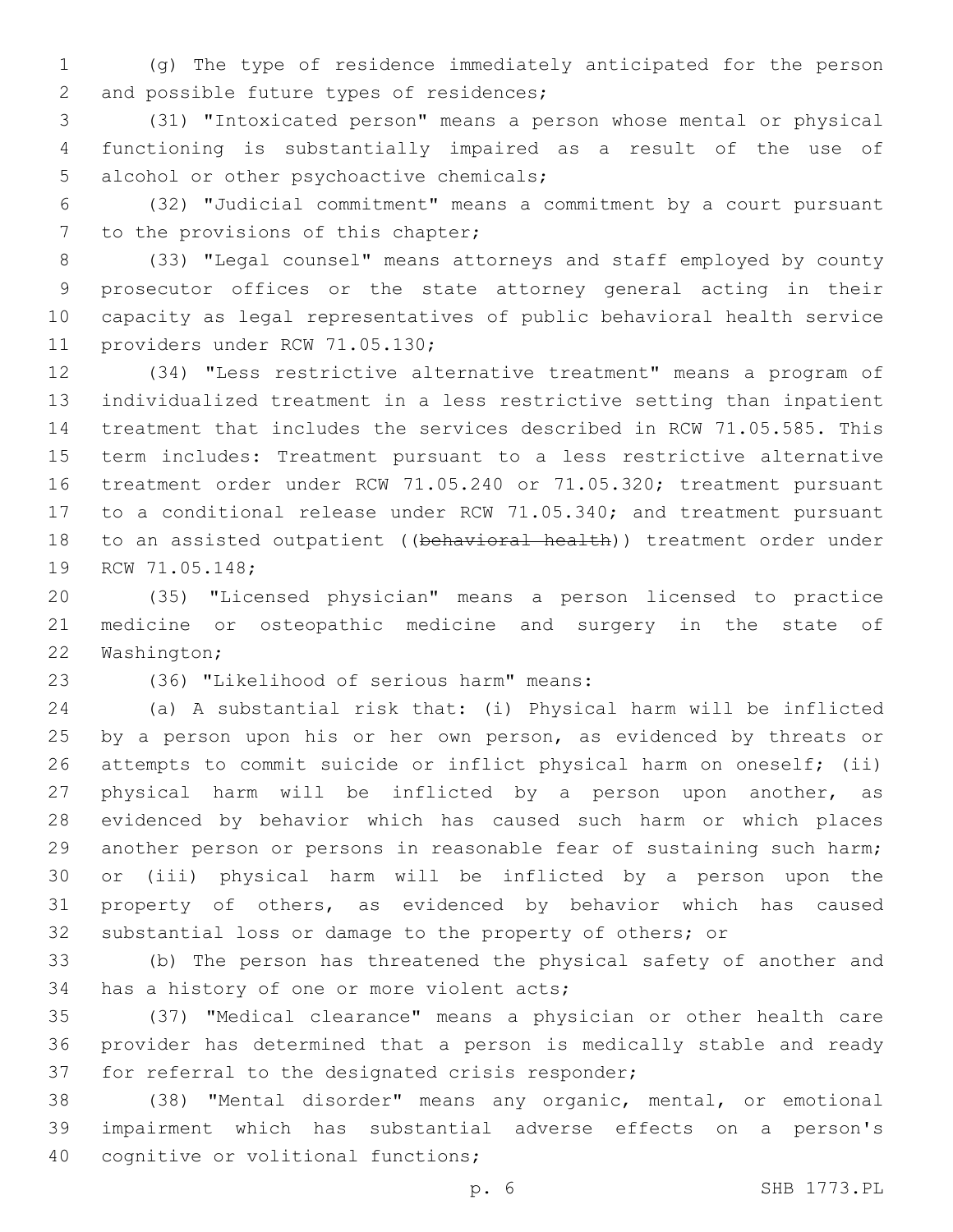(39) "Mental health professional" means a psychiatrist, psychologist, physician assistant working with a supervising psychiatrist, psychiatric advanced registered nurse practitioner, psychiatric nurse, or social worker, and such other mental health professionals as may be defined by rules adopted by the secretary 6 pursuant to the provisions of this chapter;

 (40) "Peace officer" means a law enforcement official of a public agency or governmental unit, and includes persons specifically given peace officer powers by any state law, local ordinance, or judicial 10 order of appointment;

 (41) "Physician assistant" means a person licensed as a physician 12 assistant under chapter 18.71A RCW;

 (42) "Private agency" means any person, partnership, corporation, 14 or association that is not a public agency, whether or not financed in whole or in part by public funds, which constitutes an evaluation and treatment facility or private institution, or hospital, or approved substance use disorder treatment program, which is conducted 18 for, or includes a department or ward conducted for, the care and treatment of persons with behavioral health disorders;

 (43) "Professional person" means a mental health professional, substance use disorder professional, or designated crisis responder and shall also mean a physician, physician assistant, psychiatric 23 advanced registered nurse practitioner, registered nurse, and such others as may be defined by rules adopted by the secretary pursuant 25 to the provisions of this chapter;

 (44) "Psychiatric advanced registered nurse practitioner" means a person who is licensed as an advanced registered nurse practitioner pursuant to chapter 18.79 RCW; and who is board certified in advanced 29 practice psychiatric and mental health nursing;

 (45) "Psychiatrist" means a person having a license as a physician and surgeon in this state who has in addition completed three years of graduate training in psychiatry in a program approved by the American medical association or the American osteopathic association and is certified or eligible to be certified by the 35 American board of psychiatry and neurology;

 (46) "Psychologist" means a person who has been licensed as a 37 psychologist pursuant to chapter 18.83 RCW;

 (47) "Public agency" means any evaluation and treatment facility or institution, secure withdrawal management and stabilization facility, approved substance use disorder treatment program, or

p. 7 SHB 1773.PL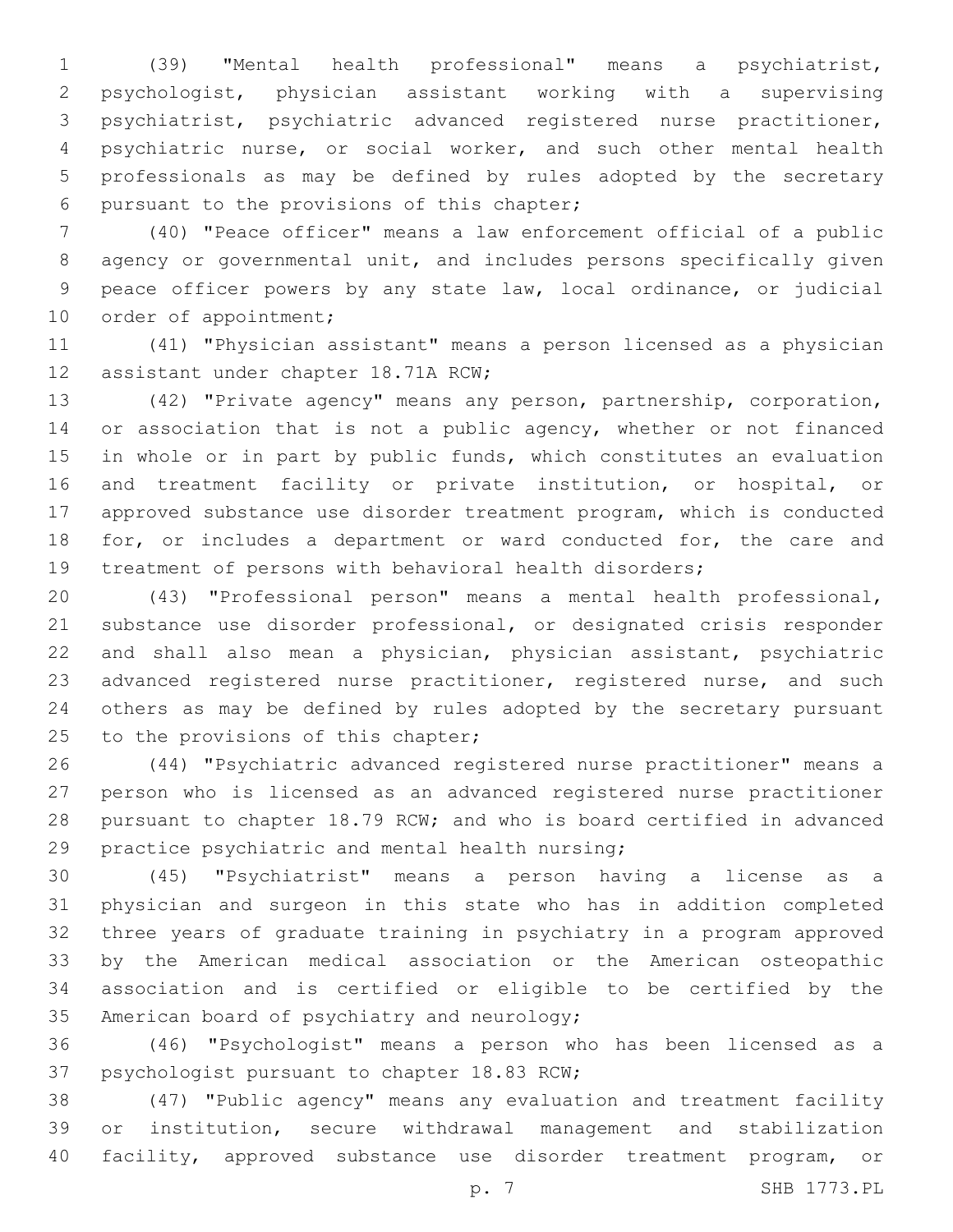hospital which is conducted for, or includes a department or ward conducted for, the care and treatment of persons with behavioral health disorders, if the agency is operated directly by federal, state, county, or municipal government, or a combination of such 5 governments;

 (48) "Release" means legal termination of the commitment under 7 the provisions of this chapter;

 (49) "Resource management services" has the meaning given in 9 chapter 71.24 RCW;

 (50) "Secretary" means the secretary of the department of health, 11 or his or her designee;

 (51) "Secure withdrawal management and stabilization facility" means a facility operated by either a public or private agency or by the program of an agency which provides care to voluntary individuals and individuals involuntarily detained and committed under this chapter for whom there is a likelihood of serious harm or who are gravely disabled due to the presence of a substance use disorder. Secure withdrawal management and stabilization facilities must:

19 (a) Provide the following services:

 (i) Assessment and treatment, provided by certified substance use disorder professionals or co-occurring disorder specialists;

(ii) Clinical stabilization services;22

 (iii) Acute or subacute detoxification services for intoxicated 24 individuals; and

 (iv) Discharge assistance provided by certified substance use disorder professionals or co-occurring disorder specialists, including facilitating transitions to appropriate voluntary or involuntary inpatient services or to less restrictive alternatives as 29 appropriate for the individual;

 (b) Include security measures sufficient to protect the patients, 31 staff, and community; and

(c) Be licensed or certified as such by the department of health;

 (52) "Social worker" means a person with a master's or further advanced degree from a social work educational program accredited and 35 approved as provided in RCW 18.320.010;

 (53) "Substance use disorder" means a cluster of cognitive, behavioral, and physiological symptoms indicating that an individual continues using the substance despite significant substance-related problems. The diagnosis of a substance use disorder is based on a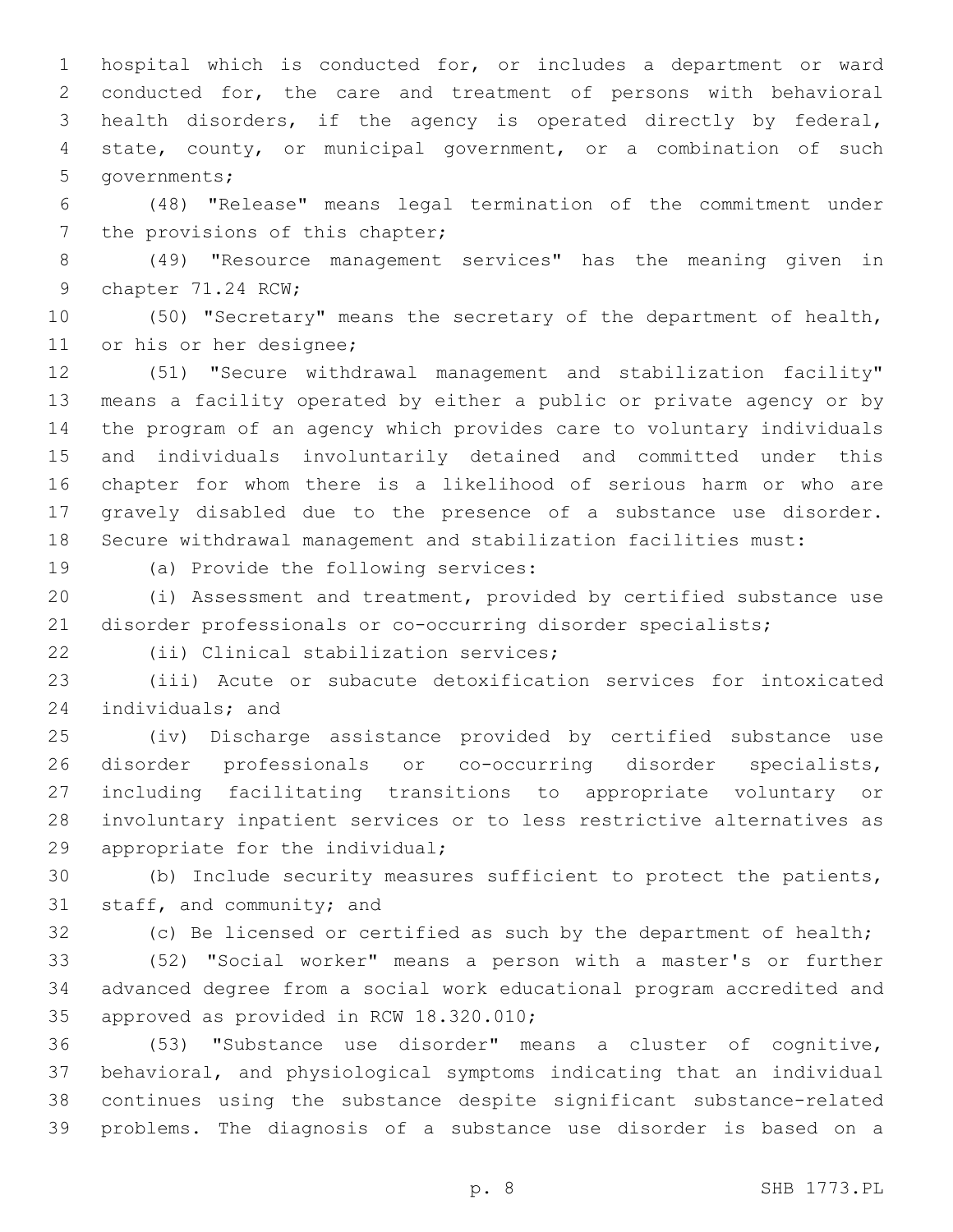pathological pattern of behaviors related to the use of the 2 substances;

 (54) "Substance use disorder professional" means a person certified as a substance use disorder professional by the department 5 of health under chapter 18.205 RCW;

 (55) "Therapeutic court personnel" means the staff of a mental health court or other therapeutic court which has jurisdiction over defendants who are dually diagnosed with mental disorders, including court personnel, probation officers, a court monitor, prosecuting attorney, or defense counsel acting within the scope of therapeutic 11 court duties;

 (56) "Treatment records" include registration and all other records concerning persons who are receiving or who at any time have received services for behavioral health disorders, which are maintained by the department of social and health services, the department, the authority, behavioral health administrative services organizations and their staffs, managed care organizations and their staffs, and by treatment facilities. Treatment records include mental health information contained in a medical bill including but not limited to mental health drugs, a mental health diagnosis, provider name, and dates of service stemming from a medical service. Treatment records do not include notes or records maintained for personal use by a person providing treatment services for the department of social and health services, the department, the authority, behavioral health administrative services organizations, managed care organizations, or a treatment facility if the notes or records are not available to 27 others;

 (57) "Triage facility" means a short-term facility or a portion 29 of a facility licensed or certified by the department, which is designed as a facility to assess and stabilize an individual or determine the need for involuntary commitment of an individual, and must meet department residential treatment facility standards. A triage facility may be structured as a voluntary or involuntary 34 placement facility;

 (58) "Video," unless the context clearly indicates otherwise, means the delivery of behavioral health services through the use of interactive audio and video technology, permitting real-time communication between a person and a designated crisis responder, for the purpose of evaluation. "Video" does not include the use of audio-40 only telephone, facsimile, email, or store and forward technology.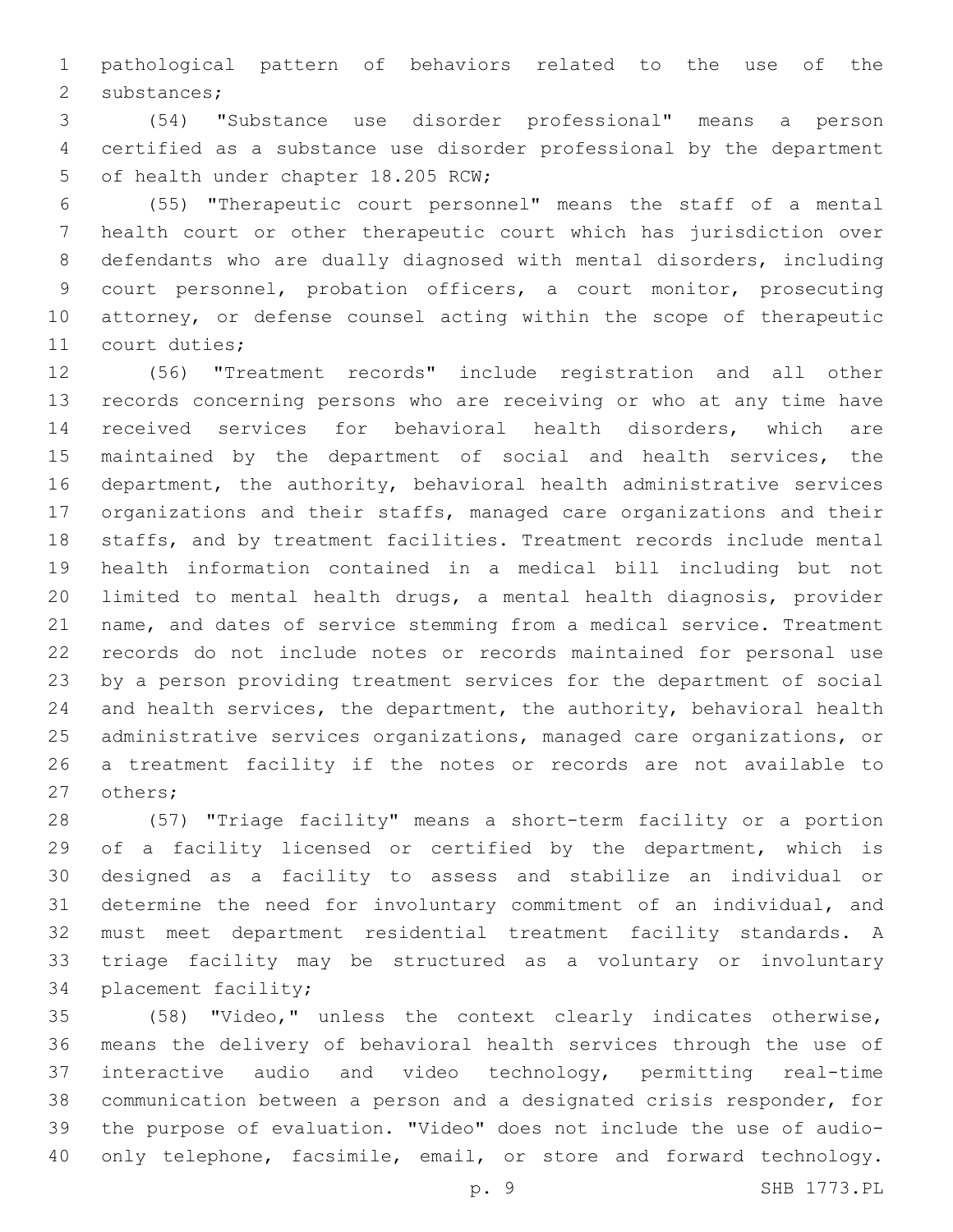"Store and forward technology" means use of an asynchronous transmission of a person's medical information from a mental health service provider to the designated crisis responder which results in 4 medical diagnosis, consultation, or treatment;

 (59) "Violent act" means behavior that resulted in homicide, attempted suicide, injury, or substantial loss or damage to property.

 **Sec. 2.** RCW 71.05.020 and 2021 c 264 s 23 and 2021 c 263 s 14 8 are each reenacted and amended to read as follows:

 The definitions in this section apply throughout this chapter 10 unless the context clearly requires otherwise.

 (1) "Admission" or "admit" means a decision by a physician, physician assistant, or psychiatric advanced registered nurse practitioner that a person should be examined or treated as a patient 14 in a hospital;

 (2) "Alcoholism" means a disease, characterized by a dependency on alcoholic beverages, loss of control over the amount and circumstances of use, symptoms of tolerance, physiological or psychological withdrawal, or both, if use is reduced or discontinued, and impairment of health or disruption of social or economic 20 functioning;

 (3) "Antipsychotic medications" means that class of drugs primarily used to treat serious manifestations of mental illness associated with thought disorders, which includes, but is not limited 24 to atypical antipsychotic medications;

 (4) "Approved substance use disorder treatment program" means a program for persons with a substance use disorder provided by a treatment program certified by the department as meeting standards 28 adopted under chapter 71.24 RCW;

 (5) "Attending staff" means any person on the staff of a public or private agency having responsibility for the care and treatment of 31 a patient;

(6) "Authority" means the Washington state health care authority;

 (7) "Behavioral health disorder" means either a mental disorder as defined in this section, a substance use disorder as defined in this section, or a co-occurring mental disorder and substance use 36 disorder;

 (8) "Behavioral health service provider" means a public or private agency that provides mental health, substance use disorder, or co-occurring disorder services to persons with behavioral health

p. 10 SHB 1773.PL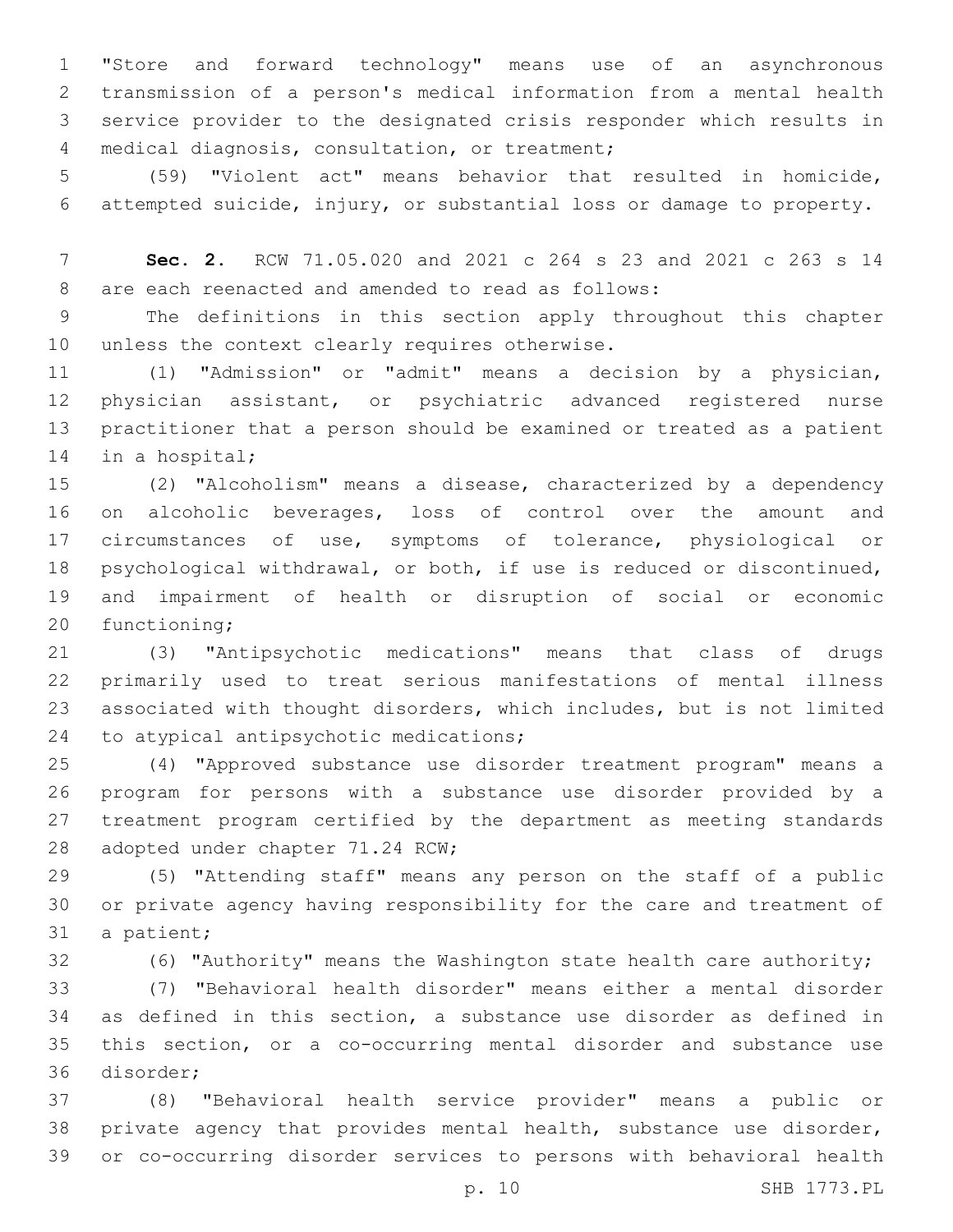disorders as defined under this section and receives funding from public sources. This includes, but is not limited to: Hospitals licensed under chapter 70.41 RCW; evaluation and treatment facilities as defined in this section; community mental health service delivery systems or community behavioral health programs as defined in RCW 71.24.025; licensed or certified behavioral health agencies under RCW 71.24.037; facilities conducting competency evaluations and restoration under chapter 10.77 RCW; approved substance use disorder treatment programs as defined in this section; secure withdrawal management and stabilization facilities as defined in this section; 11 and correctional facilities operated by state and local governments;

 (9) "Co-occurring disorder specialist" means an individual possessing an enhancement granted by the department of health under chapter 18.205 RCW that certifies the individual to provide substance use disorder counseling subject to the practice limitations under RCW 16 18.205.105;

 (10) "Commitment" means the determination by a court that a person should be detained for a period of either evaluation or 19 treatment, or both, in an inpatient or a less restrictive setting;

 (11) "Community behavioral health agency" has the same meaning as "licensed or certified behavioral health agency" defined in RCW 71.24.025;22

 (12) "Conditional release" means a revocable modification of a 24 commitment, which may be revoked upon violation of any of its terms;

 (13) "Crisis stabilization unit" means a short-term facility or a 26 portion of a facility licensed or certified by the department, such as an evaluation and treatment facility or a hospital, which has been designed to assess, diagnose, and treat individuals experiencing an acute crisis without the use of long-term hospitalization;

 (14) "Custody" means involuntary detention under the provisions of this chapter or chapter 10.77 RCW, uninterrupted by any period of unconditional release from commitment from a facility providing 33 involuntary care and treatment;

(15) "Department" means the department of health;

 (16) "Designated crisis responder" means a mental health professional appointed by the county, by an entity appointed by the county, or by the authority in consultation with a federally recognized Indian tribe or after meeting and conferring with an Indian health care provider, to perform the duties specified in this 40 chapter;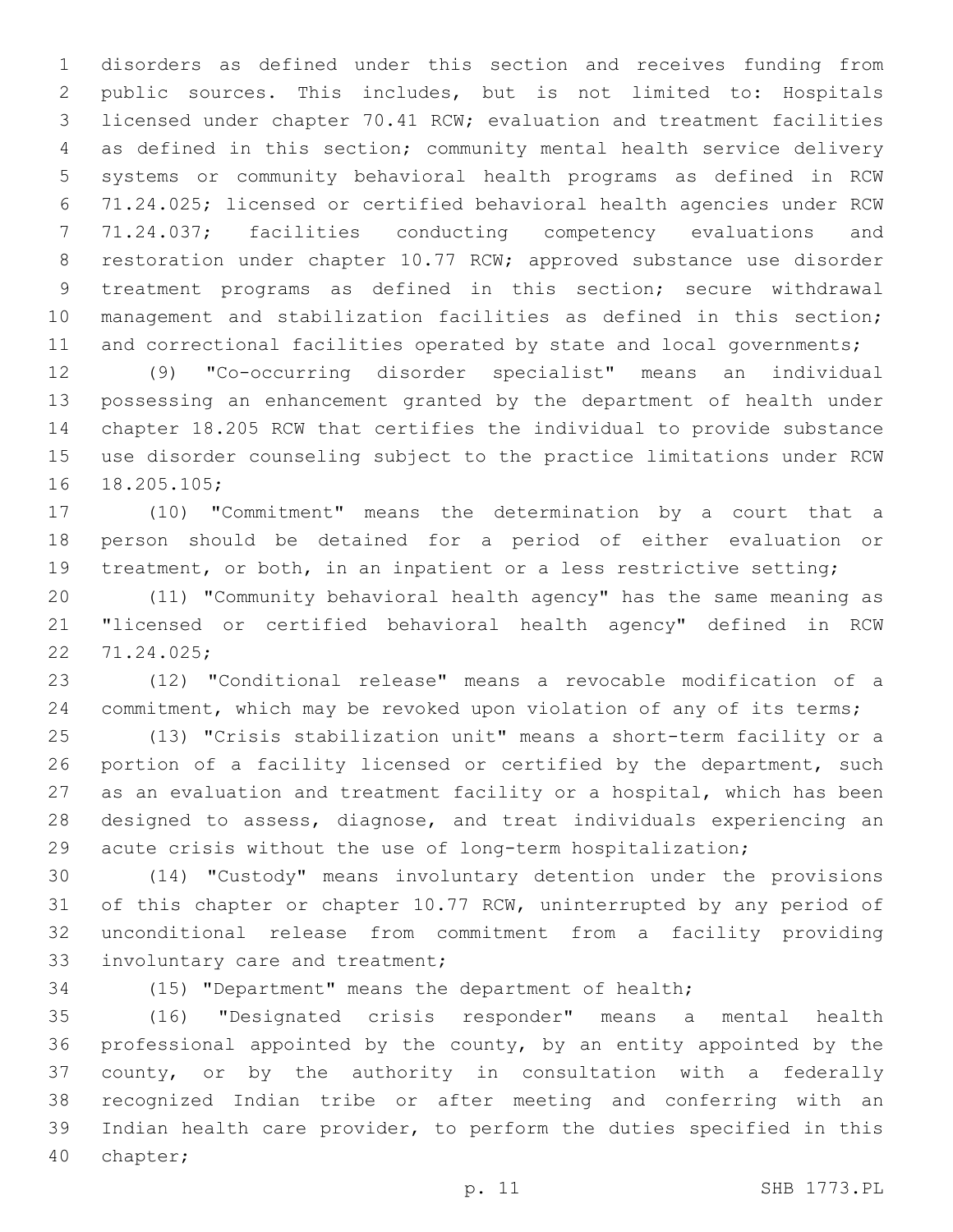(17) "Detention" or "detain" means the lawful confinement of a 2 person, under the provisions of this chapter;

 (18) "Developmental disabilities professional" means a person who has specialized training and three years of experience in directly treating or working with persons with developmental disabilities and is a psychiatrist, physician assistant working with a supervising psychiatrist, psychologist, psychiatric advanced registered nurse practitioner, or social worker, and such other developmental disabilities professionals as may be defined by rules adopted by the 10 secretary of the department of social and health services;

 (19) "Developmental disability" means that condition defined in 12 RCW 71A.10.020(5);

(20) "Director" means the director of the authority;

 (21) "Discharge" means the termination of hospital medical authority. The commitment may remain in place, be terminated, or be 16 amended by court order;

 (22) "Drug addiction" means a disease, characterized by a dependency on psychoactive chemicals, loss of control over the amount and circumstances of use, symptoms of tolerance, physiological or psychological withdrawal, or both, if use is reduced or discontinued, and impairment of health or disruption of social or economic 22 functioning;

 (23) "Evaluation and treatment facility" means any facility which can provide directly, or by direct arrangement with other public or 25 private agencies, emergency evaluation and treatment, outpatient care, and timely and appropriate inpatient care to persons suffering from a mental disorder, and which is licensed or certified as such by the department. The authority may certify single beds as temporary evaluation and treatment beds under RCW 71.05.745. A physically separate and separately operated portion of a state hospital may be designated as an evaluation and treatment facility. A facility which 32 is part of, or operated by, the department of social and health services or any federal agency will not require certification. No correctional institution or facility, or jail, shall be an evaluation 35 and treatment facility within the meaning of this chapter;

 (24) "Gravely disabled" means a condition in which a person, as a result of a behavioral health disorder: (a) Is in danger of serious physical harm resulting from a failure to provide for his or her essential human needs of health or safety; or (b) manifests severe deterioration from safe behavior evidenced by repeated and escalating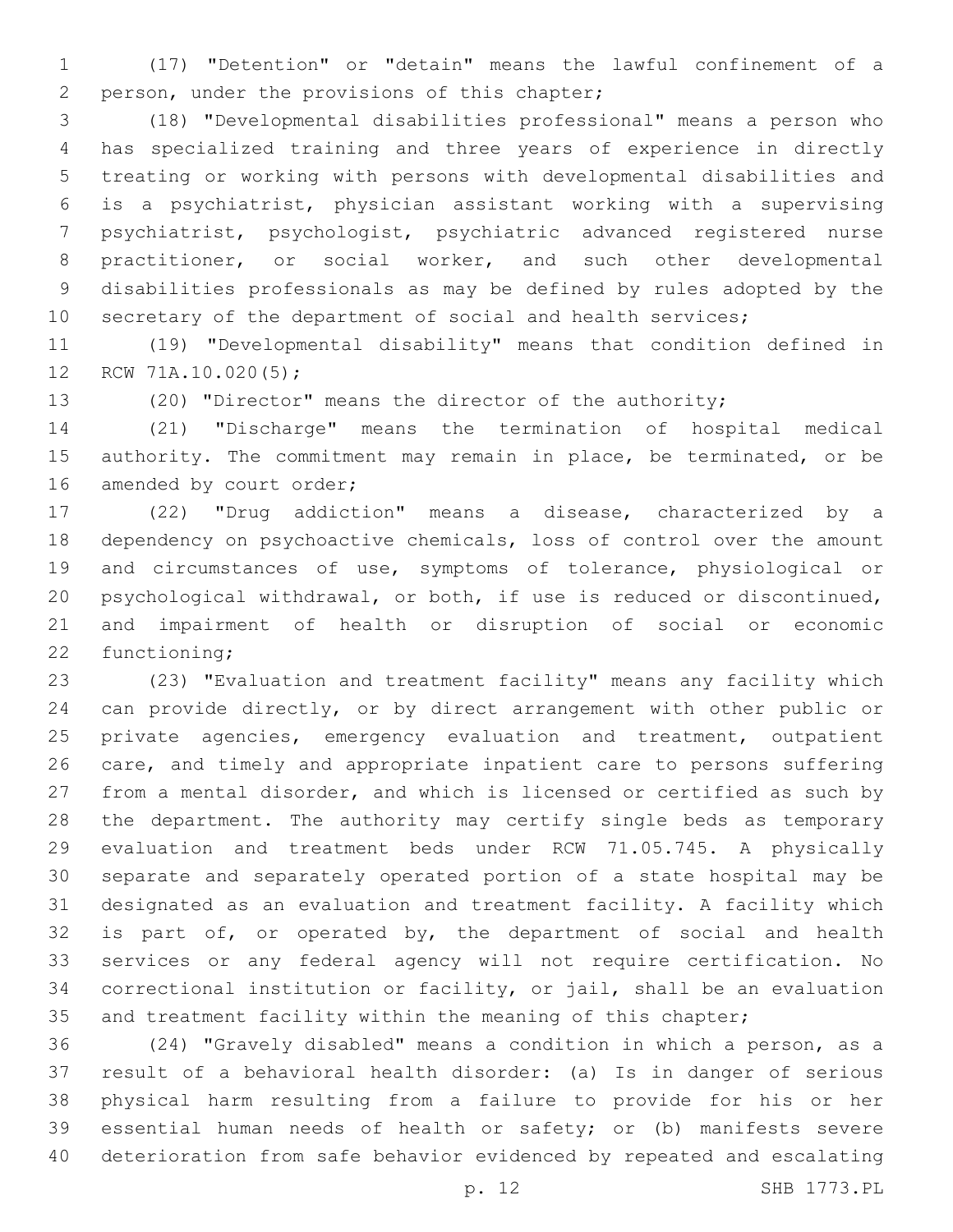loss of cognitive or volitional control over his or her actions and is not receiving such care as is essential for his or her health or 3 safety;

 (25) "Habilitative services" means those services provided by program personnel to assist persons in acquiring and maintaining life skills and in raising their levels of physical, mental, social, and vocational functioning. Habilitative services include education, training for employment, and therapy. The habilitative process shall be undertaken with recognition of the risk to the public safety presented by the person being assisted as manifested by prior charged 11 criminal conduct;

 (26) "Hearing" means any proceeding conducted in open court that 13 conforms to the requirements of RCW 71.05.820;

 (27) "History of one or more violent acts" refers to the period of time ten years prior to the filing of a petition under this 16 chapter, excluding any time spent, but not any violent acts committed, in a behavioral health facility, or in confinement as a 18 result of a criminal conviction;

 (28) "Imminent" means the state or condition of being likely to 20 occur at any moment or near at hand, rather than distant or remote;

21 (29) "In need of assisted outpatient ((behavioral health)) treatment" ((means that a person, as a result of a behavioral health disorder: (a) Has been committed by a court to detention for involuntary behavioral health treatment during the preceding thirty-25 six months; (b) is unlikely to voluntarily participate in outpatient treatment without an order for less restrictive alternative 27 treatment, based on a history of nonadherence with treatment or in 28 view of the person's current behavior; (c) is likely to benefit from 29 <del>less restrictive alternative treatment; and (d) requires less</del> restrictive alternative treatment to prevent a relapse, decompensation, or deterioration that is likely to result in the person presenting a likelihood of serious harm or the person becoming gravely disabled within a reasonably short period of time)) refers to 34 a person who meets the criteria for assisted outpatient treatment 35 established under RCW 71.05.148;

 (30) "Individualized service plan" means a plan prepared by a developmental disabilities professional with other professionals as a team, for a person with developmental disabilities, which shall 39 state: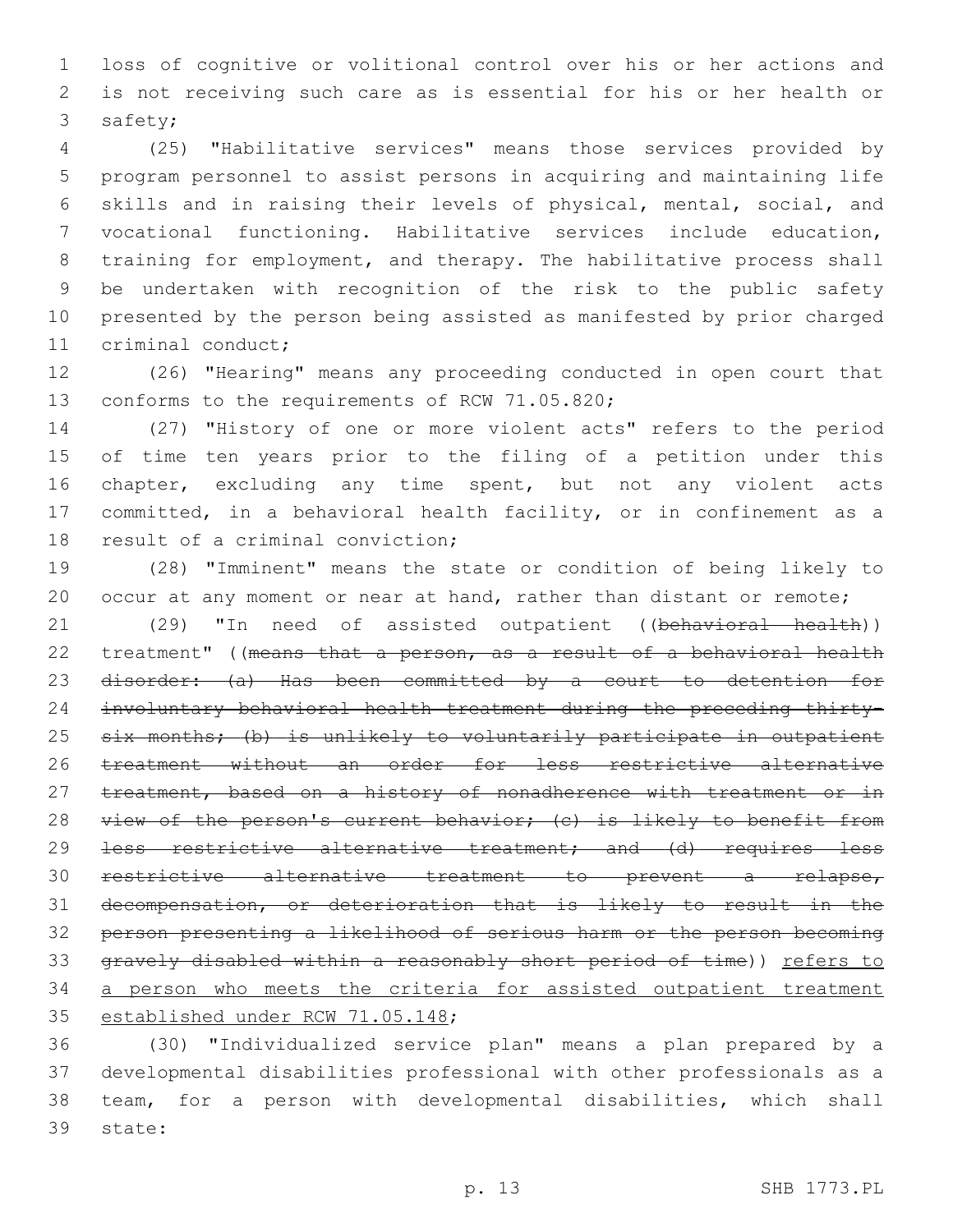(a) The nature of the person's specific problems, prior charged 2 criminal behavior, and habilitation needs;

 (b) The conditions and strategies necessary to achieve the 4 purposes of habilitation;

 (c) The intermediate and long-range goals of the habilitation program, with a projected timetable for the attainment;

 (d) The rationale for using this plan of habilitation to achieve 8 those intermediate and long-range goals;

(e) The staff responsible for carrying out the plan;

 (f) Where relevant in light of past criminal behavior and due 11 consideration for public safety, the criteria for proposed movement to less-restrictive settings, criteria for proposed eventual discharge or release, and a projected possible date for discharge or 14 release; and

 (g) The type of residence immediately anticipated for the person 16 and possible future types of residences;

 (31) "Intoxicated person" means a person whose mental or physical functioning is substantially impaired as a result of the use of 19 alcohol or other psychoactive chemicals;

 (32) "Judicial commitment" means a commitment by a court pursuant 21 to the provisions of this chapter;

 (33) "Legal counsel" means attorneys and staff employed by county prosecutor offices or the state attorney general acting in their capacity as legal representatives of public behavioral health service 25 providers under RCW 71.05.130;

 (34) "Less restrictive alternative treatment" means a program of individualized treatment in a less restrictive setting than inpatient treatment that includes the services described in RCW 71.05.585. This term includes: Treatment pursuant to a less restrictive alternative treatment order under RCW 71.05.240 or 71.05.320; treatment pursuant to a conditional release under RCW 71.05.340; and treatment pursuant 32 to an assisted outpatient ((behavioral health)) treatment order under 33 RCW 71.05.148;

 (35) "Licensed physician" means a person licensed to practice medicine or osteopathic medicine and surgery in the state of 36 Washington;

(36) "Likelihood of serious harm" means:37

 (a) A substantial risk that: (i) Physical harm will be inflicted by a person upon his or her own person, as evidenced by threats or attempts to commit suicide or inflict physical harm on oneself; (ii)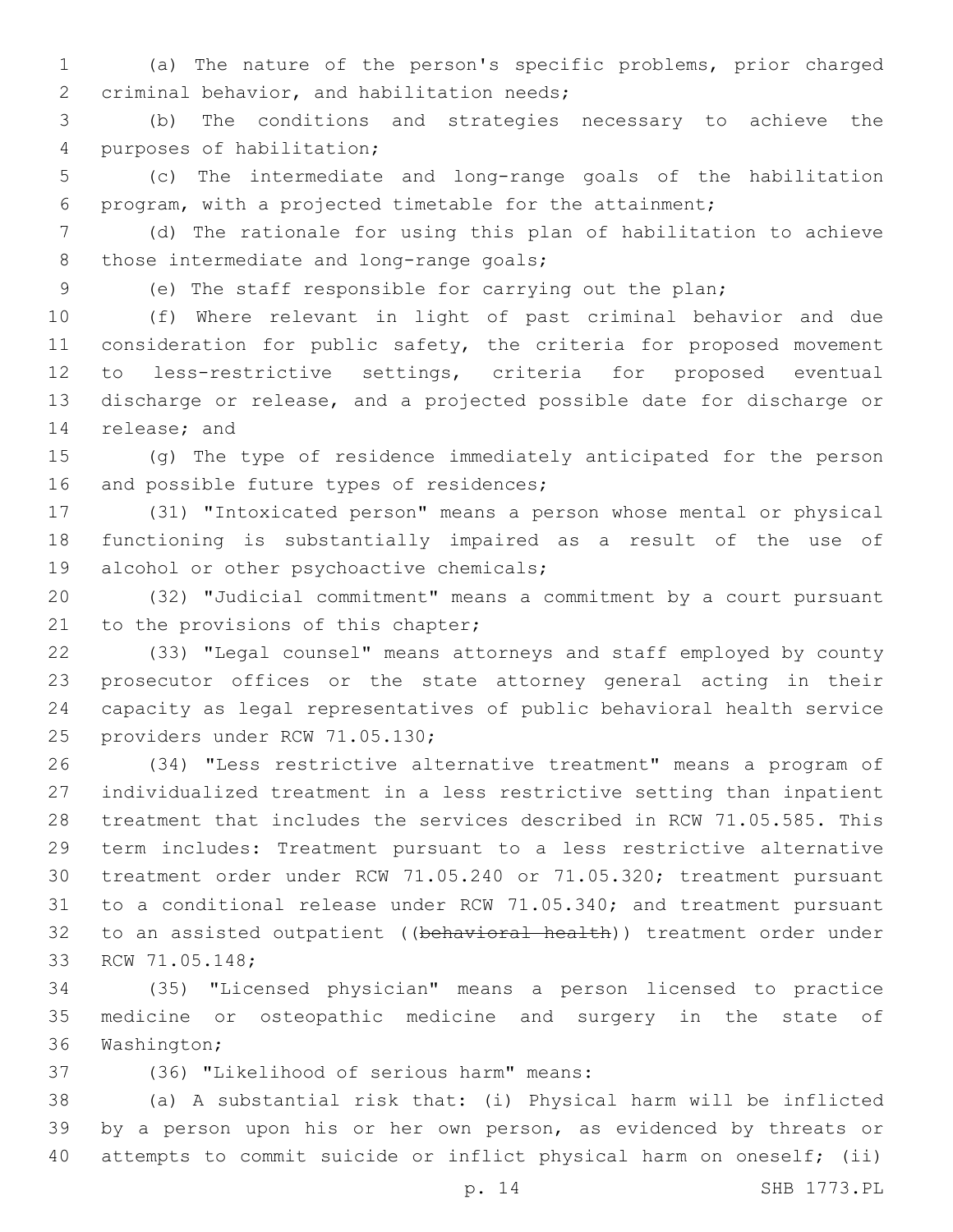physical harm will be inflicted by a person upon another, as evidenced by behavior which has caused harm, substantial pain, or which places another person or persons in reasonable fear of harm to themselves or others; or (iii) physical harm will be inflicted by a person upon the property of others, as evidenced by behavior which has caused substantial loss or damage to the property of others; or

 (b) The person has threatened the physical safety of another and 8 has a history of one or more violent acts;

 (37) "Medical clearance" means a physician or other health care provider has determined that a person is medically stable and ready 11 for referral to the designated crisis responder;

 (38) "Mental disorder" means any organic, mental, or emotional impairment which has substantial adverse effects on a person's 14 cognitive or volitional functions;

 (39) "Mental health professional" means a psychiatrist, psychologist, physician assistant working with a supervising psychiatrist, psychiatric advanced registered nurse practitioner, 18 psychiatric nurse, or social worker, and such other mental health professionals as may be defined by rules adopted by the secretary 20 pursuant to the provisions of this chapter;

 (40) "Peace officer" means a law enforcement official of a public agency or governmental unit, and includes persons specifically given peace officer powers by any state law, local ordinance, or judicial 24 order of appointment;

 (41) "Physician assistant" means a person licensed as a physician 26 assistant under chapter 18.71A RCW;

 (42) "Private agency" means any person, partnership, corporation, 28 or association that is not a public agency, whether or not financed in whole or in part by public funds, which constitutes an evaluation and treatment facility or private institution, or hospital, or approved substance use disorder treatment program, which is conducted 32 for, or includes a department or ward conducted for, the care and treatment of persons with behavioral health disorders;

 (43) "Professional person" means a mental health professional, substance use disorder professional, or designated crisis responder and shall also mean a physician, physician assistant, psychiatric 37 advanced registered nurse practitioner, registered nurse, and such others as may be defined by rules adopted by the secretary pursuant 39 to the provisions of this chapter;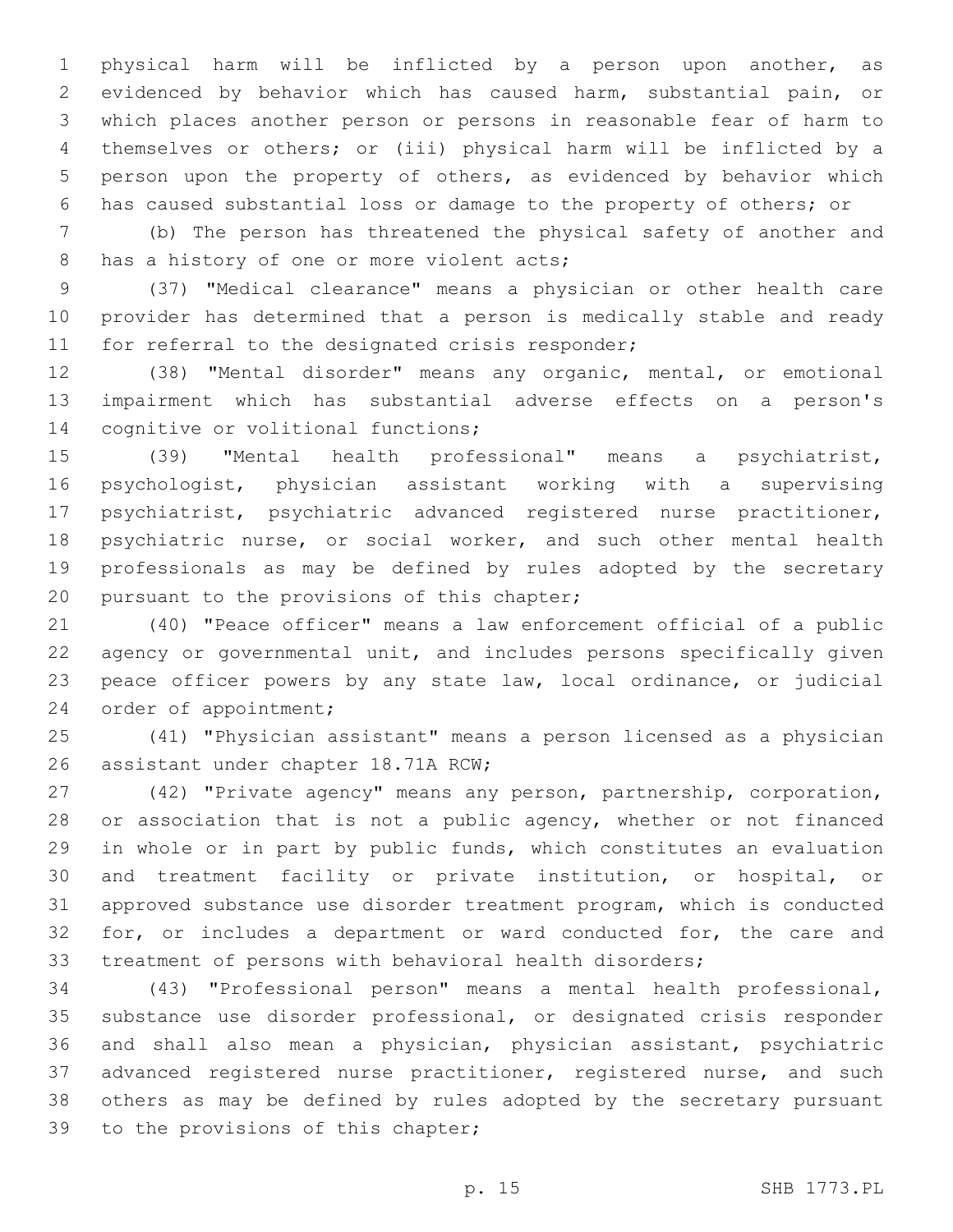(44) "Psychiatric advanced registered nurse practitioner" means a person who is licensed as an advanced registered nurse practitioner pursuant to chapter 18.79 RCW; and who is board certified in advanced 4 practice psychiatric and mental health nursing;

 (45) "Psychiatrist" means a person having a license as a physician and surgeon in this state who has in addition completed three years of graduate training in psychiatry in a program approved by the American medical association or the American osteopathic association and is certified or eligible to be certified by the 10 American board of psychiatry and neurology;

 (46) "Psychologist" means a person who has been licensed as a 12 psychologist pursuant to chapter 18.83 RCW;

 (47) "Public agency" means any evaluation and treatment facility or institution, secure withdrawal management and stabilization facility, approved substance use disorder treatment program, or hospital which is conducted for, or includes a department or ward conducted for, the care and treatment of persons with behavioral health disorders, if the agency is operated directly by federal, state, county, or municipal government, or a combination of such 20 governments;

 (48) "Release" means legal termination of the commitment under 22 the provisions of this chapter;

 (49) "Resource management services" has the meaning given in 24 chapter 71.24 RCW;

 (50) "Secretary" means the secretary of the department of health, 26 or his or her designee;

 (51) "Secure withdrawal management and stabilization facility" means a facility operated by either a public or private agency or by the program of an agency which provides care to voluntary individuals and individuals involuntarily detained and committed under this chapter for whom there is a likelihood of serious harm or who are gravely disabled due to the presence of a substance use disorder. Secure withdrawal management and stabilization facilities must:

34 (a) Provide the following services:

 (i) Assessment and treatment, provided by certified substance use disorder professionals or co-occurring disorder specialists;

37 (ii) Clinical stabilization services;

 (iii) Acute or subacute detoxification services for intoxicated 39 individuals; and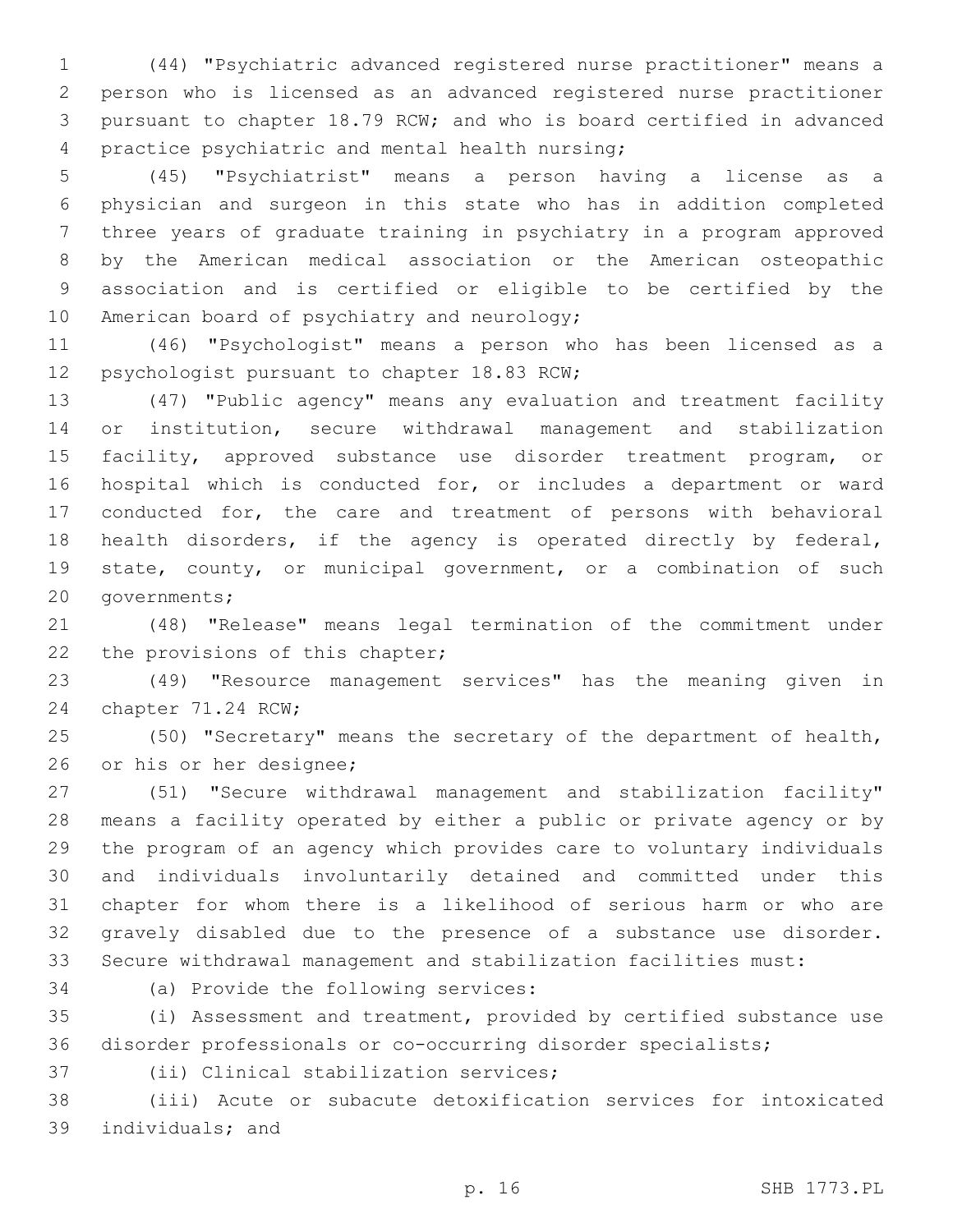(iv) Discharge assistance provided by certified substance use disorder professionals or co-occurring disorder specialists, including facilitating transitions to appropriate voluntary or involuntary inpatient services or to less restrictive alternatives as 5 appropriate for the individual;

 (b) Include security measures sufficient to protect the patients, 7 staff, and community; and

8 (c) Be licensed or certified as such by the department of health;

 (52) "Severe deterioration from safe behavior" means that a person will, if not treated, suffer or continue to suffer severe and abnormal mental, emotional, or physical distress, and this distress is associated with significant impairment of judgment, reason, or 13 behavior;

 (53) "Social worker" means a person with a master's or further advanced degree from a social work educational program accredited and 16 approved as provided in RCW 18.320.010;

 (54) "Substance use disorder" means a cluster of cognitive, behavioral, and physiological symptoms indicating that an individual continues using the substance despite significant substance-related problems. The diagnosis of a substance use disorder is based on a pathological pattern of behaviors related to the use of the 22 substances;

 (55) "Substance use disorder professional" means a person certified as a substance use disorder professional by the department 25 of health under chapter 18.205 RCW;

 (56) "Therapeutic court personnel" means the staff of a mental health court or other therapeutic court which has jurisdiction over defendants who are dually diagnosed with mental disorders, including court personnel, probation officers, a court monitor, prosecuting attorney, or defense counsel acting within the scope of therapeutic 31 court duties;

 (57) "Treatment records" include registration and all other records concerning persons who are receiving or who at any time have received services for behavioral health disorders, which are maintained by the department of social and health services, the department, the authority, behavioral health administrative services organizations and their staffs, managed care organizations and their staffs, and by treatment facilities. Treatment records include mental health information contained in a medical bill including but not limited to mental health drugs, a mental health diagnosis, provider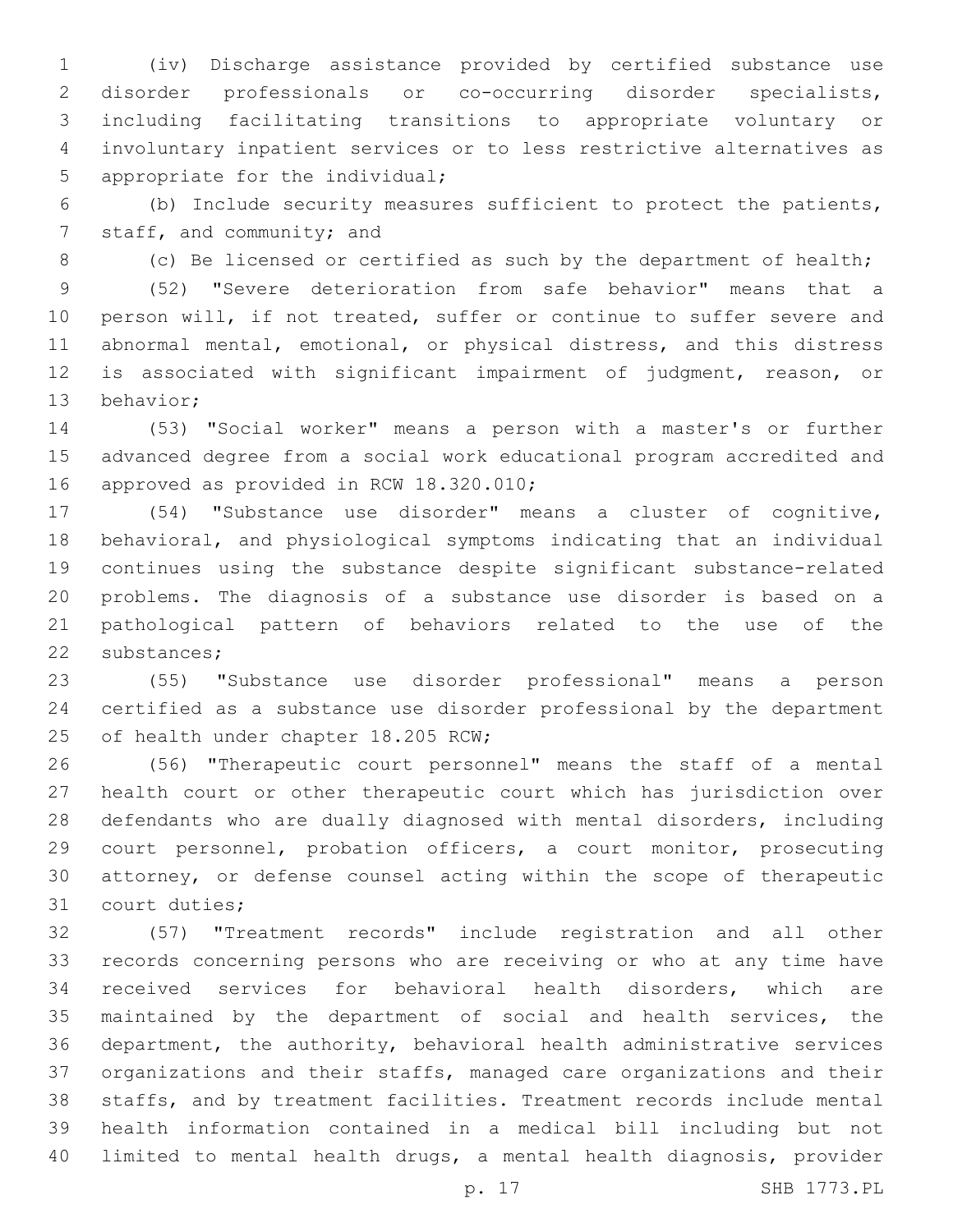name, and dates of service stemming from a medical service. Treatment records do not include notes or records maintained for personal use by a person providing treatment services for the department of social and health services, the department, the authority, behavioral health administrative services organizations, managed care organizations, or a treatment facility if the notes or records are not available to 7 others;

 (58) "Triage facility" means a short-term facility or a portion of a facility licensed or certified by the department, which is designed as a facility to assess and stabilize an individual or determine the need for involuntary commitment of an individual, and must meet department residential treatment facility standards. A triage facility may be structured as a voluntary or involuntary 14 placement facility;

 (59) "Video," unless the context clearly indicates otherwise, means the delivery of behavioral health services through the use of interactive audio and video technology, permitting real-time communication between a person and a designated crisis responder, for the purpose of evaluation. "Video" does not include the use of audio- only telephone, facsimile, email, or store and forward technology. "Store and forward technology" means use of an asynchronous transmission of a person's medical information from a mental health service provider to the designated crisis responder which results in 24 medical diagnosis, consultation, or treatment;

 (60) "Violent act" means behavior that resulted in homicide, attempted suicide, injury, or substantial loss or damage to property.

 **Sec. 3.** RCW 71.05.148 and 2019 c 446 s 21 are each amended to read as follows:28

 ((This section establishes a process for initial evaluation and filing of a petition for assisted outpatient behavioral health treatment, but however does not preclude the filing of a petition for assisted outpatient behavioral health treatment following a period of inpatient detention in appropriate circumstances:))

34 (1) ((The designated crisis responder)) A person is in need of 35 assisted outpatient treatment if the court finds by clear, cogent, and convincing evidence pursuant to a petition filed under this section that:

(a) The person has a behavioral health disorder;

p. 18 SHB 1773.PL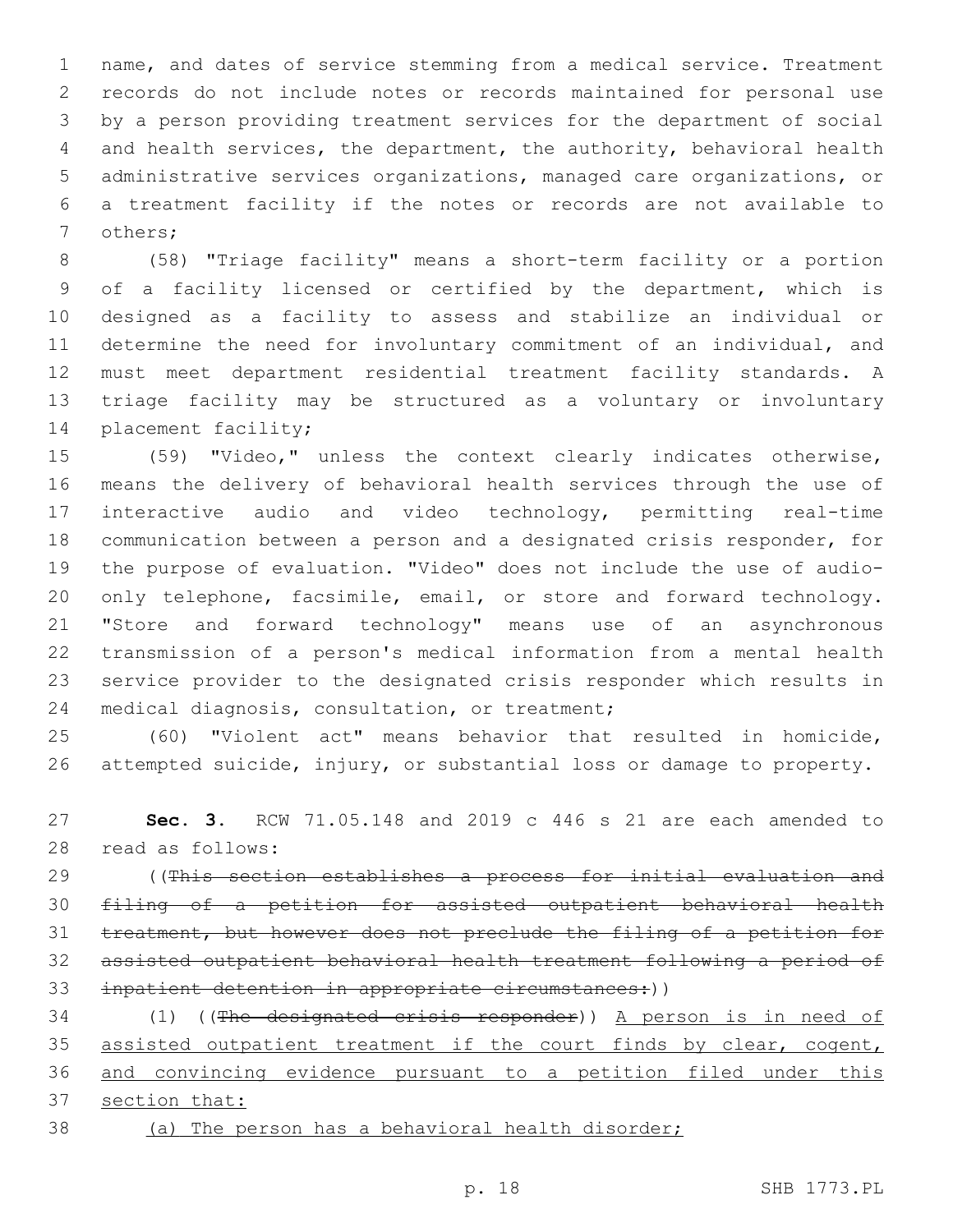| $\mathbf 1$    | (b) Based on a clinical determination and in view of the person's     |
|----------------|-----------------------------------------------------------------------|
| 2              | treatment history and current behavior, at least one of the following |
| 3              | is true:                                                              |
| $\overline{4}$ | (i) The person is unlikely to survive safely in the community         |
| 5              | without supervision and the person's condition is substantially       |
| 6              | deteriorating; or                                                     |
| 7              | (ii) The person is in need of assisted outpatient treatment in        |
| $\,8\,$        | order to prevent a relapse or deterioration that would be likely to   |
| 9              | result in grave disability or a likelihood of serious harm to the     |
| 10             | person or to others;                                                  |
| 11             | (c) The person has a history of lack of compliance with treatment     |
| 12             | for his or her behavioral health disorder that has:                   |
| 13             | (i) At least twice within the 36 months prior to the filing of        |
| 14             | the petition been a significant factor in necessitating               |
| 15             | hospitalization of the person, or the person's receipt of services in |
| 16             | a forensic or other mental health unit of a state correctional        |
| 17             | facility or local correctional facility, provided that the 36-month   |
| 18             | period shall be extended by the length of any hospitalization or      |
| 19             | incarceration of the person that occurred within the 36-month period; |
| 20             | (ii) At least twice within the 36 months prior to the filing of       |
| 21             | the petition been a significant factor in necessitating emergency     |
| 22             | medical care or hospitalization for behavioral health-related medical |
| 23             | conditions including overdose, infected abscesses, sepsis,            |
| 24             | endocarditis, or other maladies, or a significant factor in behavior  |
| 25             | which resulted in the person's incarceration in a state or local      |
| 26             | correctional facility; or                                             |
| 27             | (iii) Resulted in one or more violent acts, threats, or attempts      |
| 28             | to cause serious physical harm to the person or another within the 48 |
| 29             | months prior to the filing of the petition, provided that the 48-     |
| 30             | month period shall be extended by the length of any hospitalization   |
| 31             | or incarceration of the person that occurred during the 48-month      |
| 32             | period;                                                               |
| 33             | (d) Participation in an assisted outpatient treatment program         |
| 34             | would be the least restrictive alternative necessary to ensure the    |
| 35             | person's recovery and stability; and                                  |
| 36             | (e) The person will benefit from assisted outpatient treatment.       |
| 37             | (2) The following individuals may directly file a petition for        |
| 38             | less restrictive alternative treatment on the basis that a person is  |
| 39             | in need of assisted outpatient treatment:                             |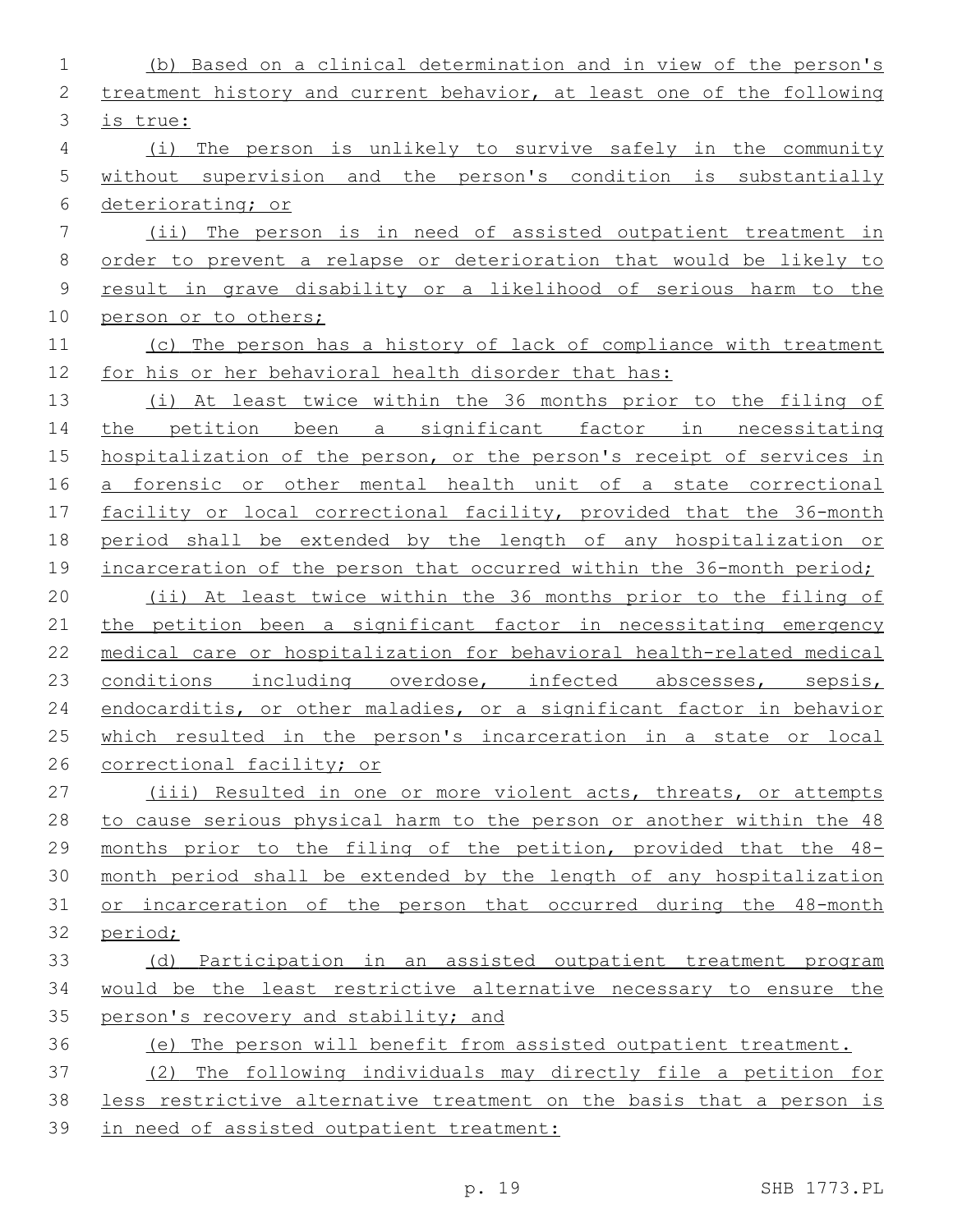1 (a) The director of a hospital where the person is hospitalized 2 or the director's designee;

3 (b) The director of a behavioral health service provider 4 providing behavioral health care or residential services to the 5 person or the director's designee;

- 6 (c) The person's treating mental health professional or substance
- 7 use disorder professional or one who has evaluated the person;

8 (d) A designated crisis responder;

9 (e) A release planner from a corrections facility; or

10 (f) An emergency room physician.

11 (3) A court order for less restrictive alternative treatment on 12 the basis that the person is in need of assisted outpatient treatment 13 may be effective for up to 18 months. The petitioner must personally 14 interview the person, unless the person refuses an interview, ((and)) 15 to determine whether the person will voluntarily receive appropriate 16 ((evaluation and)) treatment ((at a mental health facility, secure 17 withdrawal management and stabilization facility, or approved 18 substance use disorder treatment program)).

19 (((2)) (4) The ((designated crisis responder)) petitioner must 20 ((investigate and evaluate the)) allege specific facts ((alleged 21 and)) based on personal observation, evaluation, or investigation, 22 and must consider the reliability or credibility of any person 23 providing information((- The designated crisis responder may spend up 24 to forty-eight hours to complete the investigation, provided that the 25 person may not be held for investigation for any period except as 26 authorized by RCW 71.05.050 or 71.05.153)) material to the petition.

27 (((3) If the designated crisis responder finds that the person is 28 in need of assisted outpatient behavioral health treatment, they may 29 file a petition requesting the court to enter an order for up to 30 ninety days of less restrictive alternative treatment.)) (5) The 31 petition must include:

32 (a) A statement of the circumstances under which the person's 33 condition was made known and ((stating that there is evidence, as a 34 result of the designated crisis responder's)) the basis for the 35 opinion, from personal observation or investigation, that the person 36 is in need of assisted outpatient ((behavioral health)) treatment( $(\tau$ 37 and stating the)). The petitioner must state which specific facts 38 ((known as a result of)) come from personal observation ((or 39 investigation, upon which the designated crisis responder bases)) and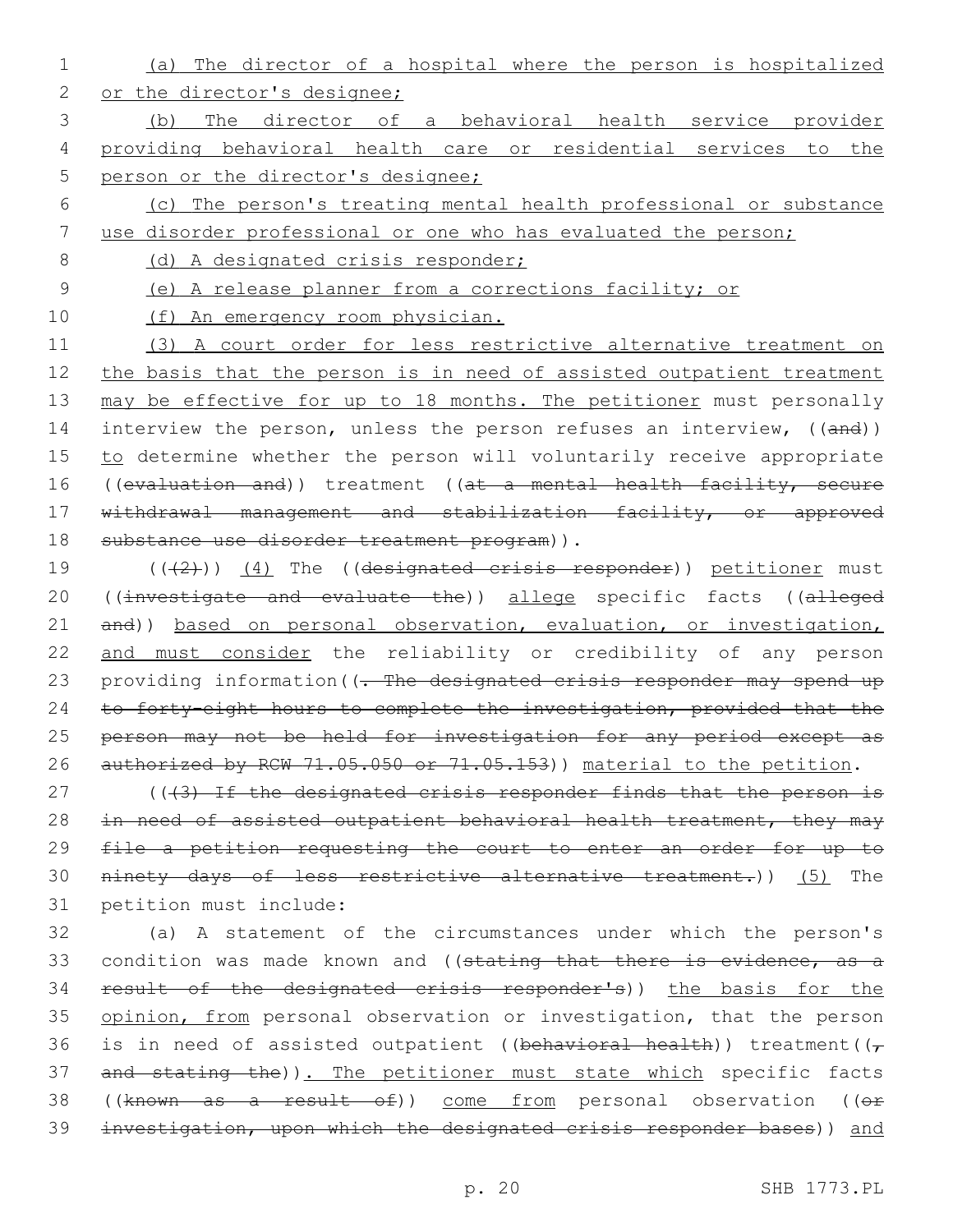1 specify what other sources of information the petitioner has relied

2 upon to form this belief;

 (b) A declaration from a physician, physician assistant, advanced registered nurse practitioner, or the person's treating mental health professional or substance use disorder professional, who has examined the person no more than 10 days prior to the submission of the petition and who is willing to testify in support of the petition, or who alternatively has made appropriate attempts to examine the person within the same period but has not been successful in obtaining the person's cooperation, and who is willing to testify to the reasons 11 they believe that the person meets the criteria for assisted 12 outpatient treatment. If the declaration is provided by the person's 13 treating mental health professional or substance use disorder professional, it must be cosigned by a supervising physician, physician assistant, or advanced registered nurse practitioner who 16 certifies that they have reviewed the declaration;

17 (c) The declarations of additional witnesses, if any, supporting 18 the petition for assisted outpatient ((behavioral health)) treatment; 19 (((c) A designation of retained counsel for the person or, if 20 counsel is appointed, the name, business address, and telephone 21 number of the attorney appointed to represent the person;))

22 (d) The name of an agency, provider, or facility ((which agreed)) 23 that agrees to ((assume the responsibility of providing)) provide 24 less restrictive alternative treatment if the petition is granted by 25 the court; and

26 (e) ((A summons to appear in court at a specific time and place 27 within five judicial days for a probable cause hearing, except as 28 provided in subsection (4) of this section)) If the person is 29 detained in a state hospital, inpatient treatment facility, jail, or 30 correctional facility at the time the petition is filed, the 31 anticipated release date of the person and any other details needed 32 to facilitate successful reentry and transition into the community.

 (((4) If the person is in the custody of jail or prison at the time of the investigation, a petition for assisted outpatient behavioral health treatment may be used to facilitate continuity of care after release from custody or the diversion of criminal charges 37 as follows:

38 (a) If the petition is filed in anticipation of the person's 39 release from custody, the summons may be for a date up to five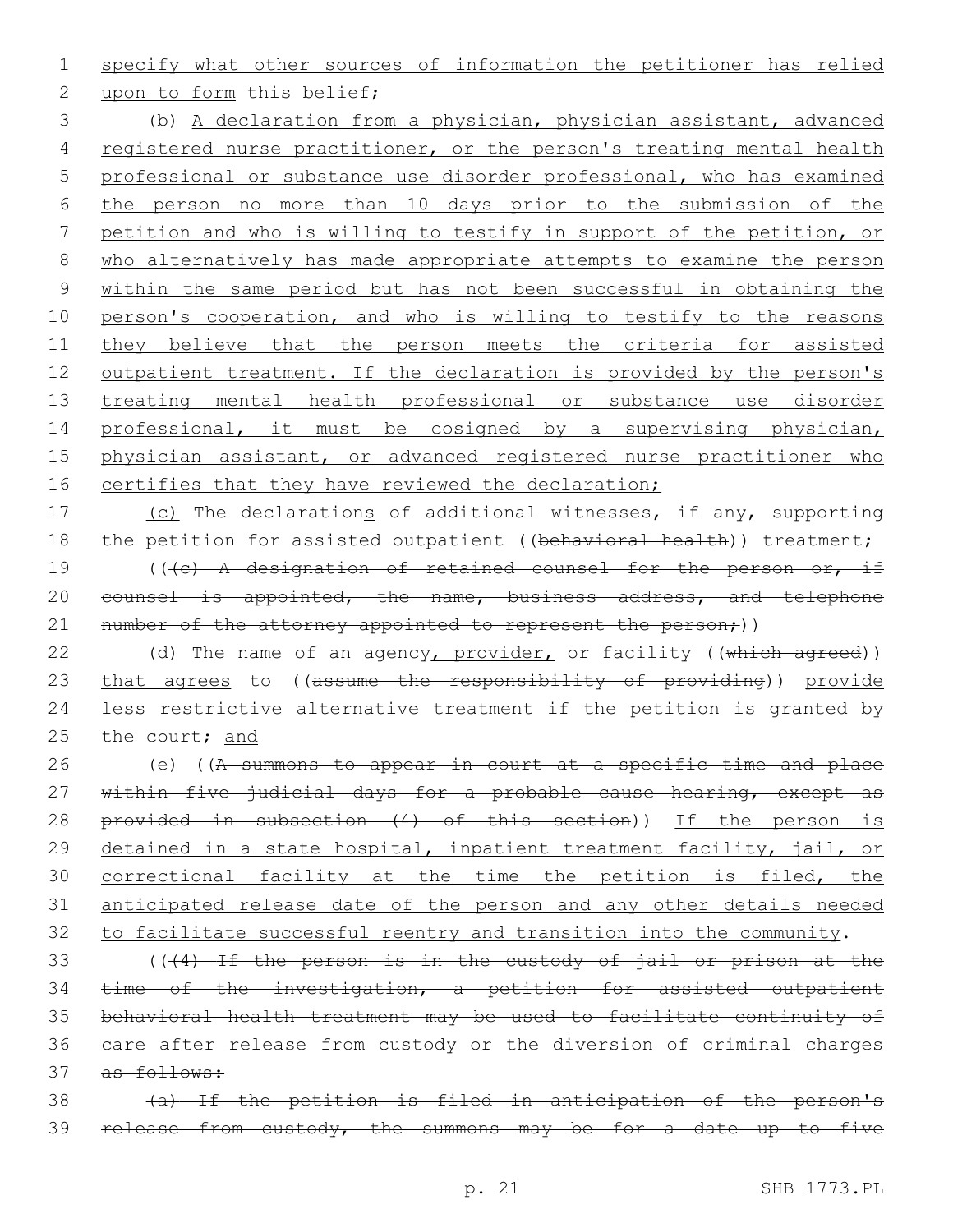1 judicial days following the person's anticipated release date, 2 provided that a clear time and place for the hearing is provided; or 3 (b) The hearing may be held prior to the person's release from 4 custody, provided that (i) the filing of the petition does not extend 5 the time the person would otherwise spend in the custody of jail or 6 prison; (ii) the charges or custody of the person is not a pretext to 7 detain the person for the purpose of the involuntary commitment 8 hearing; and (iii) the person's release from custody must be expected 9 to swiftly follow the adjudication of the petition. In this 10 eircumstance, the time for hearing is shortened to three judicial 11 days after the filing of the petition.

12 (5) The petition must be served upon the person and the person's 13 counsel with a notice of applicable rights. Proof of service must be 14 filed with the court.))

15 (6)(a) Upon receipt of a petition meeting all requirements of 16 this section, the court shall fix a date for a hearing:

17 (i) No sooner than three days or later than seven days after the 18 date of service or as stipulated by the parties or, upon a showing of 19 good cause, no later than 30 days after the date of service; or

 (ii) If the respondent is hospitalized at the time of filing of 21 the petition, before discharge of the respondent and in sufficient time to arrange for a continuous transition from inpatient treatment to assisted outpatient treatment.

24 (b) A copy of the petition and notice of hearing shall be served, 25 in the same manner as a summons, on the petitioner, the respondent, 26 the qualified professional whose affidavit accompanied the petition, 27 a current provider, if any, and a surrogate decision maker or agent 28 under chapter 71.32 RCW, if any.

 (c) If the respondent has a surrogate decision maker or agent under chapter 71.32 RCW who wishes to provide testimony at the hearing, the court shall afford the surrogate decision maker or agent an opportunity to testify.

33 (d) The respondent shall be represented by counsel at all stages 34 of the proceedings.

35 (e) If the respondent fails to appear at the hearing after 36 notice, the court may conduct the hearing in the respondent's 37 absence; provided that the respondent's counsel is present.

38 (f) If the respondent has refused to be examined by the qualified 39 professional whose affidavit accompanied the petition, the court may 40 order a mental examination of the respondent. The examination of the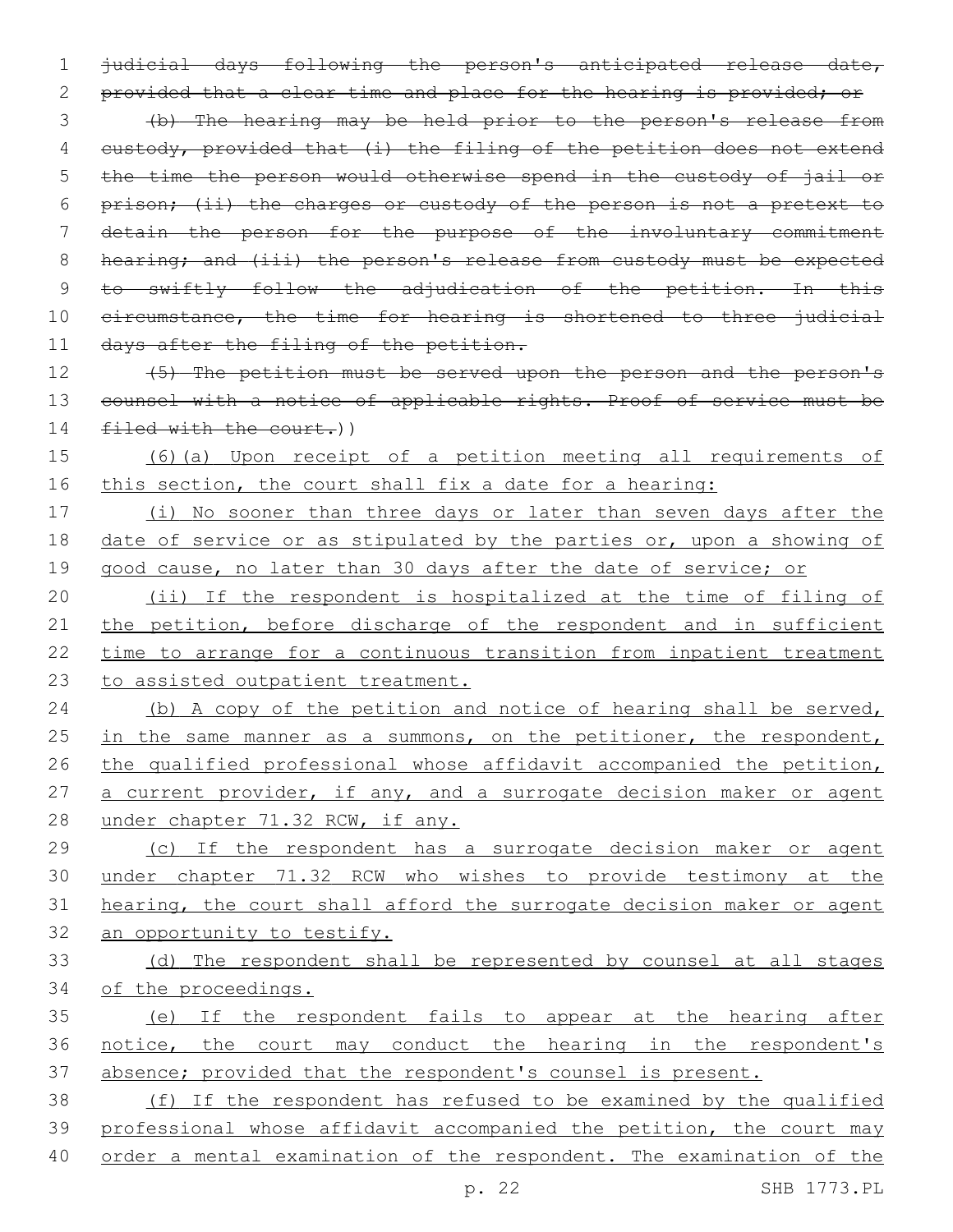respondent may be performed by the qualified professional whose affidavit accompanied the petition. If the examination is performed by another qualified professional, the examining qualified professional shall be authorized to consult with the qualified professional whose affidavit accompanied the petition.

 (g) If the respondent has refused to be examined by a qualified professional and the court finds reasonable grounds to believe that 8 the allegations of the petition are true, the court may issue a written order directing a peace officer who has completed crisis intervention training to detain and transport the respondent to a provider for examination by a qualified professional. A respondent detained pursuant to this subsection shall be detained no longer than necessary to complete the examination and in no event longer than 24 hours.

 (7) If the petition involves a person whom the petitioner or behavioral health administrative services organization knows, or has 17 reason to know, is an American Indian or Alaska Native who receives medical or behavioral health services from a tribe within this state, 19 the behavioral health administrative services organization shall notify the tribe and Indian health care provider. Notification shall be made in person or by telephonic or electronic communication to the tribal contact listed in the authority's tribal crisis coordination plan as soon as possible.

24 (((6)) (8) A petition for assisted outpatient ((behavioral 25 health)) treatment filed under this section ((must)) shall be 26 adjudicated under RCW 71.05.240.

 (9) After January 1, 2023, a petition for assisted outpatient treatment must be filed on forms developed by the administrative office of the courts.

 NEW SECTION. **Sec. 4.** A new section is added to chapter 71.34 31 RCW to read as follows:

 (1) An adolescent is in need of assisted outpatient treatment if the court finds by clear, cogent, and convincing evidence in response 34 to a petition filed under this section that:

(a) The adolescent has a behavioral health disorder;

 (b) Based on a clinical determination and in view of the adolescent's treatment history and current behavior, at least one of 38 the following is true: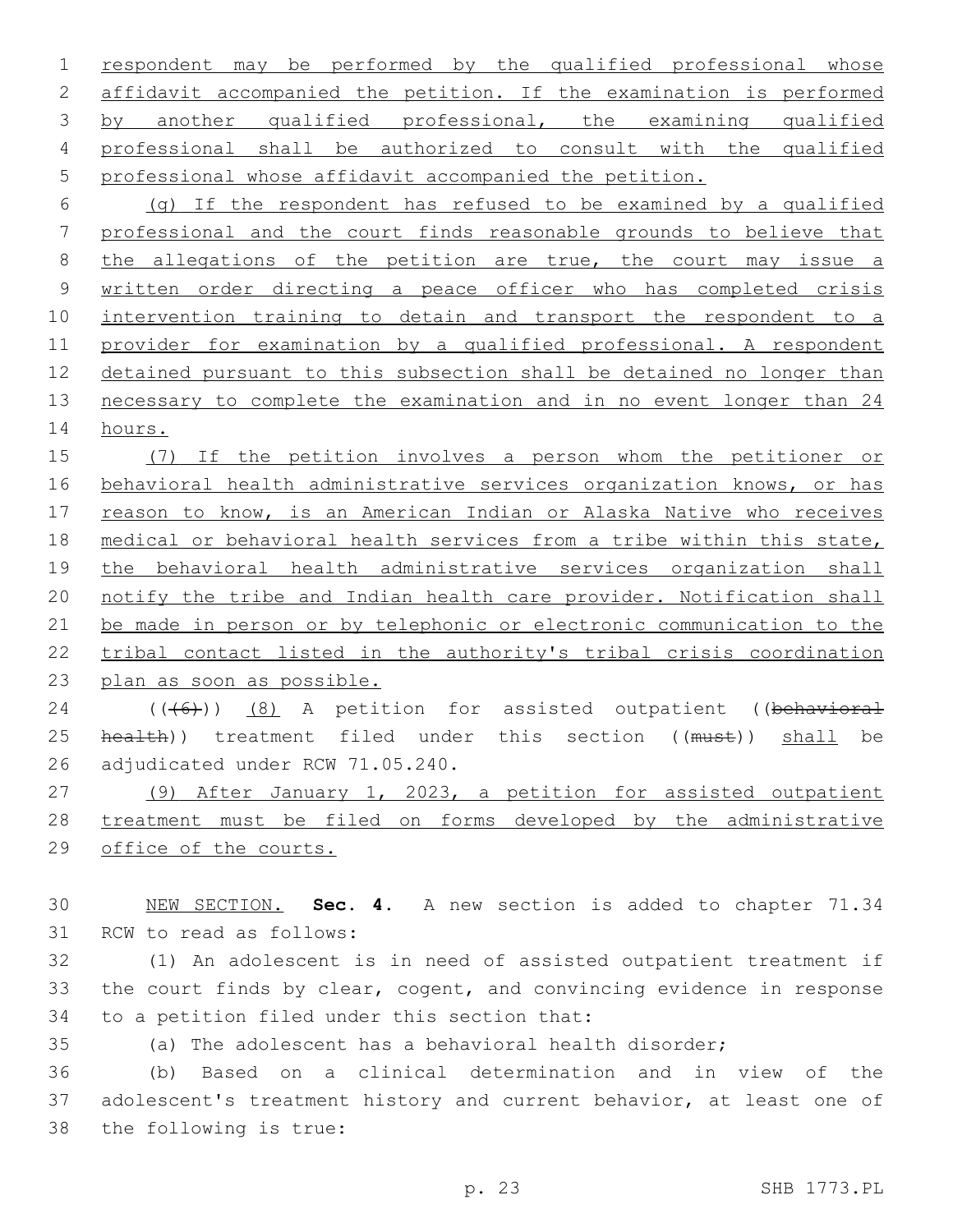(i) The adolescent is unlikely to survive safely in the community without supervision and the adolescent's condition is substantially 3 deteriorating; or

 (ii) The adolescent is in need of assisted outpatient treatment in order to prevent a relapse or deterioration that would be likely to result in grave disability or a likelihood of serious harm to the 7 adolescent or to others;

 (c) The adolescent has a history of lack of compliance with treatment for his or her behavioral health disorder that has:

 (i) At least twice within the 36 months prior to the filing of the petition been a significant factor in necessitating hospitalization of the adolescent, or the adolescent's receipt of services in a forensic or other mental health unit of a state correctional facility or local correctional facility, provided that the 36-month period shall be extended by the length of any hospitalization or incarceration of the adolescent that occurred 17 within the 36-month period;

 (ii) At least twice within the 36 months prior to the filing of the petition been a significant factor in necessitating emergency medical care or hospitalization for behavioral health-related medical conditions including overdose, infected abscesses, sepsis, endocarditis, or other maladies, or a significant factor in behavior which resulted in the adolescent's incarceration in a state or local 24 correctional facility; or

 (iii) Resulted in one or more violent acts, threats, or attempts to cause serious physical harm to the adolescent or another within the 48 months prior to the filing of the petition, provided that the 48-month period shall be extended by the length of any hospitalization or incarceration of the person that occurred during 30 the 48-month period;

 (d) Participation in an assisted outpatient treatment program would be the least restrictive alternative necessary to ensure the 33 adolescent's recovery and stability; and

 (e) The adolescent will benefit from assisted outpatient 35 treatment.

 (2) The following individuals may directly file a petition for less restrictive alternative treatment on the basis that an adolescent is in need of assisted outpatient treatment:

 (a) The director of a hospital where the adolescent is 40 hospitalized or the director's designee;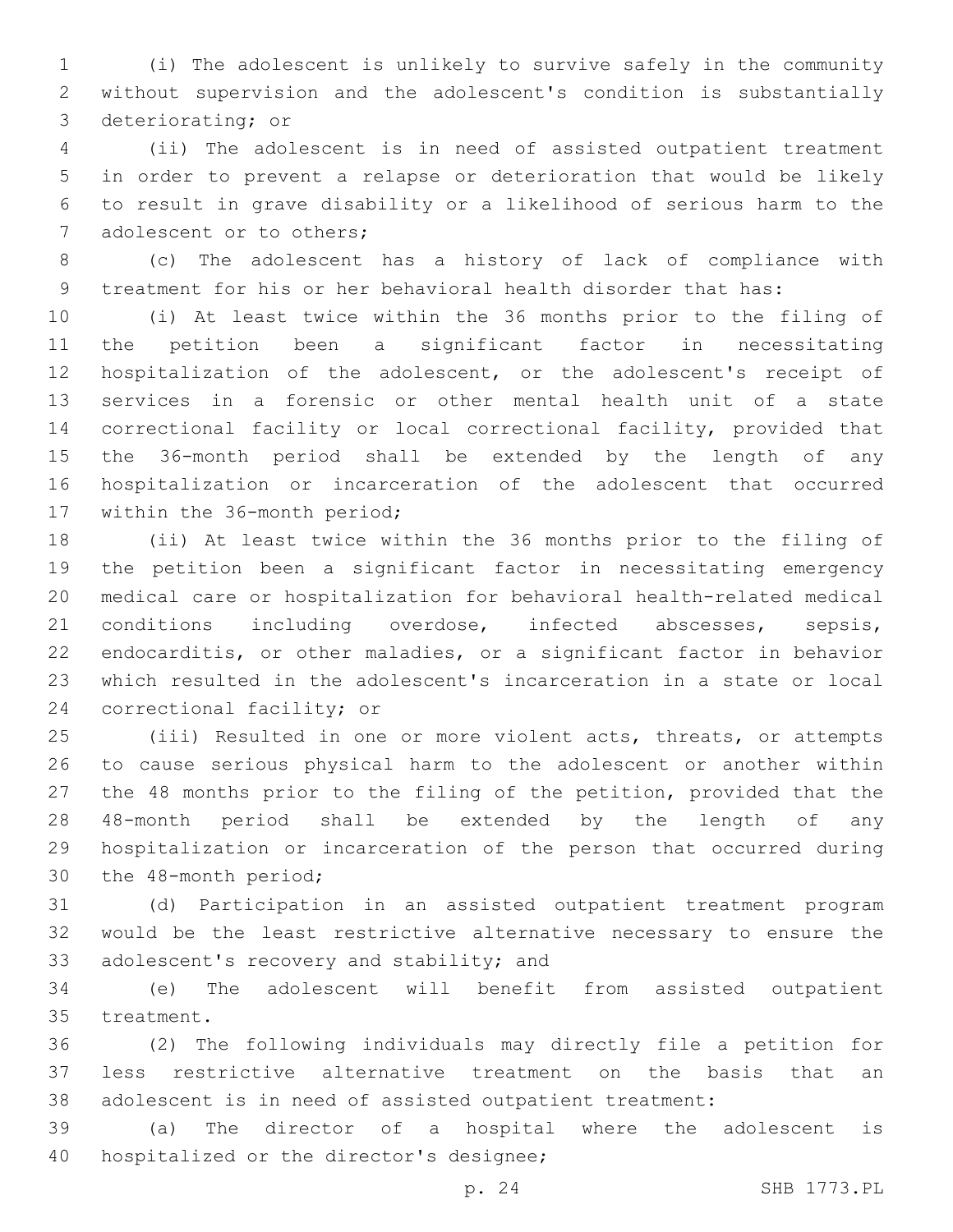(b) The director of a behavioral health service provider providing behavioral health care or residential services to the 3 adolescent or the director's designee;

 (c) The adolescent's treating mental health professional or substance use disorder professional or one who has evaluated the person;6

7 (d) A designated crisis responder;

 (e) A release planner from a juvenile detention or rehabilitation 9 facility; or

10 (f) An emergency room physician.

 (3) A court order for less restrictive alternative treatment on the basis that the adolescent is in need of assisted outpatient treatment may be effective for up to 18 months. The petitioner must personally interview the adolescent, unless the adolescent refuses an interview, to determine whether the adolescent will voluntarily 16 receive appropriate treatment.

 (4) The petitioner must allege specific facts based on personal observation, evaluation, or investigation, and must consider the reliability or credibility of any person providing information 20 material to the petition.

21 (5) The petition must include:

 (a) A statement of the circumstances under which the adolescent's condition was made known and the basis for the opinion, from personal observation or investigation, that the adolescent is in need of assisted outpatient treatment. The petitioner must state which specific facts come from personal observation and specify what other sources of information the petitioner has relied upon to form this 28 belief;

 (b) A declaration from a physician, physician assistant, or advanced registered nurse practitioner, or the adolescent's treating mental health professional or substance use disorder professional, who has examined the adolescent no more than 10 days prior to the submission of the petition and who is willing to testify in support of the petition, or who alternatively has made appropriate attempts to examine the adolescent within the same period but has not been successful in obtaining the adolescent's cooperation, and who is willing to testify to the reasons they believe that the adolescent meets the criteria for assisted outpatient treatment. If the declaration is provided by the adolescent's treating mental health professional or substance use disorder professional, it must be

p. 25 SHB 1773.PL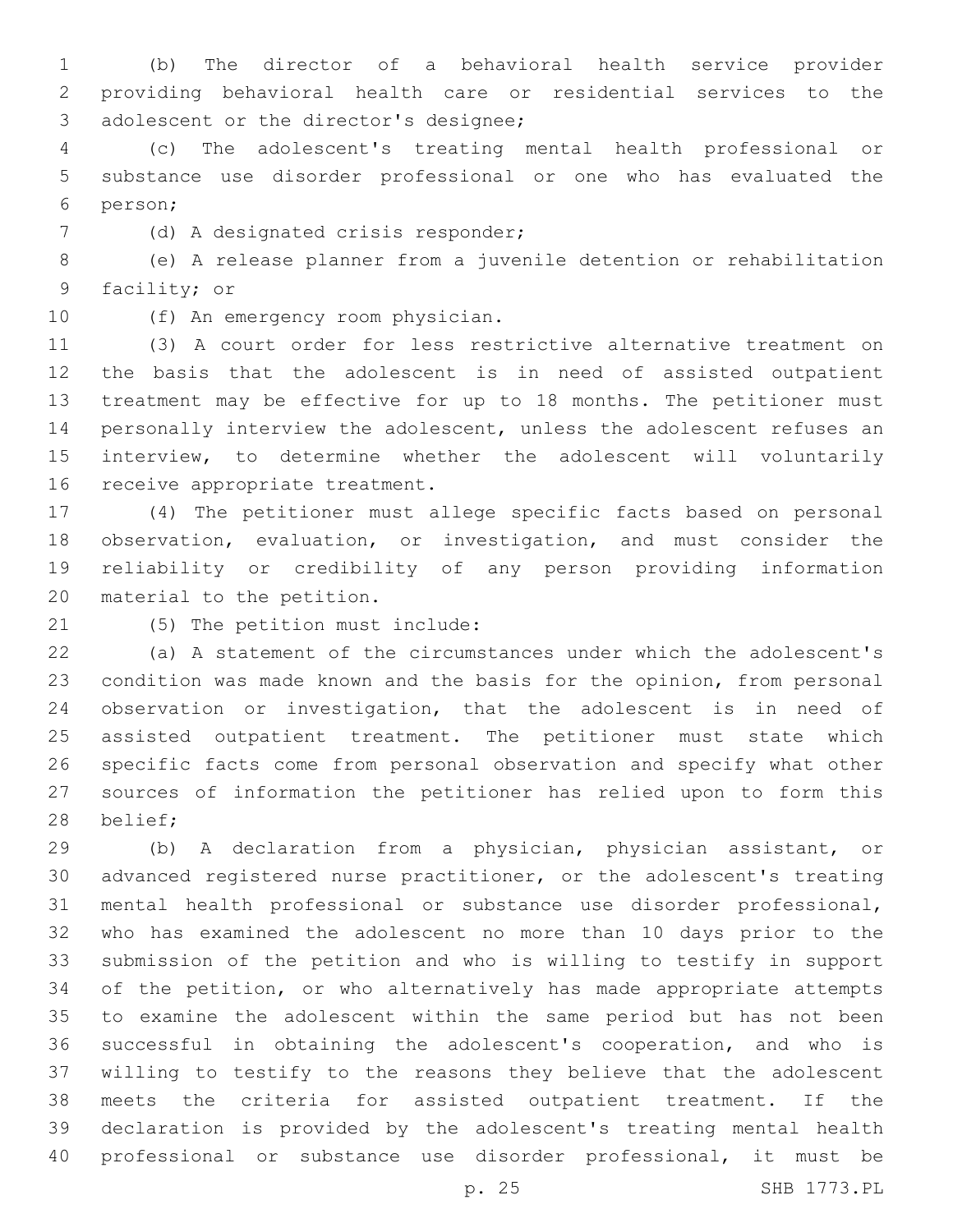cosigned by a supervising physician, physician assistant, or advanced registered nurse practitioner who certifies that they have reviewed 3 the declaration;

 (c) The declarations of additional witnesses, if any, supporting 5 the petition for assisted outpatient treatment;

 (d) The name of an agency, provider, or facility that agrees to provide less restrictive alternative treatment if the petition is 8 granted by the court; and

 (e) If the adolescent is detained in a state hospital, inpatient treatment facility, or juvenile detention or rehabilitation facility 11 at the time the petition is filed, the anticipated release date of the adolescent and any other details needed to facilitate successful 13 reentry and transition into the community.

 (6)(a) Upon receipt of a petition meeting all requirements of this section, the court shall fix a date for a hearing:

 (i) No sooner than three days or later than seven days after the date of service or as stipulated by the parties or, upon a showing of good cause, no later than 30 days after the date of service; or

 (ii) If the adolescent is hospitalized at the time of filing of the petition, before discharge of the adolescent and in sufficient time to arrange for a continuous transition from inpatient treatment 22 to assisted outpatient treatment.

 (b) A copy of the petition and notice of hearing shall be served, 24 in the same manner as a summons, on the petitioner, the adolescent, the qualified professional whose affidavit accompanied the petition, a current provider, if any, and a surrogate decision maker or agent 27 under chapter 71.32 RCW, if any.

 (c) If the adolescent has a surrogate decision maker or agent under chapter 71.32 RCW who wishes to provide testimony at the hearing, the court shall afford the surrogate decision maker or agent 31 an opportunity to testify.

 (d) The adolescent shall be represented by counsel at all stages 33 of the proceedings.

 (e) If the adolescent fails to appear at the hearing after notice, the court may conduct the hearing in the adolescent's absence; provided that the adolescent's counsel is present.

 (f) If the adolescent has refused to be examined by the qualified professional whose affidavit accompanied the petition, the court may order a mental examination of the adolescent. The examination of the adolescent may be performed by the qualified professional whose

p. 26 SHB 1773.PL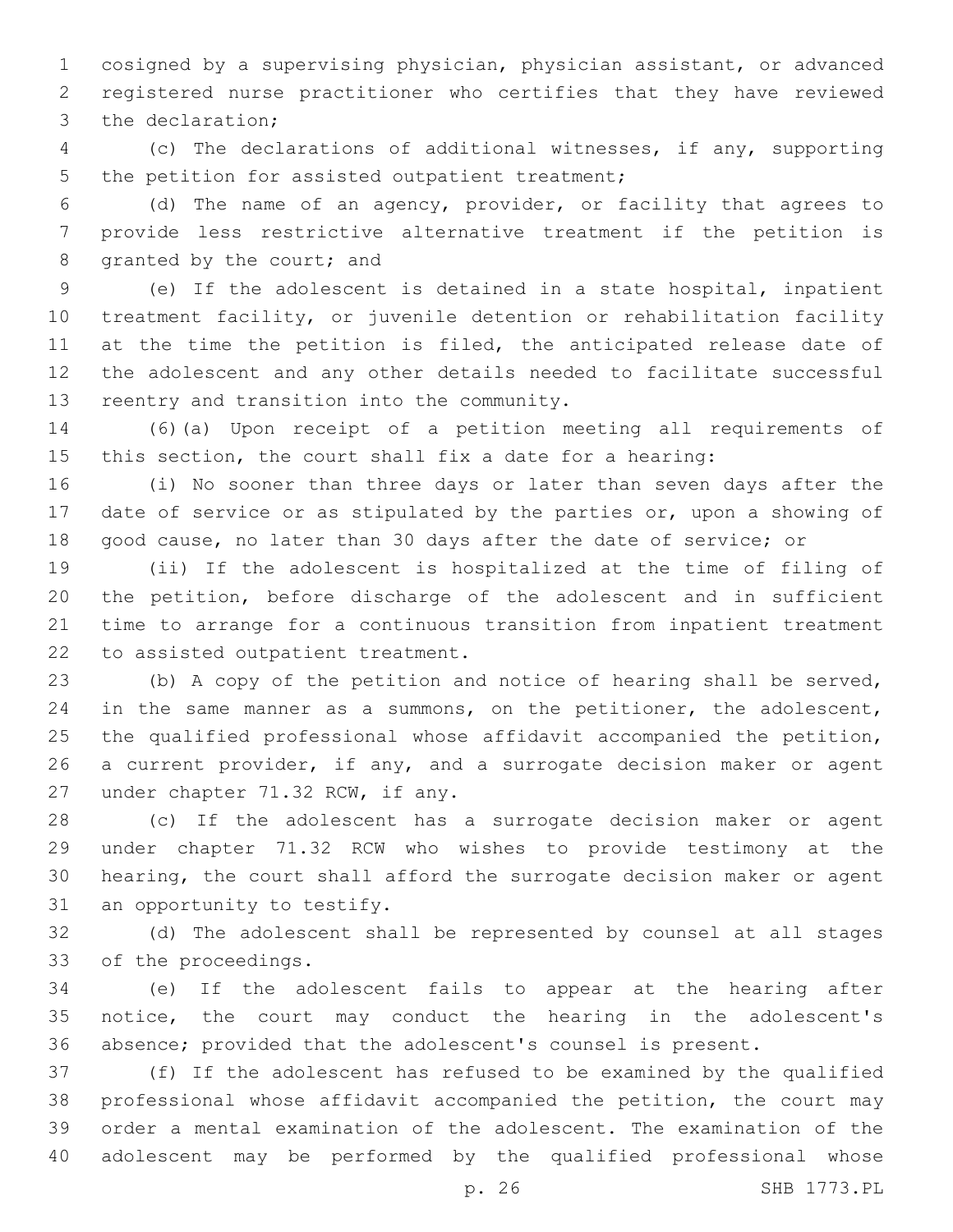affidavit accompanied the petition. If the examination is performed by another qualified professional, the examining qualified professional shall be authorized to consult with the qualified professional whose affidavit accompanied the petition.

 (g) If the adolescent has refused to be examined by a qualified professional and the court finds reasonable grounds to believe that the allegations of the petition are true, the court may issue a written order directing a peace officer who has completed crisis intervention training to detain and transport the adolescent to a provider for examination by a qualified professional. An adolescent detained pursuant to this subsection shall be detained no longer than necessary to complete the examination and in no event longer than 24 hours. All papers in the court file must be provided to the 14 adolescent's designated attorney.

 (7) If the petition involves an adolescent whom the petitioner or behavioral health administrative services organization knows, or has reason to know, is an American Indian or Alaska Native who receives medical or behavioral health services from a tribe within this state, the behavioral health administrative services organization shall notify the tribe and Indian health care provider. Notification shall be made in person or by telephonic or electronic communication to the tribal contact listed in the authority's tribal crisis coordination 23 plan as soon as possible.

 (8) A petition for assisted outpatient treatment filed under this 25 section shall be adjudicated under RCW 71.34.740.

 (9) After January 1, 2023, a petition for assisted outpatient treatment must be filed on forms developed by the administrative 28 office of the courts.

 **Sec. 5.** RCW 71.05.150 and 2021 c 264 s 1 are each amended to 30 read as follows:

 (1) When a designated crisis responder receives information alleging that a person, as a result of a behavioral health disorder, 33 presents a likelihood of serious harm or is gravely disabled,  $(0 +$  that a person is in need of assisted outpatient behavioral health 35 treatment;)) the designated crisis responder may, after investigation and evaluation of the specific facts alleged and of the reliability and credibility of any person providing information to initiate 38 detention ((or involuntary outpatient treatment)), if satisfied that the allegations are true and that the person will not voluntarily

p. 27 SHB 1773.PL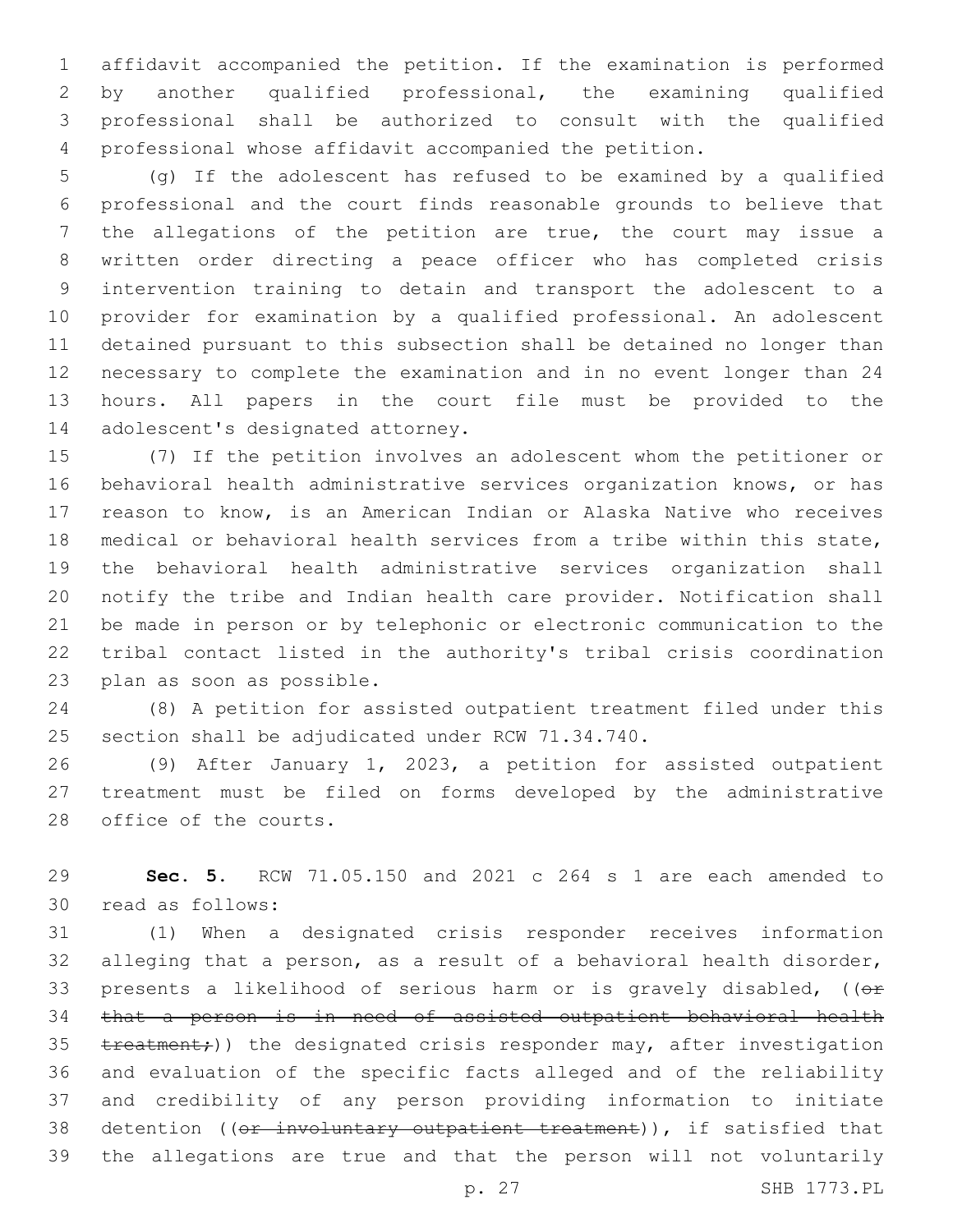seek appropriate treatment, file a petition for initial detention 2 under this section ((or a petition for involuntary outpatient behavioral health treatment under RCW 71.05.148)). Before filing the petition, the designated crisis responder must personally interview the person, unless the person refuses an interview, and determine whether the person will voluntarily receive appropriate evaluation and treatment at an evaluation and treatment facility, crisis stabilization unit, triage facility, secure withdrawal management and stabilization facility, or approved substance use disorder treatment program. As part of the assessment, the designated crisis responder must attempt to ascertain if the person has executed a mental health advance directive under chapter 71.32 RCW. The interview performed by the designated crisis responder may be conducted by video provided that a licensed health care professional or professional person who can adequately and accurately assist with obtaining any necessary information is present with the person at the time of the interview.

 (2)(a) A superior court judge may issue a warrant to detain a person with a behavioral health disorder to a designated evaluation and treatment facility, a secure withdrawal management and stabilization facility, or an approved substance use disorder treatment program, for a period of not more than one hundred twenty hours for evaluation and treatment upon request of a designated crisis responder, subject to (d) of this subsection, whenever it 24 appears to the satisfaction of the judge that:

(i) There is probable cause to support the petition; and

 (ii) The person has refused or failed to accept appropriate 27 evaluation and treatment voluntarily.

 (b) The petition for initial detention, signed under penalty of perjury, or sworn telephonic testimony may be considered by the court in determining whether there are sufficient grounds for issuing the 31 order.

 (c) The order shall designate retained counsel or, if counsel is appointed from a list provided by the court, the name, business address, and telephone number of the attorney appointed to represent 35 the person.

 (d) A court may not issue an order to detain a person to a secure withdrawal management and stabilization facility or approved substance use disorder treatment program unless there is an available secure withdrawal management and stabilization facility or approved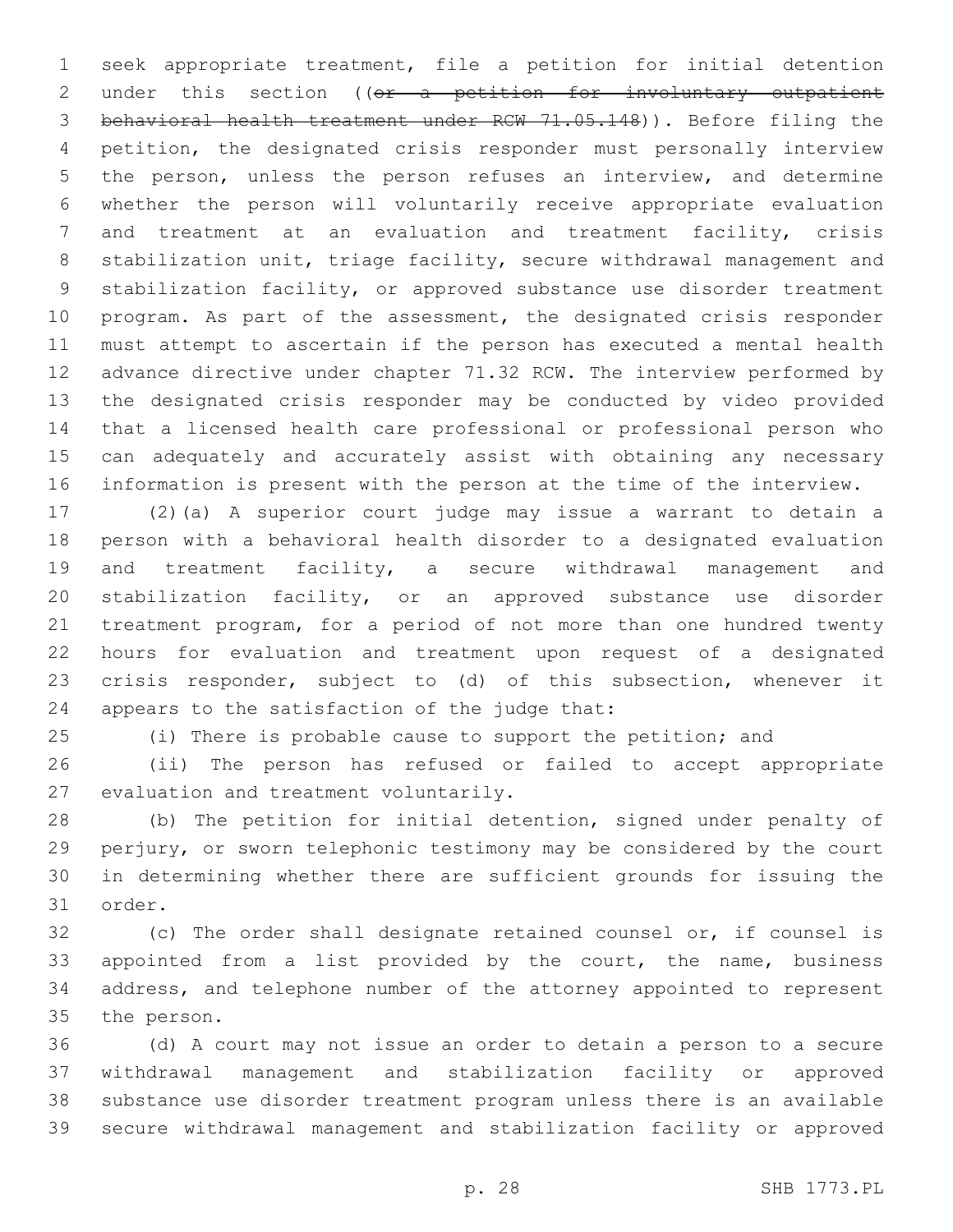substance use disorder treatment program that has adequate space for 2 the person.

 (e) If the court does not issue an order to detain a person pursuant to this subsection (2), the court shall issue an order to 5 dismiss the initial petition.

 (3) The designated crisis responder shall then serve or cause to 7 be served on such person $((\tau))$  and his or her quardian $((\tau)^{-}$ 8 conservator)), if any, a copy of the order together with a notice of rights, and a petition for initial detention. After service on such person the designated crisis responder shall file the return of service in court and provide copies of all papers in the court file to the evaluation and treatment facility, secure withdrawal management and stabilization facility, or approved substance use disorder treatment program, and the designated attorney. The designated crisis responder shall notify the court and the prosecuting attorney that a probable cause hearing will be held within one hundred twenty hours of the date and time of outpatient evaluation or admission to the evaluation and treatment facility, secure withdrawal management and stabilization facility, or approved substance use disorder treatment program. The person shall be permitted to be accompanied by one or more of his or her relatives, friends, an attorney, a personal physician, or other professional or religious advisor to the place of evaluation. An attorney accompanying the person to the place of evaluation shall be permitted to be present during the admission evaluation. Any other individual accompanying the person may be present during the admission evaluation. The facility may exclude the individual if his or her presence would present a safety risk, delay the proceedings, or 29 otherwise interfere with the evaluation.

 (4) The designated crisis responder may notify a peace officer to take such person or cause such person to be taken into custody and placed in an evaluation and treatment facility, secure withdrawal management and stabilization facility, or approved substance use disorder treatment program. At the time such person is taken into custody there shall commence to be served on such person, his or her guardian, and conservator, if any, a copy of the original order together with a notice of rights and a petition for initial 38 detention.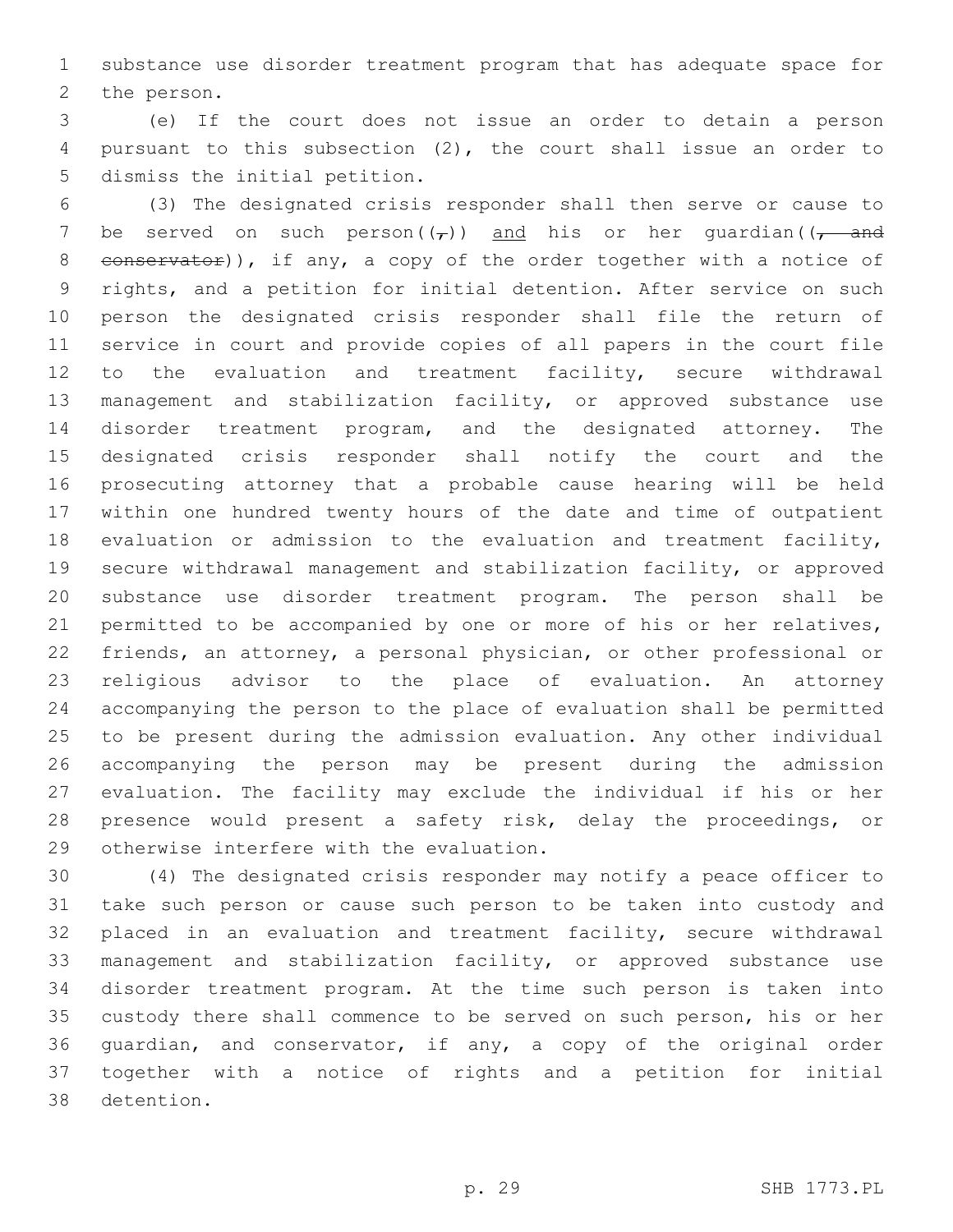(5) Tribal court orders for involuntary commitment shall be recognized and enforced in accordance with superior court civil rule 82.5.3

 (6) In any investigation and evaluation of an individual under ((RCW 71.05.150)) this section or RCW 71.05.153 in which the designated crisis responder knows, or has reason to know, that the individual is an American Indian or Alaska Native who receives medical or behavioral health services from a tribe within this state, the designated crisis responder shall notify the tribe and Indian health care provider regarding whether or not a petition for initial detention or involuntary outpatient treatment will be filed. Notification shall be made in person or by telephonic or electronic communication to the tribal contact listed in the authority's tribal crisis coordination plan as soon as possible but no later than three hours subject to the requirements in RCW 70.02.230(2)(ee) and (3). A designated crisis responder may restrict the release of information 17 as necessary to comply with 42 C.F.R. Part 2.

 **Sec. 6.** RCW 71.05.150 and 2021 c 264 s 2 are each amended to 19 read as follows:

 (1) When a designated crisis responder receives information alleging that a person, as a result of a behavioral health disorder, 22 presents a likelihood of serious harm or is gravely disabled,  $(0 +$  that a person is in need of assisted outpatient behavioral health 24 treatment;)) the designated crisis responder may, after investigation and evaluation of the specific facts alleged and of the reliability and credibility of any person providing information to initiate 27 detention ((or involuntary outpatient treatment)), if satisfied that the allegations are true and that the person will not voluntarily seek appropriate treatment, file a petition for initial detention 30 under this section ((or a petition for involuntary outpatient behavioral health treatment under RCW 71.05.148)). Before filing the petition, the designated crisis responder must personally interview the person, unless the person refuses an interview, and determine whether the person will voluntarily receive appropriate evaluation and treatment at an evaluation and treatment facility, crisis stabilization unit, triage facility, secure withdrawal management and stabilization facility, or approved substance use disorder treatment program. As part of the assessment, the designated crisis responder must attempt to ascertain if the person has executed a mental health

p. 30 SHB 1773.PL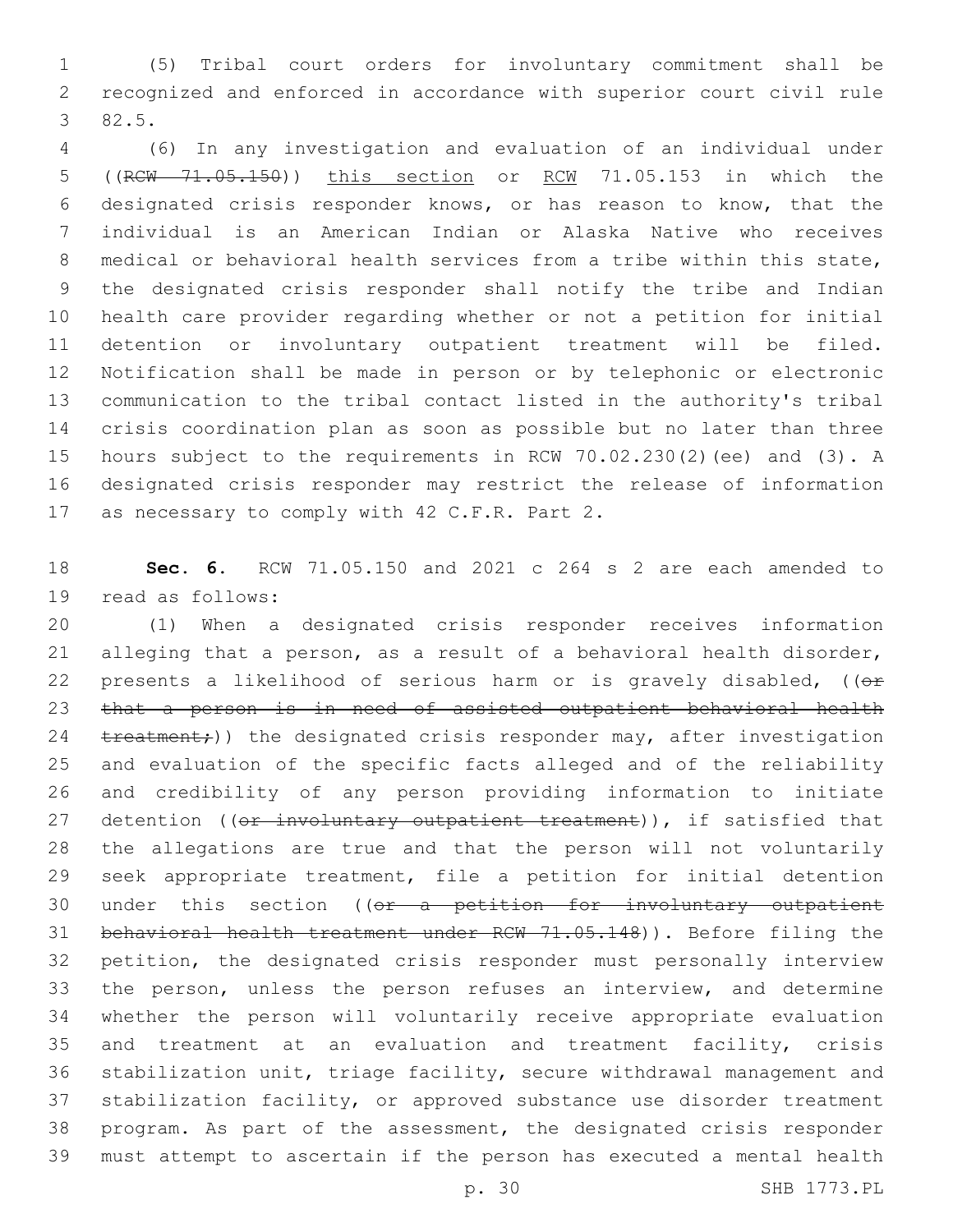advance directive under chapter 71.32 RCW. The interview performed by the designated crisis responder may be conducted by video provided that a licensed health care professional or professional person who can adequately and accurately assist with obtaining any necessary information is present with the person at the time of the interview.

 (2)(a) A superior court judge may issue a warrant to detain a person with a behavioral health disorder to a designated evaluation and treatment facility, a secure withdrawal management and stabilization facility, or an approved substance use disorder treatment program, for a period of not more than one hundred twenty hours for evaluation and treatment upon request of a designated crisis responder whenever it appears to the satisfaction of the judge 13 that:

(i) There is probable cause to support the petition; and

 (ii) The person has refused or failed to accept appropriate 16 evaluation and treatment voluntarily.

 (b) The petition for initial detention, signed under penalty of perjury, or sworn telephonic testimony may be considered by the court in determining whether there are sufficient grounds for issuing the 20 order.

 (c) The order shall designate retained counsel or, if counsel is 22 appointed from a list provided by the court, the name, business address, and telephone number of the attorney appointed to represent 24 the person.

 (d) If the court does not issue an order to detain a person pursuant to this subsection (2), the court shall issue an order to 27 dismiss the initial petition.

 (3) The designated crisis responder shall then serve or cause to 29 be served on such person( $(\tau)$ ) and his or her quardian( $(\tau$  and 30 conservator)), if any, a copy of the order together with a notice of rights, and a petition for initial detention. After service on such person the designated crisis responder shall file the return of service in court and provide copies of all papers in the court file to the evaluation and treatment facility, secure withdrawal management and stabilization facility, or approved substance use disorder treatment program, and the designated attorney. The designated crisis responder shall notify the court and the prosecuting attorney that a probable cause hearing will be held within one hundred twenty hours of the date and time of outpatient evaluation or admission to the evaluation and treatment facility,

p. 31 SHB 1773.PL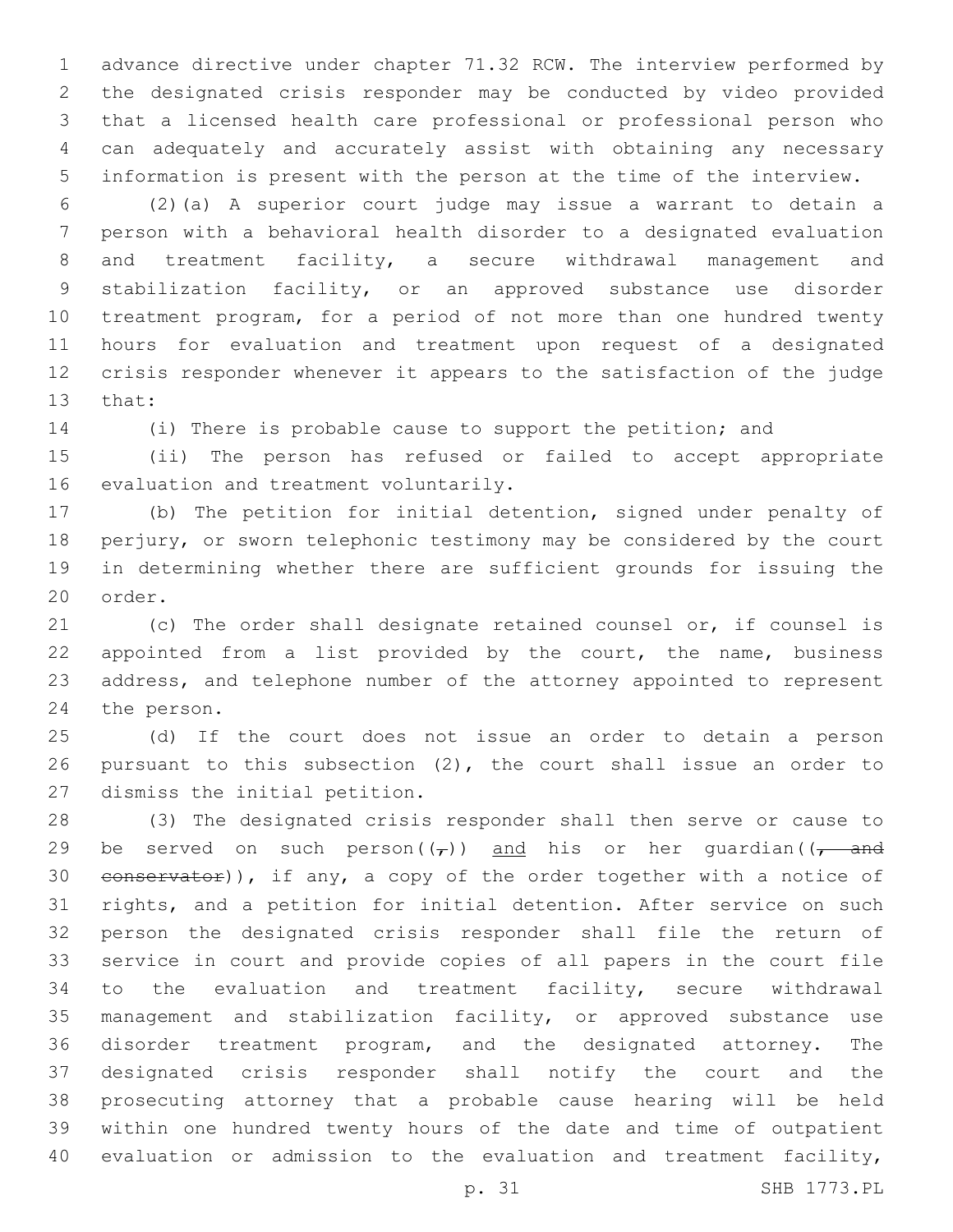secure withdrawal management and stabilization facility, or approved substance use disorder treatment program. The person shall be permitted to be accompanied by one or more of his or her relatives, friends, an attorney, a personal physician, or other professional or religious advisor to the place of evaluation. An attorney accompanying the person to the place of evaluation shall be permitted to be present during the admission evaluation. Any other individual accompanying the person may be present during the admission evaluation. The facility may exclude the individual if his or her presence would present a safety risk, delay the proceedings, or 11 otherwise interfere with the evaluation.

 (4) The designated crisis responder may notify a peace officer to take such person or cause such person to be taken into custody and placed in an evaluation and treatment facility, secure withdrawal 15 management and stabilization facility, or approved substance use disorder treatment program. At the time such person is taken into custody there shall commence to be served on such person, his or her guardian, and conservator, if any, a copy of the original order together with a notice of rights and a petition for initial 20 detention.

 (5) Tribal court orders for involuntary commitment shall be recognized and enforced in accordance with superior court civil rule 23 82.5.

 (6) In any investigation and evaluation of an individual under 25 ((RCW 71.05.150)) this section or RCW 71.05.153 in which the designated crisis responder knows, or has reason to know, that the individual is an American Indian or Alaska Native who receives medical or behavioral health services from a tribe within this state, the designated crisis responder shall notify the tribe and Indian health care provider regarding whether or not a petition for initial detention or involuntary outpatient treatment will be filed. Notification shall be made in person or by telephonic or electronic communication to the tribal contact listed in the authority's tribal crisis coordination plan as soon as possible but no later than three hours subject to the requirements in RCW 70.02.230(2)(ee) and (3). A designated crisis responder may restrict the release of information 37 as necessary to comply with 42 C.F.R. Part 2.

 **Sec. 7.** RCW 71.05.156 and 2018 c 291 s 12 are each amended to 39 read as follows: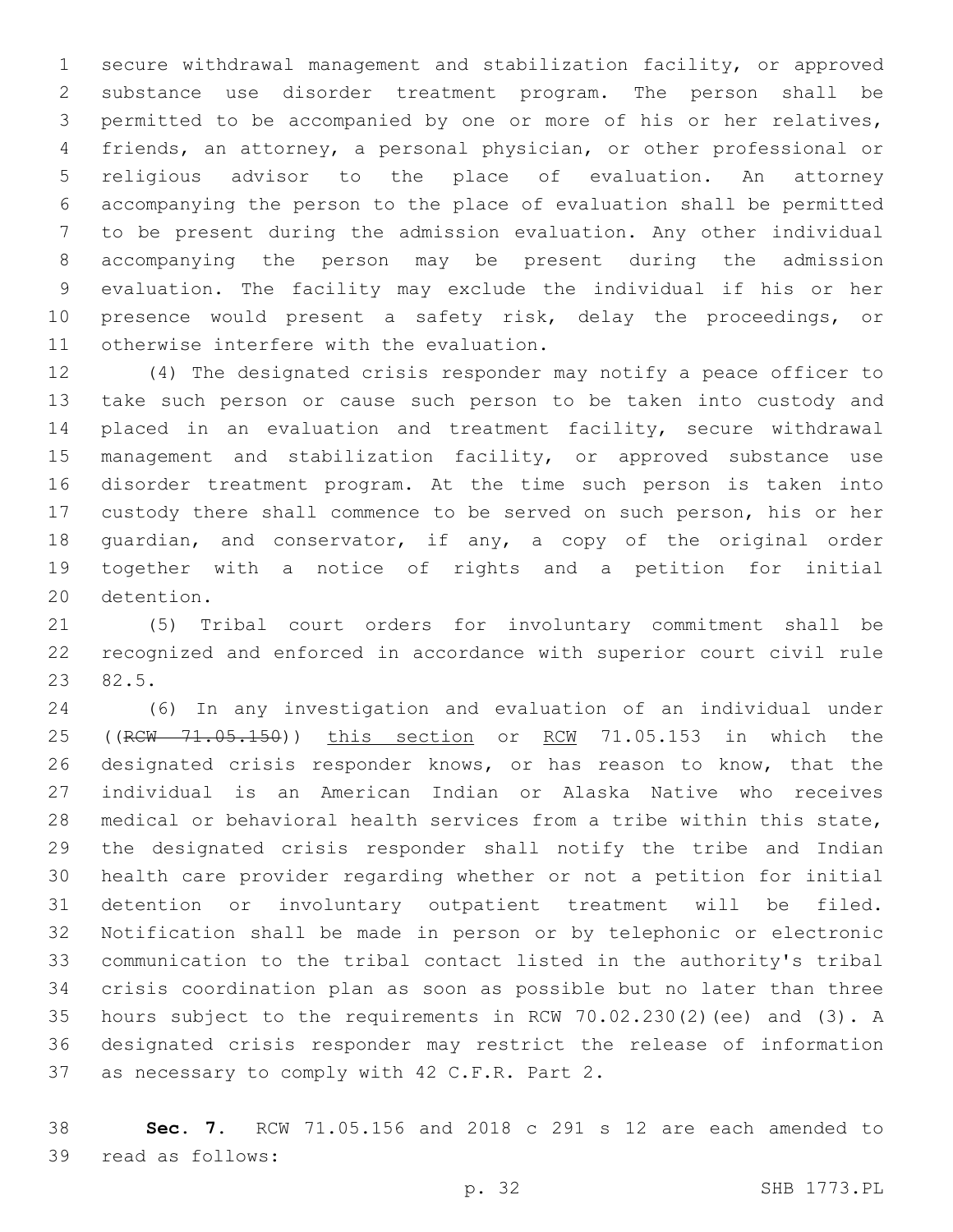A designated crisis responder who conducts an evaluation for imminent likelihood of serious harm or imminent danger because of being gravely disabled under RCW 71.05.153 must also evaluate the person under RCW 71.05.150 for likelihood of serious harm or grave disability that does not meet the imminent standard for emergency 6 detention( $\sqrt{t}$  and to determine whether the person is in need of assisted outpatient behavioral health treatment)).7

 **Sec. 8.** RCW 71.05.201 and 2020 c 302 s 24 and 2020 c 256 s 304 9 are each reenacted and amended to read as follows:

 (1) If a designated crisis responder decides not to detain a person for evaluation and treatment under RCW 71.05.150 or 71.05.153 or forty-eight hours have elapsed since a designated crisis responder received a request for investigation and the designated crisis 14 responder has not taken action to have the person detained, an 15 immediate family member or quardian ((or conservator)) of the person, or a federally recognized Indian tribe if the person is a member of such tribe, may petition the superior court for the person's initial 18 detention.

 (2) A petition under this section must be filed within ten calendar days following the designated crisis responder investigation or the request for a designated crisis responder investigation. If more than ten days have elapsed, the immediate family member, guardian, or conservator may request a new designated crisis 24 responder investigation.

 (3)(a) The petition must be filed in the county in which the designated crisis responder investigation occurred or was requested to occur and must be submitted on forms developed by the administrative office of the courts for this purpose. The petition must be accompanied by a sworn declaration from the petitioner, and other witnesses if desired, describing why the person should be detained for evaluation and treatment. The description of why the person should be detained may contain, but is not limited to, the 33 information identified in RCW 71.05.212.

34 (b) The petition must contain:

 (i) A description of the relationship between the petitioner and 36 the person; and

 (ii) The date on which an investigation was requested from the 38 designated crisis responder.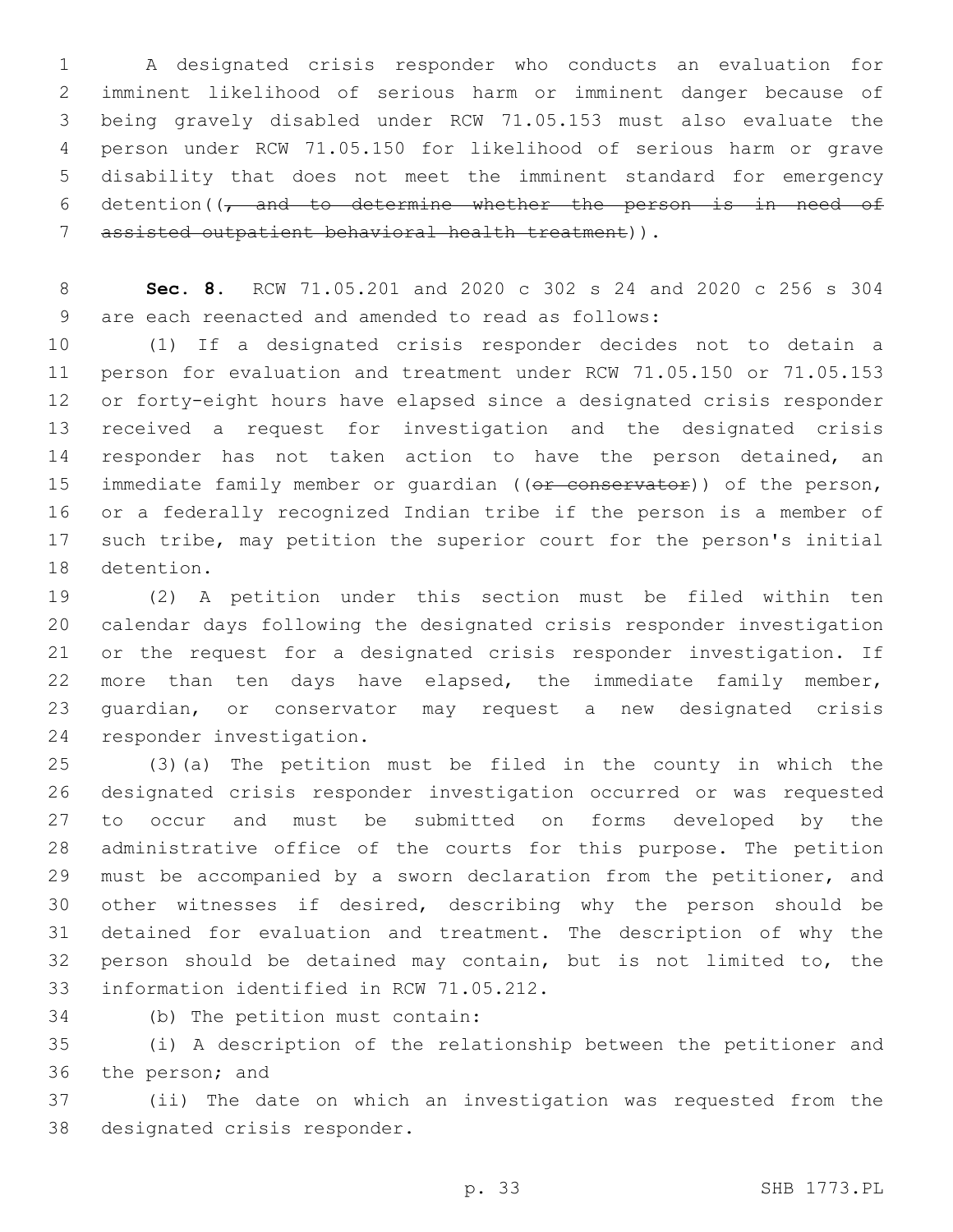(4) The court shall, within one judicial day, review the petition to determine whether the petition raises sufficient evidence to support the allegation. If the court so finds, it shall provide a copy of the petition to the designated crisis responder agency with an order for the agency to provide the court, within one judicial day, with a written sworn statement describing the basis for the decision not to seek initial detention and a copy of all information material to the designated crisis responder's current decision.

 (5) Following the filing of the petition and before the court reaches a decision, any person, including a mental health professional, may submit a sworn declaration to the court in support 12 of or in opposition to initial detention.

 (6) The court shall dismiss the petition at any time if it finds that a designated crisis responder has filed a petition for the person's initial detention under RCW 71.05.150 or 71.05.153 or that the person has voluntarily accepted appropriate treatment.

 (7) The court must issue a final ruling on the petition within five judicial days after it is filed. After reviewing all of the information provided to the court, the court may enter an order for 20 initial detention ((or an order instructing the designated crisis responder to file a petition for assisted outpatient behavioral 22 health treatment)) if the court finds that: (a) There is probable 23 cause to support a petition for detention ((or assisted outpatient 24 behavioral health treatment)); and (b) the person has refused or failed to accept appropriate evaluation and treatment voluntarily. The court shall transmit its final decision to the petitioner.

 (8) If the court enters an order for initial detention, it shall provide the order to the designated crisis responder agency and issue 29 a ((written order for apprehension)) warrant. The designated crisis responder agency serving the jurisdiction of the court must collaborate and coordinate with law enforcement regarding apprehensions and detentions under this subsection, including sharing of information relating to risk and which would assist in locating the person. A person may not be detained to jail pursuant to a 35 ((written order)) warrant issued under this subsection. An order for detention under this section should contain the advisement of rights which the person would receive if the person were detained by a designated crisis responder. An order for initial detention under this section expires one hundred eighty days from issuance.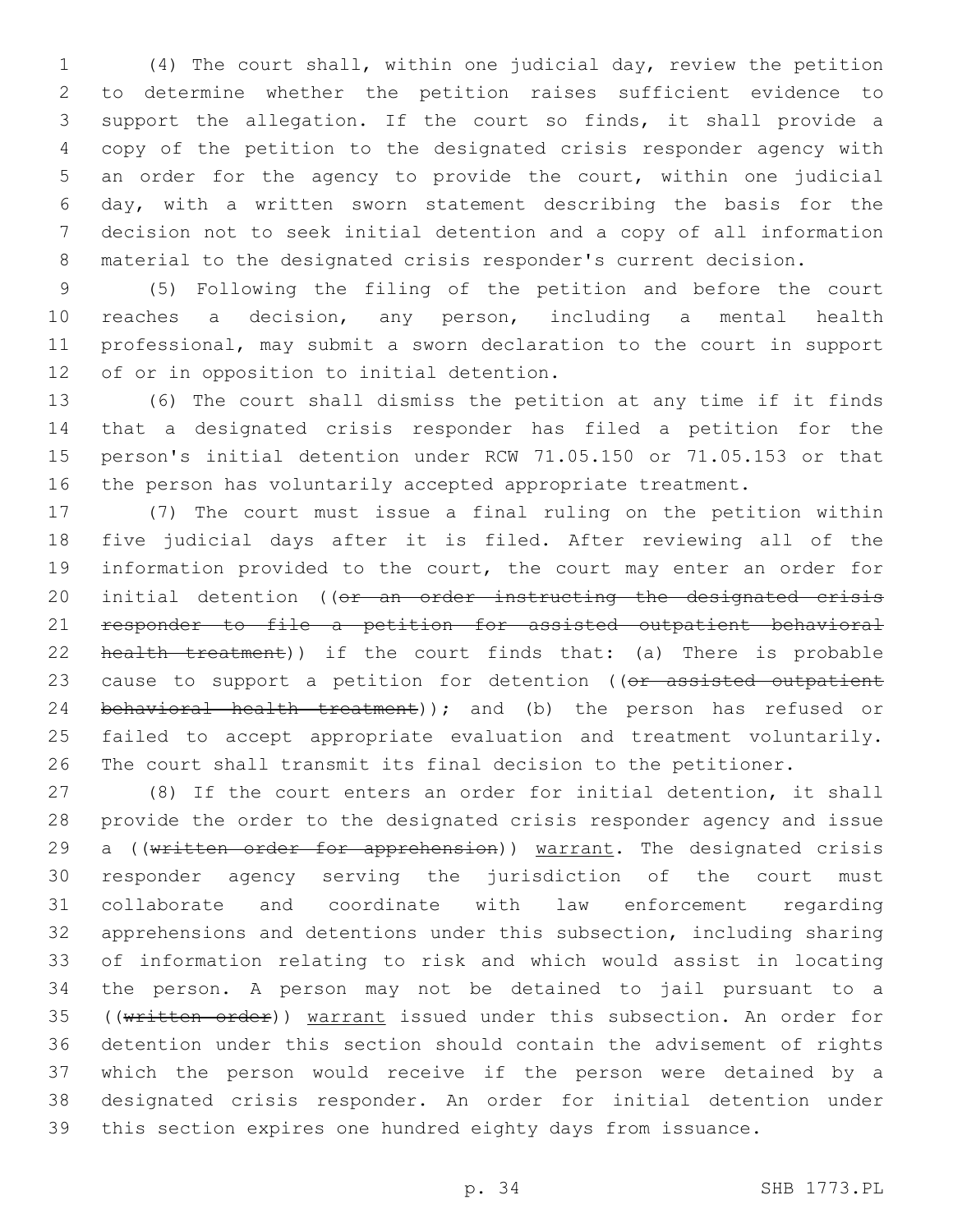(9) Except as otherwise expressly stated in this chapter, all procedures must be followed as if the order had been entered under RCW 71.05.150. RCW 71.05.160 does not apply if detention was initiated under the process set forth in this section.

 (10) For purposes of this section, "immediate family member" means a spouse, domestic partner, child, stepchild, parent, 7 stepparent, grandparent, or sibling.

 **Sec. 9.** RCW 71.05.212 and 2020 c 256 s 305 are each amended to 9 read as follows:

 (1) Whenever a designated crisis responder or professional person is conducting an evaluation under this chapter, consideration shall include all reasonably available information from credible witnesses 13 and records regarding:

 (a) Prior recommendations for evaluation of the need for civil commitments when the recommendation is made pursuant to an evaluation 16 conducted under chapter 10.77 RCW;

 (b) Historical behavior, including history of one or more violent 18 acts;

 (c) Prior determinations of incompetency or insanity under 20 chapter 10.77 RCW; and

21 (d) Prior commitments under this chapter.

 (2) Credible witnesses may include family members, landlords, neighbors, or others with significant contact and history of involvement with the person. If the designated crisis responder relies upon information from a credible witness in reaching his or her decision to detain the individual, then he or she must provide contact information for any such witness to the prosecutor. The designated crisis responder or prosecutor shall provide notice of the date, time, and location of the probable cause hearing to such a 30 witness.

 (3) Symptoms and behavior of the respondent which standing alone would not justify civil commitment may support a finding of grave disability or likelihood of serious harm, or a finding that the 34 person is in need of assisted outpatient ((behavioral health)) 35 treatment, when:

 (a) Such symptoms or behavior are closely associated with symptoms or behavior which preceded and led to a past incident of involuntary hospitalization, severe deterioration, or one or more 39 violent acts;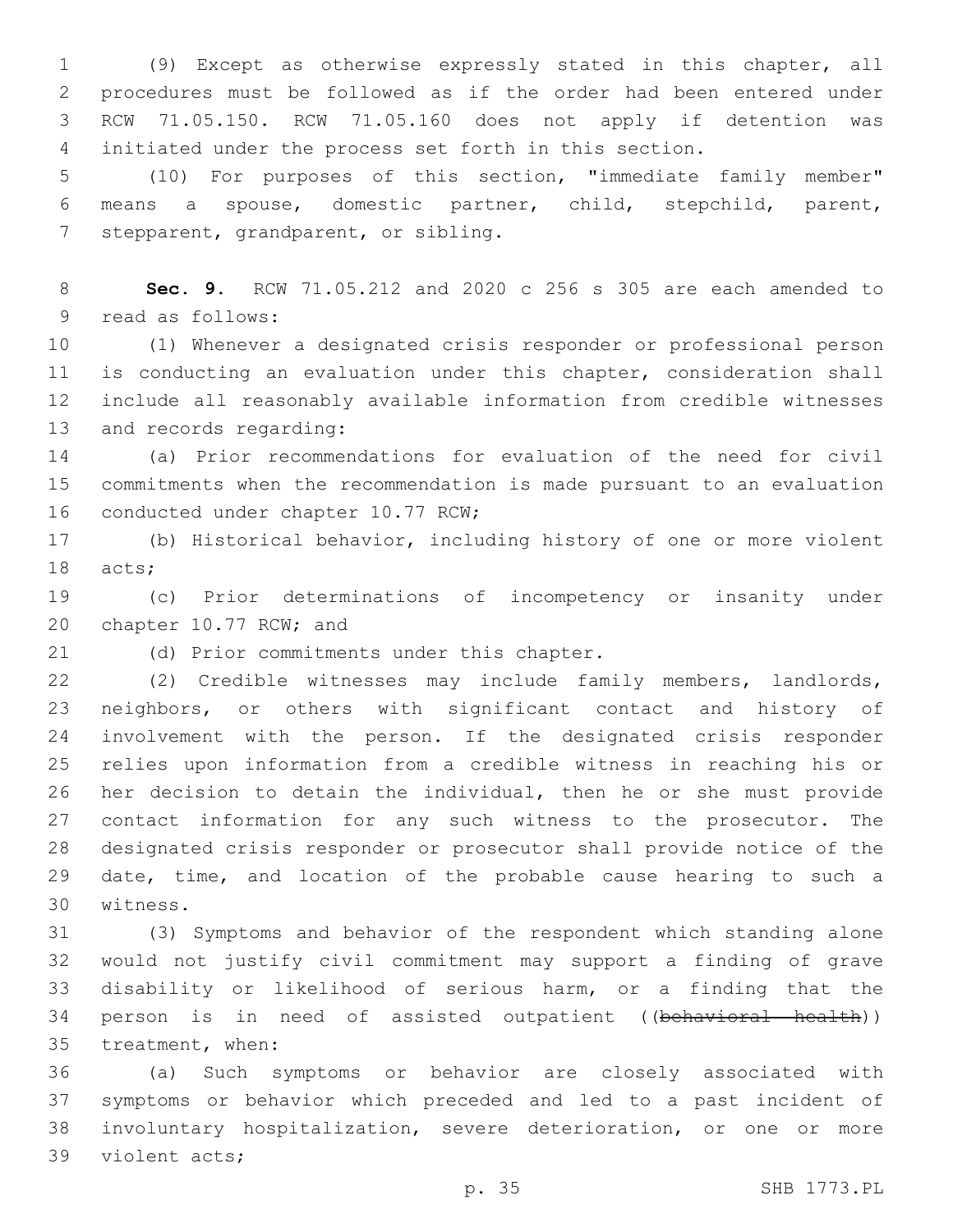(b) These symptoms or behavior represent a marked and concerning change in the baseline behavior of the respondent; and

 (c) Without treatment, the continued deterioration of the 4 respondent is probable.

 (4) When conducting an evaluation for offenders identified under RCW 72.09.370, the designated crisis responder or professional person shall consider an offender's history of judicially required or administratively ordered antipsychotic medication while in 9 confinement.

10 ((45) The authority, in consultation with tribes and coordination with Indian health care providers and the American Indian health commission for Washington state, shall establish written guidelines 13 by June 30, 2021, for conducting culturally appropriate evaluations 14 of American Indians or Alaska Natives.))

 **Sec. 10.** RCW 71.05.212 and 2020 c 302 s 28 and 2020 c 256 s 305 are each reenacted and amended to read as follows:

 (1) Whenever a designated crisis responder or professional person is conducting an evaluation under this chapter, consideration shall include all reasonably available information from credible witnesses 20 and records regarding:

 (a) Prior recommendations for evaluation of the need for civil commitments when the recommendation is made pursuant to an evaluation 23 conducted under chapter 10.77 RCW;

 (b) Historical behavior, including history of one or more violent 25 acts;

 (c) Prior determinations of incompetency or insanity under 27 chapter 10.77 RCW; and

28 (d) Prior commitments under this chapter.

 (2) Credible witnesses may include family members, landlords, neighbors, or others with significant contact and history of involvement with the person. If the designated crisis responder relies upon information from a credible witness in reaching his or her decision to detain the individual, then he or she must provide contact information for any such witness to the prosecutor. The designated crisis responder or prosecutor shall provide notice of the date, time, and location of the probable cause hearing to such a 37 witness.

 (3) Symptoms and behavior of the respondent which standing alone would not justify civil commitment may support a finding of grave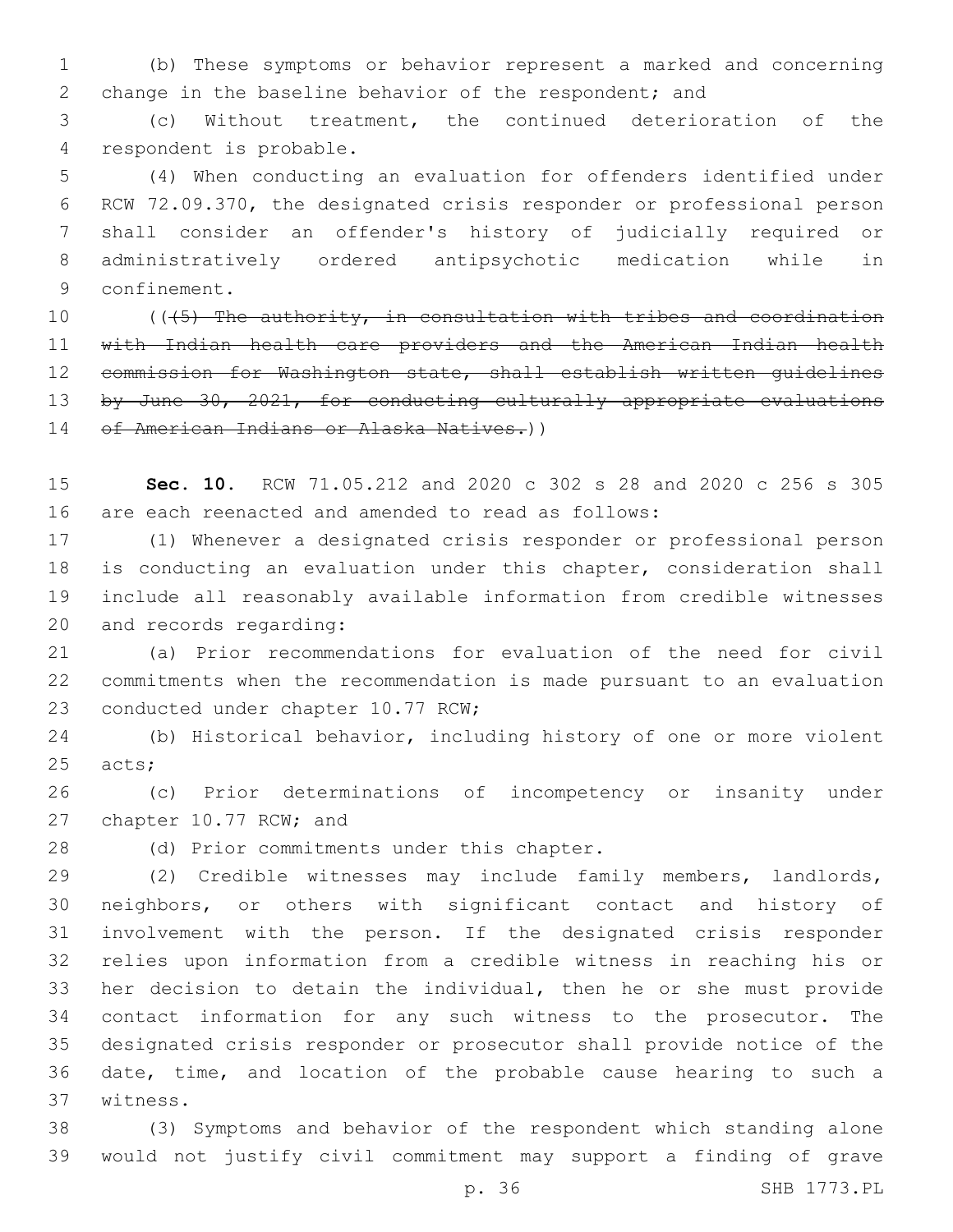disability or likelihood of serious harm, or a finding that the person is in need of assisted outpatient ((behavioral health)) 3 treatment, when:

 (a) Such symptoms or behavior are closely associated with symptoms or behavior which preceded and led to a past incident of involuntary hospitalization, severe deterioration from safe behavior, 7 or one or more violent acts;

 (b) These symptoms or behavior represent a marked and concerning 9 change in the baseline behavior of the respondent; and

 (c) Without treatment, the continued deterioration of the 11 respondent is probable.

 (4) When conducting an evaluation for offenders identified under RCW 72.09.370, the designated crisis responder or professional person shall consider an offender's history of judicially required or administratively ordered antipsychotic medication while in 16 confinement.

17 ((45) The authority, in consultation with tribes and coordination with Indian health care providers and the American Indian health commission for Washington state, shall establish written guidelines by June 30, 2021, for conducting culturally appropriate evaluations 21 of American Indians or Alaska Natives.))

 **Sec. 11.** RCW 71.05.230 and 2020 c 302 s 34 are each amended to 23 read as follows:

24 A person detained for one hundred twenty ((hour)) hours of evaluation and treatment may be committed for not more than fourteen additional days of involuntary intensive treatment or ninety additional days of a less restrictive alternative treatment. A petition may only be filed if the following conditions are met:

 (1) The professional staff of the facility providing evaluation services has analyzed the person's condition and finds that the condition is caused by a behavioral health disorder and results in: 32 (a) A likelihood of serious harm;  $or$  (b) the person being gravely 33 disabled; ((or (c) the person being in need of assisted outpatient 34 behavioral health treatment;)) and are prepared to testify those 35 conditions are met; and

 (2) The person has been advised of the need for voluntary treatment and the professional staff of the facility has evidence that he or she has not in good faith volunteered; and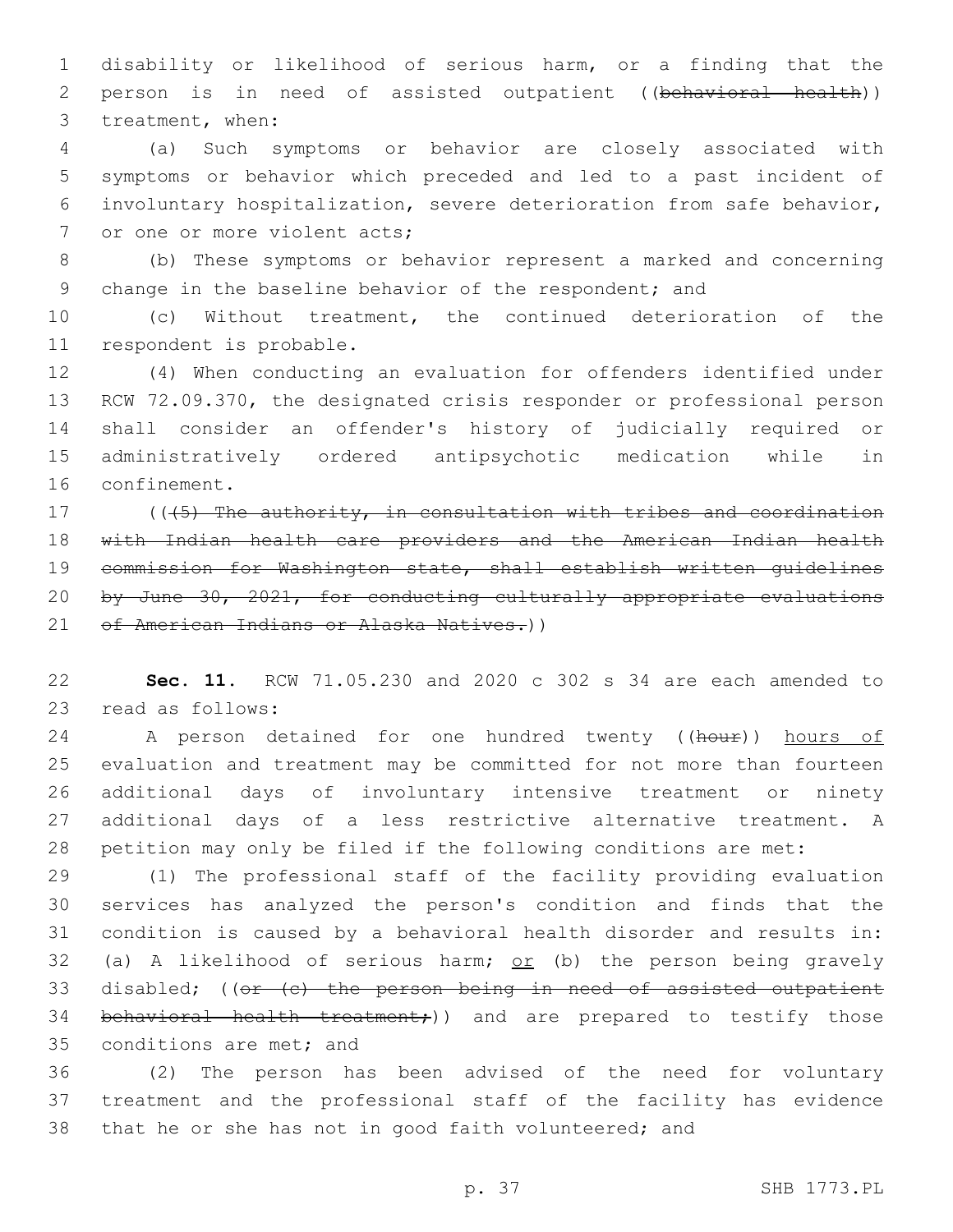(3) The facility providing intensive treatment is certified to provide such treatment by the department or under RCW 71.05.745; and

 (4)(a)(i) The professional staff of the facility or the designated crisis responder has filed a petition with the court for a fourteen day involuntary detention or a ninety day less restrictive alternative. The petition must be signed by:6

 (A) One physician, physician assistant, or psychiatric advanced 8 registered nurse practitioner; and

 (B) One physician, physician assistant, psychiatric advanced registered nurse practitioner, or mental health professional.

 (ii) If the petition is for substance use disorder treatment, the petition may be signed by a substance use disorder professional instead of a mental health professional and by an advanced registered nurse practitioner instead of a psychiatric advanced registered nurse practitioner. The persons signing the petition must have examined the 16 person.

 (b) If involuntary detention is sought the petition shall state facts that support the finding that such person, as a result of a behavioral health disorder, presents a likelihood of serious harm, or is gravely disabled and that there are no less restrictive alternatives to detention in the best interest of such person or others. The petition shall state specifically that less restrictive alternative treatment was considered and specify why treatment less restrictive than detention is not appropriate. If an involuntary less 25 restrictive alternative is sought, the petition shall state facts 26 that support the finding that such person, as a result of a behavioral health disorder, presents a likelihood of serious 28 harm( $(\tau)$ ) or is gravely disabled( $\tau$  or is in need of assisted 29 outpatient behavioral health treatment,)) and shall set forth any recommendations for less restrictive alternative treatment services; 31 and

 (5) A copy of the petition has been served on the detained 33 person, his or her attorney, and his or her quardian ( $(e^+e^-)$ 34 conservator)), if any, prior to the probable cause hearing; and

 (6) The court at the time the petition was filed and before the probable cause hearing has appointed counsel to represent such person 37 if no other counsel has appeared; and

 (7) The petition reflects that the person was informed of the loss of firearm rights if involuntarily committed for mental health 40 treatment; and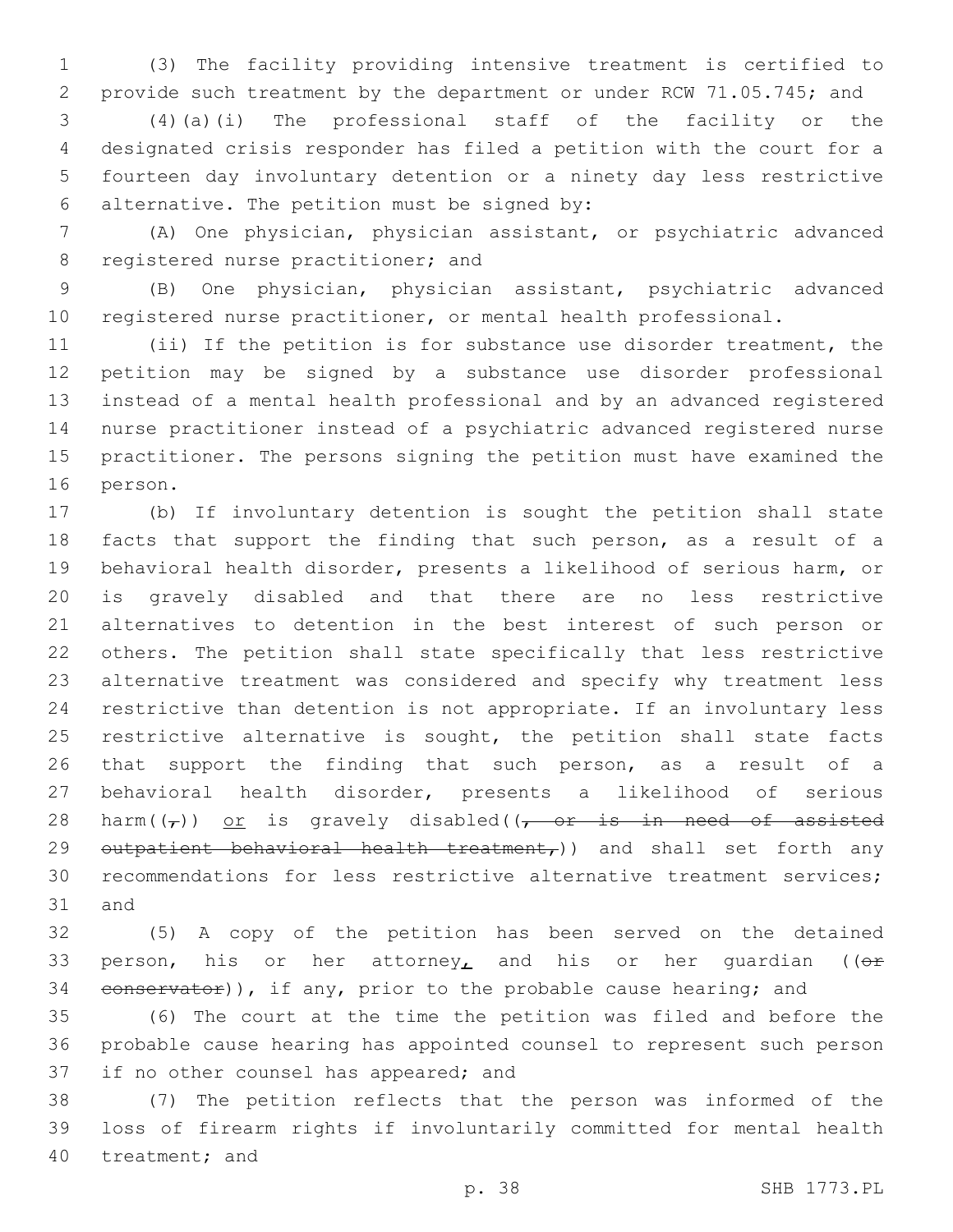(8) At the conclusion of the initial commitment period, the professional staff of the agency or facility or the designated crisis responder may petition for an additional period of either ((ninety)) 4 90 days of less restrictive alternative treatment or ((ninety)) 90 days of involuntary intensive treatment as provided in RCW 71.05.290; 6 and

 (9) If the hospital or facility designated to provide less restrictive alternative treatment is other than the facility providing involuntary treatment, the outpatient facility so designated to provide less restrictive alternative treatment has 11 agreed to assume such responsibility.

 **Sec. 12.** RCW 71.05.240 and 2021 c 264 s 8 are each amended to 13 read as follows:

14 (1) If a petition is filed for ((fourteen day)) up to 14 days of 15 involuntary treatment ((or ninety)), 90 days of less restrictive 16 alternative treatment, or 18 months of less restrictive alternative 17 treatment under RCW 71.05.148, the court shall hold a probable cause 18 hearing within ((one hundred twenty)) 120 hours of the initial 19 detention ((of such person as determined in)) under RCW 71.05.180, or 20 at a time ((determined)) scheduled under RCW 71.05.148.

 (2) If the petition is for mental health treatment, the court or the prosecutor at the time of the probable cause hearing and before an order of commitment is entered shall inform the person both orally and in writing that the failure to make a good faith effort to seek voluntary treatment as provided in RCW 71.05.230 will result in the loss of his or her firearm rights if the person is subsequently detained for involuntary treatment under this section.

 (3) If the person or his or her attorney alleges, prior to the commencement of the hearing, that the person has in good faith volunteered for treatment, the petitioner must show, by preponderance of the evidence, that the person has not in good faith volunteered for appropriate treatment. In order to qualify as a good faith volunteer, the person must abide by procedures and a treatment plan as prescribed by a treatment facility and professional staff.

 (4)(a) Subject to (b) of this subsection, at the conclusion of the probable cause hearing, if the court finds by a preponderance of 37 the evidence that ((such)) a person detained for behavioral health treatment, as the result of a behavioral health disorder, presents a likelihood of serious harm, or is gravely disabled, and, after

p. 39 SHB 1773.PL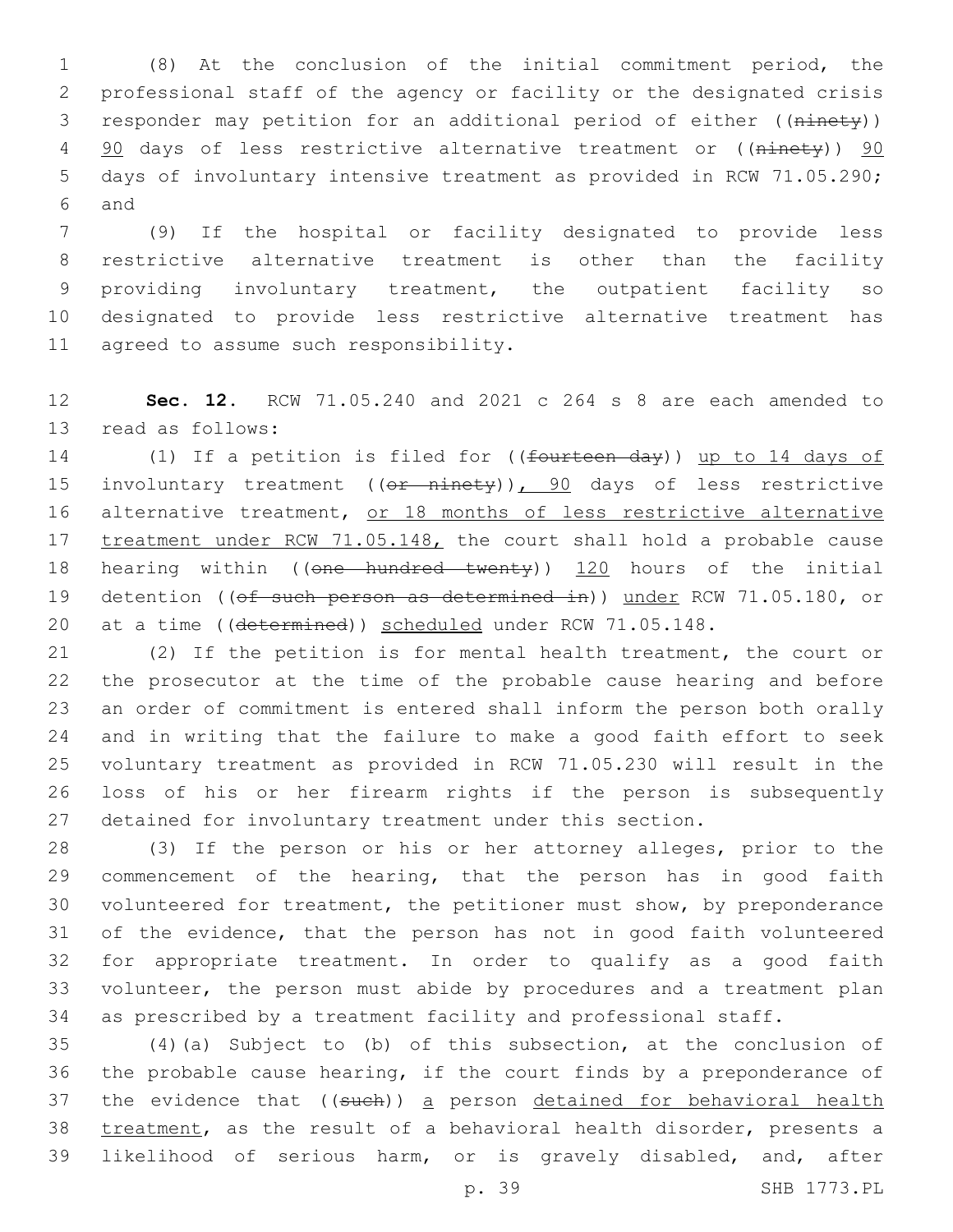considering less restrictive alternatives to involuntary detention and treatment, finds that no such alternatives are in the best interests of such person or others, the court shall order that such person be detained for involuntary treatment not to exceed ((fourteen)) 14 days in a facility licensed or certified to provide treatment by the department or under RCW 71.05.745.

 (b) A court may only order commitment to a secure withdrawal management and stabilization facility or approved substance use disorder treatment program if there is an available facility with 10 adequate space for the person.

 (c) At the conclusion of the probable cause hearing, if the court 12 finds by a preponderance of the evidence that ((such)) a person detained for behavioral health treatment, as the result of a behavioral health disorder, presents a likelihood of serious harm or is gravely disabled, but that treatment in a less restrictive setting than detention is in the best interest of such person or others, the court shall order an appropriate less restrictive alternative course 18 of treatment for up to ninety days.

 (d) If the court finds by a preponderance of the evidence that ((such)) a person subject to a petition under RCW 71.05.148, as the result of a behavioral health disorder, is in need of assisted 22 outpatient ((behavioral health)) treatment( $\sqrt{\tau}$  and that the person does not present a likelihood of serious harm and is not gravely 24 disabled)), the court shall order an appropriate less restrictive 25 alternative course of treatment for up to ((ninety days)) 18 months.

 (5) An order for less restrictive alternative treatment must name the behavioral health service provider responsible for identifying the services the person will receive in accordance with RCW 71.05.585, and must include a requirement that the person cooperate with the treatment recommendations of the behavioral health service 31 provider.

 (6) The court shall notify the person orally and in writing that 33 if involuntary treatment is sought beyond the ((fourteen-day)) 14-day 34 inpatient or ((ninety-day)) 90-day less restrictive treatment period, the person has the right to a full hearing or jury trial under RCW 71.05.310. If the commitment is for mental health treatment, the 37 court shall ((also)) notify the person orally and in writing that the person is barred from the possession of firearms and that the prohibition remains in effect until a court restores his or her right 40 to possess a firearm under RCW 9.41.047.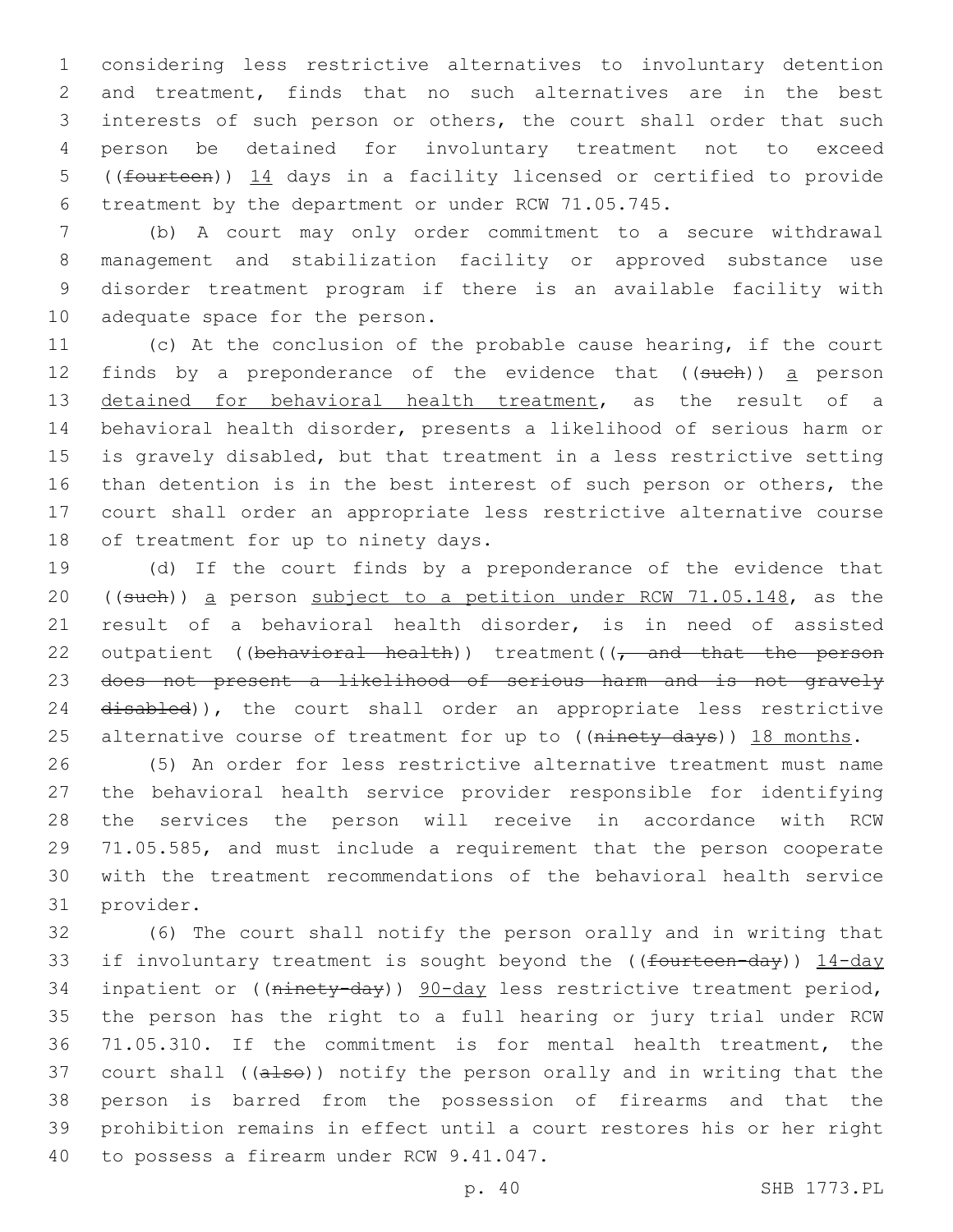(7) If the court does not issue an order to detain or commit a person under this section, the court shall issue an order to dismiss 3 the petition.

 (8) Nothing in this section precludes the court from subsequently modifying the terms of an order for less restrictive alternative treatment under RCW 71.05.590(3).6

 **Sec. 13.** RCW 71.05.240 and 2021 c 264 s 9 are each amended to 8 read as follows:

 (1) If a petition is filed for ((fourteen day)) up to 14 days of 10 involuntary treatment ((or ninety)), 90 days of less restrictive 11 alternative treatment, or 18 months of less restrictive alternative 12 treatment under RCW 71.05.148, the court shall hold a probable cause 13 hearing within ((one hundred twenty)) 120 hours of the initial 14 detention ((of such person as determined in)) under RCW 71.05.180, or 15 at a time ((determined)) scheduled under RCW 71.05.148.

 (2) If the petition is for mental health treatment, the court or the prosecutor at the time of the probable cause hearing and before an order of commitment is entered shall inform the person both orally and in writing that the failure to make a good faith effort to seek voluntary treatment as provided in RCW 71.05.230 will result in the loss of his or her firearm rights if the person is subsequently detained for involuntary treatment under this section.

 (3) If the person or his or her attorney alleges, prior to the 24 commencement of the hearing, that the person has in good faith volunteered for treatment, the petitioner must show, by preponderance of the evidence, that the person has not in good faith volunteered for appropriate treatment. In order to qualify as a good faith volunteer, the person must abide by procedures and a treatment plan as prescribed by a treatment facility and professional staff.

 (4)(a) At the conclusion of the probable cause hearing, if the 31 court finds by a preponderance of the evidence that  $($  (such)) a person detained for behavioral health treatment, as the result of a behavioral health disorder, presents a likelihood of serious harm, or is gravely disabled, and, after considering less restrictive alternatives to involuntary detention and treatment, finds that no such alternatives are in the best interests of such person or others, the court shall order that such person be detained for involuntary treatment not to exceed fourteen days in a facility licensed or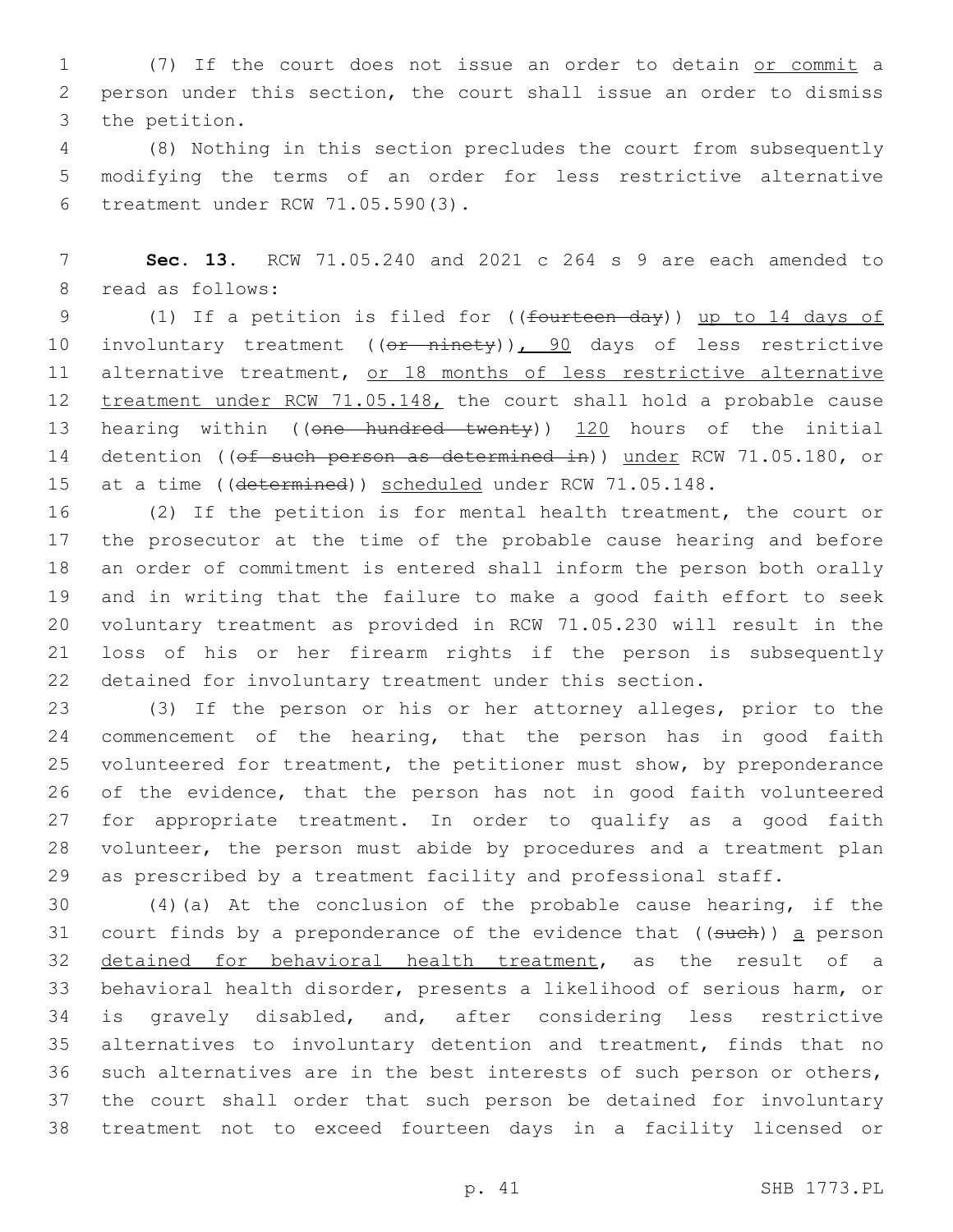certified to provide treatment by the department or under RCW 71.05.745.2

 (b) At the conclusion of the probable cause hearing, if the court 4 finds by a preponderance of the evidence that ((such)) a person detained for behavioral health treatment, as the result of a behavioral health disorder, presents a likelihood of serious harm or is gravely disabled, but that treatment in a less restrictive setting than detention is in the best interest of such person or others, the court shall order an appropriate less restrictive alternative course 10 of treatment for up to ninety days.

 (c) If the court finds by a preponderance of the evidence that 12 ((such)) a person subject to a petition under RCW 71.05.148, as the result of a behavioral health disorder, is in need of assisted 14 outpatient ((behavioral health)) treatment((, and that the person does not present a likelihood of serious harm and is not gravely 16 disabled)), the court shall order an appropriate less restrictive 17 alternative course of treatment for up to ((ninety days)) 18 months.

 (5) An order for less restrictive alternative treatment must name the behavioral health service provider responsible for identifying the services the person will receive in accordance with RCW 71.05.585, and must include a requirement that the person cooperate with the treatment recommendations of the behavioral health service 23 provider.

 (6) The court shall notify the person orally and in writing that 25 if involuntary treatment is sought beyond the ((fourteen-day)) 14-day 26 inpatient or ((ninety-day)) 90-day less restrictive treatment period, such person has the right to a full hearing or jury trial under RCW 71.05.310. If the commitment is for mental health treatment, the court shall also notify the person orally and in writing that the person is barred from the possession of firearms and that the prohibition remains in effect until a court restores his or her right 32 to possess a firearm under RCW 9.41.047.

 (7) If the court does not issue an order to detain or commit a person under this section, the court shall issue an order to dismiss 35 the petition.

 (8) Nothing in this section precludes the court from subsequently modifying the terms of an order for less restrictive alternative 38 treatment under RCW 71.05.590(3).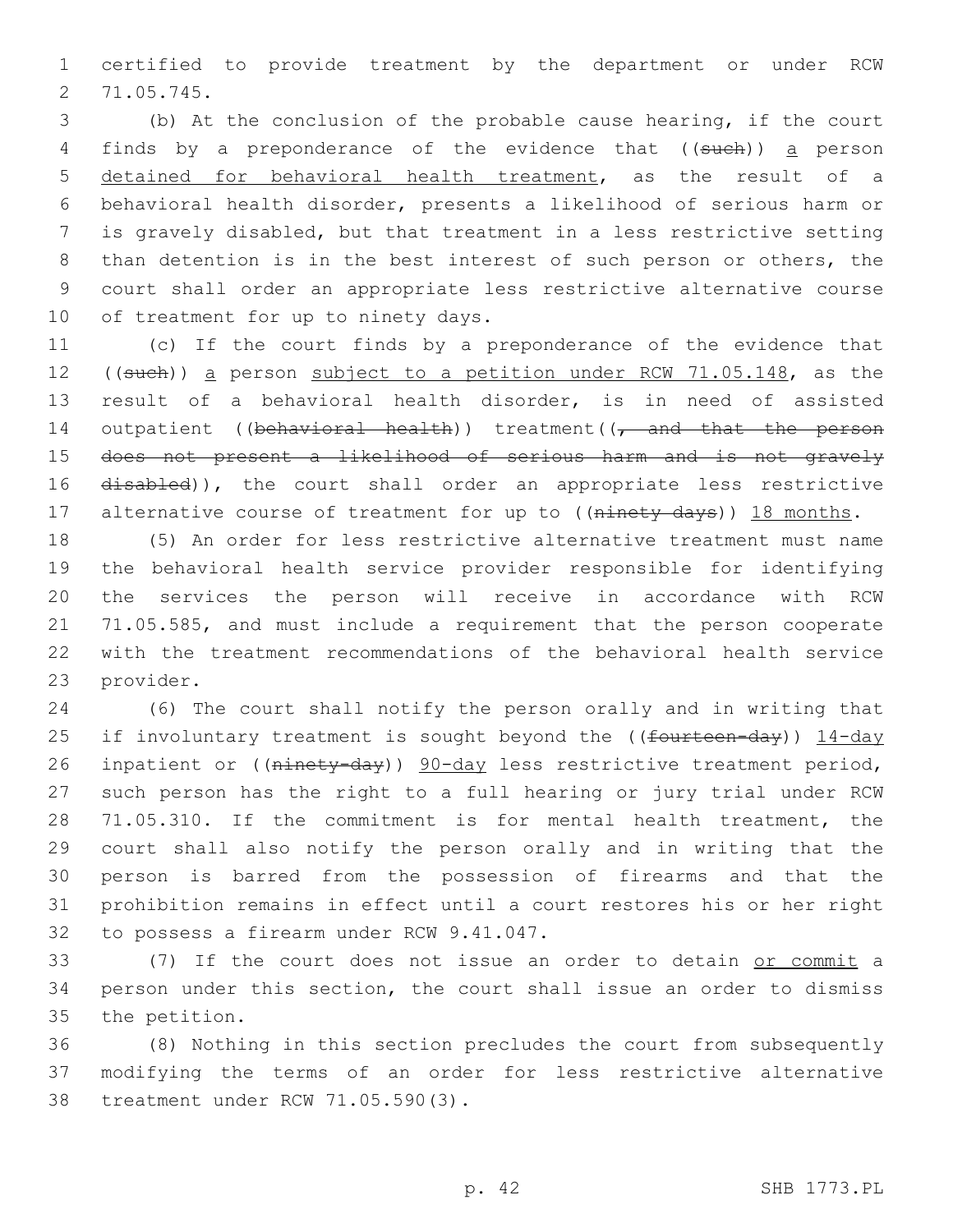**Sec. 14.** RCW 71.05.245 and 2018 c 291 s 14 are each amended to 2 read as follows:

 (1) In making a determination of whether a person is gravely disabled, presents a likelihood of serious harm, or is in need of assisted outpatient ((behavioral health)) treatment in a hearing conducted under RCW 71.05.240 or 71.05.320, the court must consider the symptoms and behavior of the respondent in light of all available evidence concerning the respondent's historical behavior.

 (2) Symptoms or behavior which standing alone would not justify civil commitment may support a finding of grave disability or likelihood of serious harm, or a finding that the person is in need 12 of assisted outpatient ((behavioral health)) treatment, when: (a) Such symptoms or behavior are closely associated with symptoms or behavior which preceded and led to a past incident of involuntary hospitalization, severe deterioration, or one or more violent acts; (b) these symptoms or behavior represent a marked and concerning change in the baseline behavior of the respondent; and (c) without treatment, the continued deterioration of the respondent is probable.

 (3) In making a determination of whether there is a likelihood of serious harm in a hearing conducted under RCW 71.05.240 or 71.05.320, the court shall give great weight to any evidence before the court regarding whether the person has: (a) A recent history of one or more violent acts; or (b) a recent history of one or more commitments under this chapter or its equivalent provisions under the laws of another state which were based on a likelihood of serious harm. The existence of prior violent acts or commitments under this chapter or its equivalent shall not be the sole basis for determining whether a 28 person presents a likelihood of serious harm.

 For the purposes of this subsection "recent" refers to the period of time not exceeding three years prior to the current hearing.

 **Sec. 15.** RCW 71.05.280 and 2020 c 302 s 41 are each amended to 32 read as follows:

 At the expiration of the fourteen-day period of intensive treatment, a person may be committed for further treatment pursuant 35 to RCW 71.05.320 if:

 (1) Such person after having been taken into custody for evaluation and treatment has threatened, attempted, or inflicted: (a) Physical harm upon the person of another or himself or herself, or substantial damage upon the property of another, and (b) as a result

p. 43 SHB 1773.PL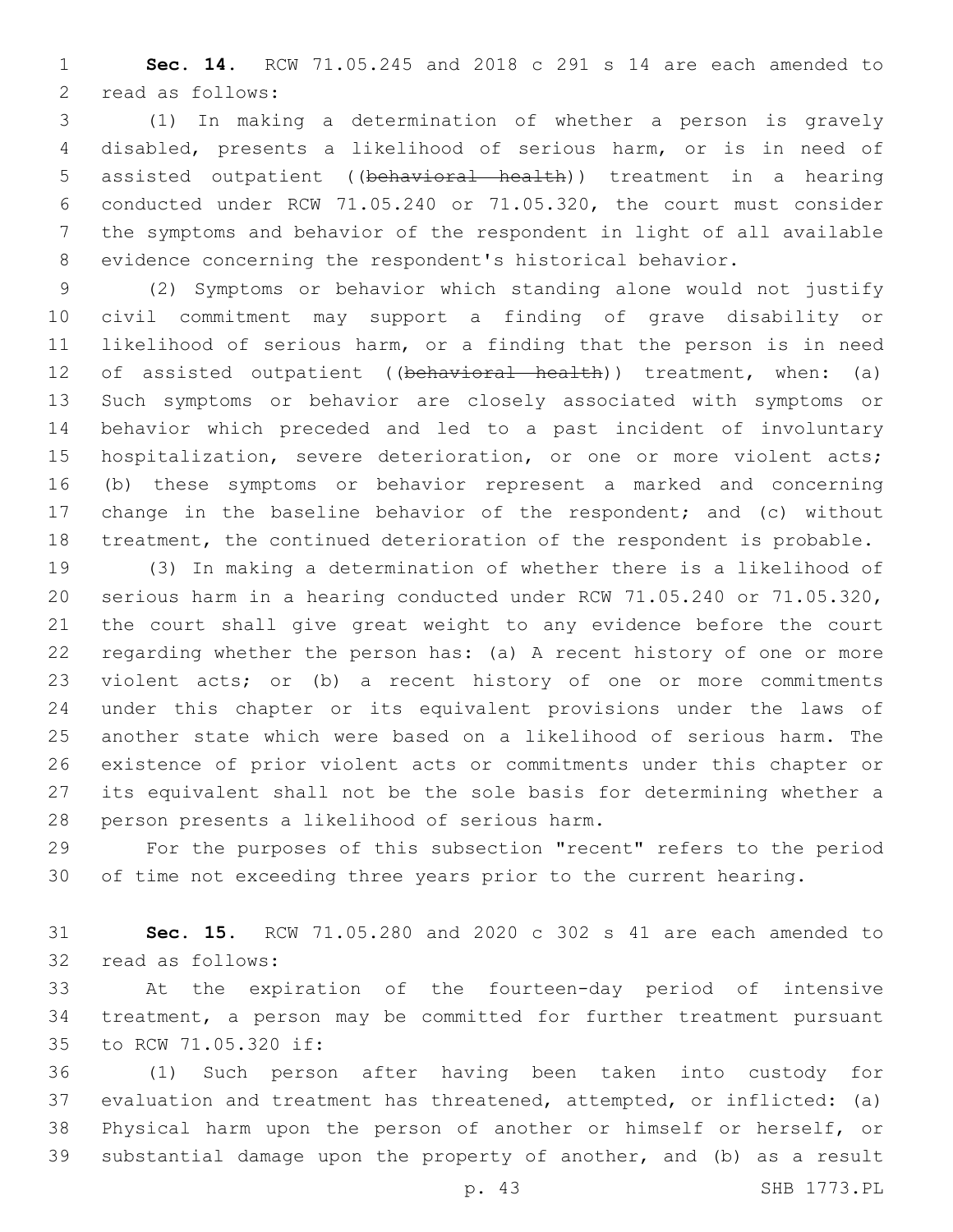of a behavioral health disorder presents a likelihood of serious 2 harm; or

 (2) Such person was taken into custody as a result of conduct in which he or she attempted or inflicted physical harm upon the person of another or himself or herself, or substantial damage upon the property of others, and continues to present, as a result of a behavioral health disorder, a likelihood of serious harm; or

 (3) Such person has been determined to be incompetent and criminal charges have been dismissed pursuant to RCW 10.77.086(4), and has committed acts constituting a felony, and as a result of a behavioral health disorder, presents a substantial likelihood of 12 repeating similar acts.

 (a) In any proceeding pursuant to this subsection it shall not be necessary to show intent, willfulness, or state of mind as an element 15 of the crime:

 (b) For any person subject to commitment under this subsection where the charge underlying the finding of incompetence is for a felony classified as violent under RCW 9.94A.030, the court shall determine whether the acts the person committed constitute a violent 20 offense under RCW 9.94A.030; or

21 (4) Such person is gravely disabled((; or

22 (5) Such person is in need of assisted outpatient behavioral 23 health treatment)).

 **Sec. 16.** RCW 71.05.290 and 2020 c 302 s 42 are each amended to 25 read as follows:

26 (1) At any time during a person's ((fourteen)) 14-day intensive treatment period, the professional person in charge of a treatment facility or his or her professional designee or the designated crisis responder may petition the superior court for an order requiring such person to undergo an additional period of treatment. Such petition must be based on one or more of the grounds set forth in RCW 71.05.280.32

 (2)(a)(i) The petition shall summarize the facts which support the need for further commitment and shall be supported by affidavits based on an examination of the patient and signed by:

 (A) One physician, physician assistant, or psychiatric advanced 37 registered nurse practitioner; and

 (B) One physician, physician assistant, psychiatric advanced registered nurse practitioner, or mental health professional.

p. 44 SHB 1773.PL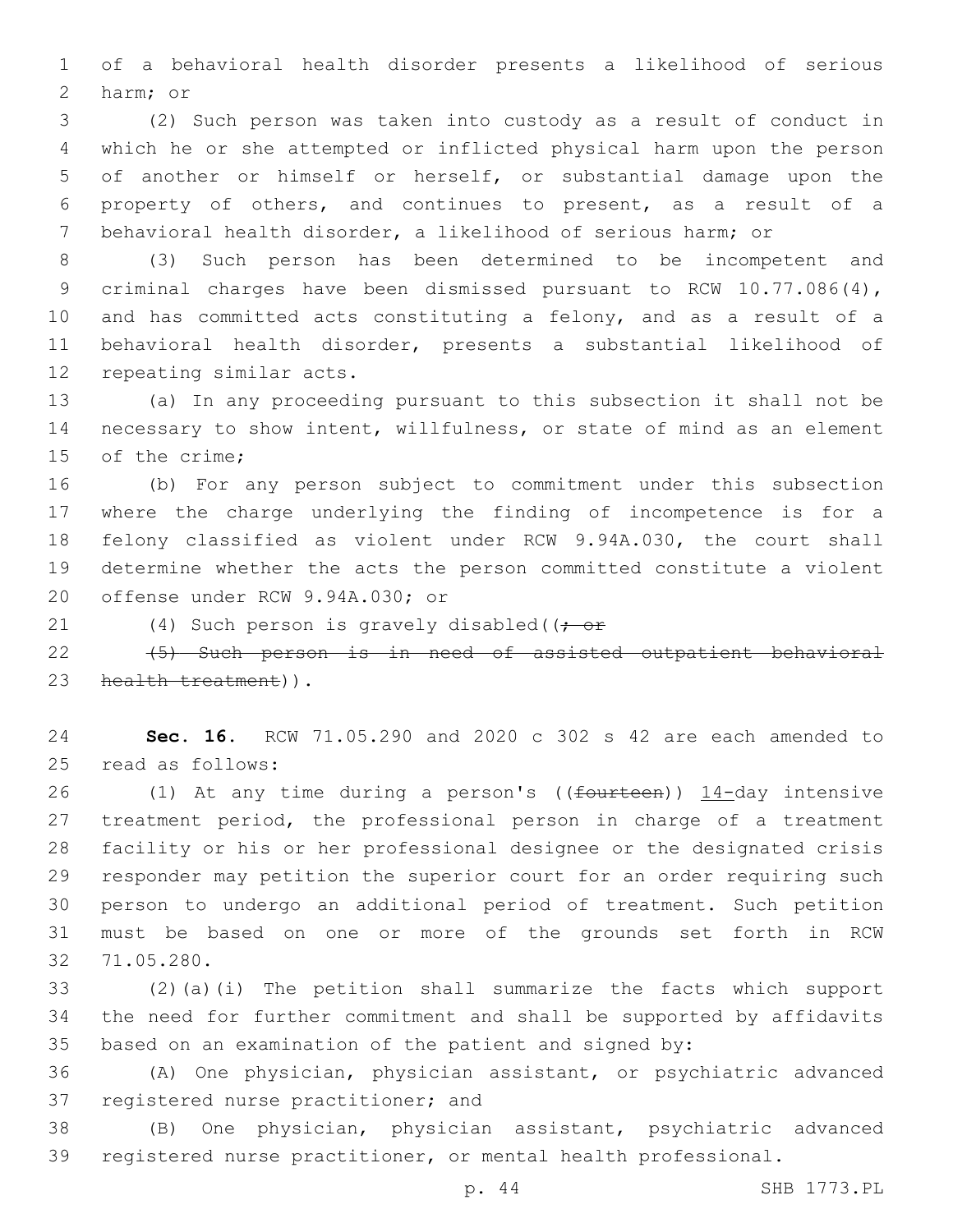(ii) If the petition is for substance use disorder treatment, the petition may be signed by a substance use disorder professional instead of a mental health professional and by an advanced registered nurse practitioner instead of a psychiatric advanced registered nurse 5 practitioner.

 (b) The affidavits shall describe in detail the behavior of the detained person which supports the petition and shall explain what, if any, less restrictive treatments which are alternatives to detention are available to such person, and shall state the willingness of the affiant to testify to such facts in subsequent judicial proceedings under this chapter. If less restrictive 12 alternative treatment is sought, the petition shall set forth any recommendations for less restrictive alternative treatment services.

 (3) If a person has been determined to be incompetent pursuant to RCW 10.77.086(4), then the professional person in charge of the treatment facility or his or her professional designee or the 17 designated crisis responder may directly file a petition for ((one 18 hundred eighty-day)) 180-day treatment under RCW 71.05.280(3), or for ((ninety-day)) 90-day treatment under RCW 71.05.280 (1), (2), or (4) 20 ( $(-$  or  $(5)$ )). No petition for initial detention or ((fourteen)) 14-day detention is required before such a petition may be filed.

 **Sec. 17.** RCW 71.05.320 and 2021 c 264 s 10 and 2021 c 263 s 2 are each reenacted and amended to read as follows:

 (1)(a) Subject to (b) of this subsection, if the court or jury finds that grounds set forth in RCW 71.05.280 have been proven and that the best interests of the person or others will not be served by a less restrictive treatment which is an alternative to detention, the court shall remand him or her to the custody of the department of social and health services or to a facility certified for ninety day treatment by the department for a further period of intensive treatment not to exceed ninety days from the date of judgment.

 (b) If the order for inpatient treatment is based on a substance use disorder, treatment must take place at an approved substance use disorder treatment program. The court may only enter an order for commitment based on a substance use disorder if there is an available approved substance use disorder treatment program with adequate space 37 for the person.

 (c) If the grounds set forth in RCW 71.05.280(3) are the basis of commitment, then the period of treatment may be up to but not exceed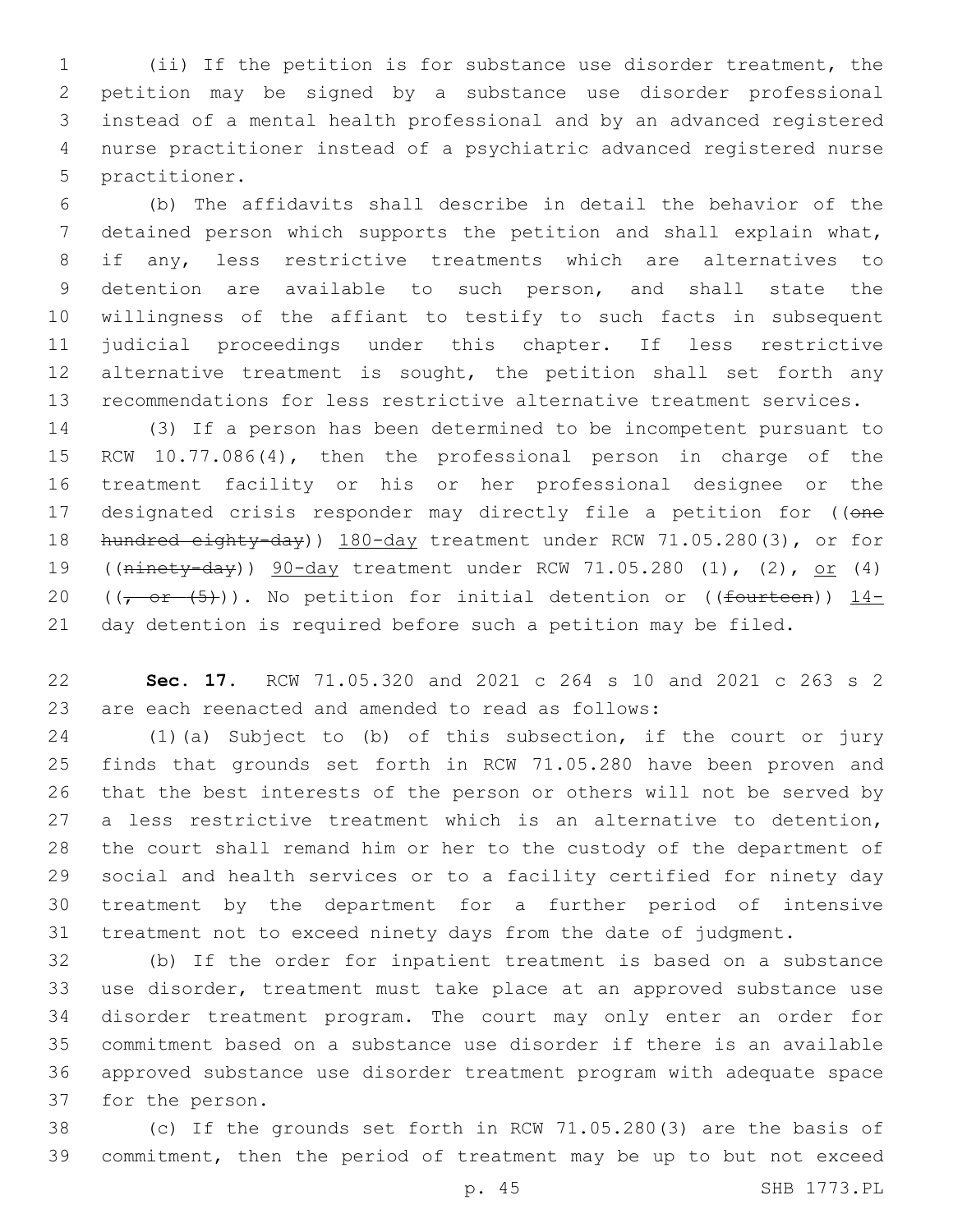one hundred eighty days from the date of judgment to the custody of the department of social and health services or to a facility certified for ((one hundred eighty-day)) 180-day treatment by the 4 department or under RCW 71.05.745.

 (2) If the court or jury finds that grounds set forth in RCW 71.05.280 have been proven, but finds that treatment less restrictive than detention will be in the best interest of the person or others, then the court shall remand him or her to the custody of the department of social and health services or to a facility certified for ninety day treatment by the department or to a less restrictive alternative for a further period of less restrictive treatment not to 12 exceed ((ninety)) 90 days from the date of judgment. If the grounds set forth in RCW 71.05.280(3) are the basis of commitment, then the 14 period of treatment may be up to but not exceed ((one hundred 15 eighty)) 180 days from the date of judgment. If the court has made an affirmative special finding under RCW 71.05.280(3)(b), the court shall appoint a multidisciplinary transition team as provided in 18 subsection (6)(a)(i) of this section. ((If the court or jury finds 19 that the grounds set forth in RCW 71.05.280(5) have been proven, and 20 provide the only basis for commitment, the court must enter an order for less restrictive alternative treatment for up to ninety days from 22 the date of judgment and may not order inpatient treatment.))

 (3) An order for less restrictive alternative treatment entered under subsection (2) of this section must name the behavioral health service provider responsible for identifying the services the person will receive in accordance with RCW 71.05.585, and must include a requirement that the person cooperate with the services planned by 28 the behavioral health service provider.

 (4) The person shall be released from involuntary treatment at the expiration of the period of commitment imposed under subsection (1) or (2) of this section unless the superintendent or professional person in charge of the facility in which he or she is confined, or in the event of a less restrictive alternative, the designated crisis responder, files a new petition for involuntary treatment on the 35 grounds that the committed person:

 (a) During the current period of court ordered treatment: (i) Has threatened, attempted, or inflicted physical harm upon the person of another, or substantial damage upon the property of another, and (ii) as a result of a behavioral health disorder or developmental disability presents a likelihood of serious harm; or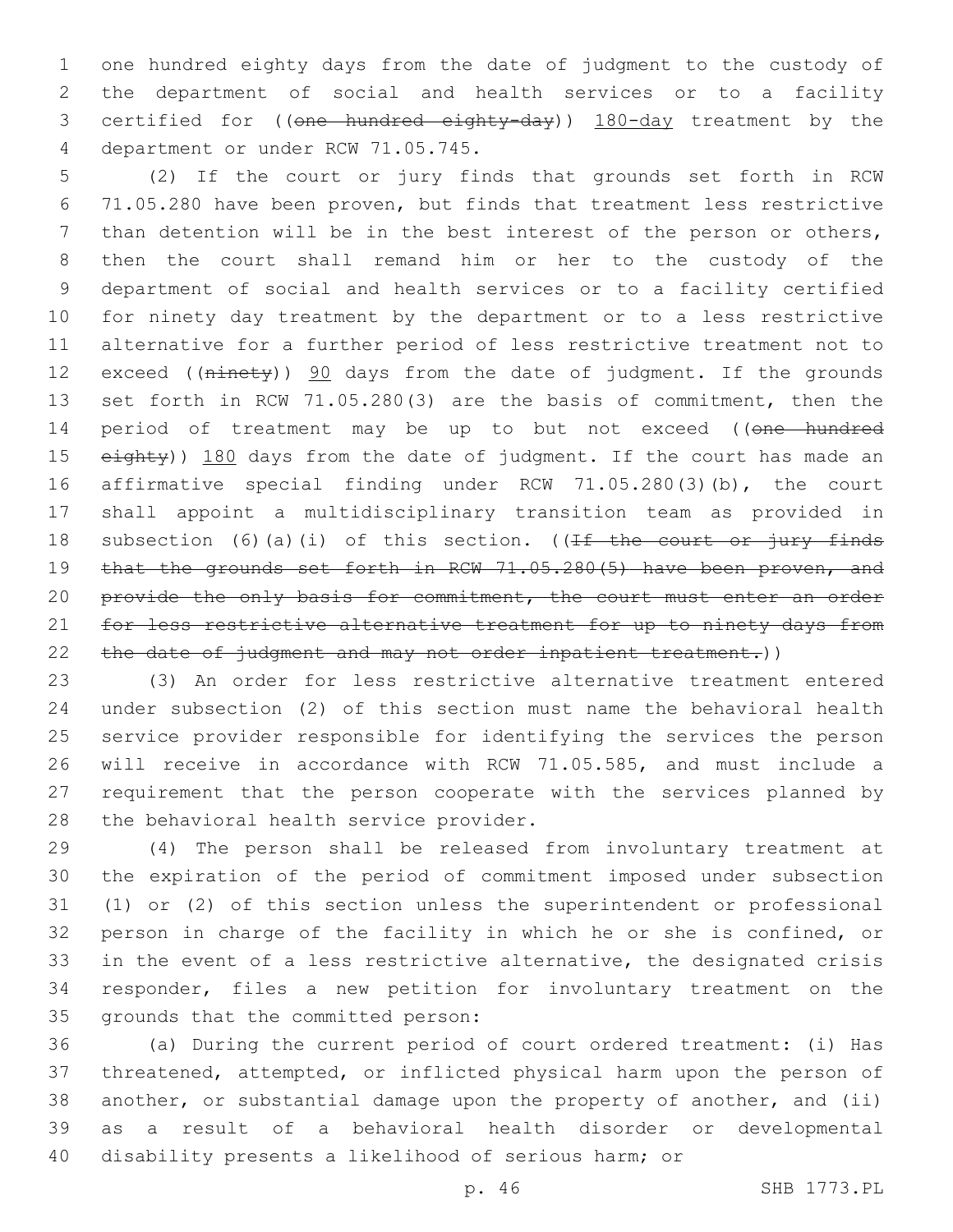(b) Was taken into custody as a result of conduct in which he or she attempted or inflicted serious physical harm upon the person of another, and continues to present, as a result of a behavioral health disorder or developmental disability, a likelihood of serious harm; or5

 (c)(i) Is in custody pursuant to RCW 71.05.280(3) and as a result of a behavioral health disorder or developmental disability continues to present a substantial likelihood of repeating acts similar to the charged criminal behavior, when considering the person's life history, progress in treatment, and the public safety.

 (ii) In cases under this subsection where the court has made an affirmative special finding under RCW 71.05.280(3)(b), the commitment shall continue for up to an additional one hundred eighty-day period whenever the petition presents prima facie evidence that the person continues to suffer from a behavioral health disorder or developmental disability that results in a substantial likelihood of committing acts similar to the charged criminal behavior, unless the person presents proof through an admissible expert opinion that the person's condition has so changed such that the behavioral health disorder or developmental disability no longer presents a substantial likelihood of the person committing acts similar to the charged criminal behavior. The initial or additional commitment period may include transfer to a specialized program of intensive support and treatment, which may be initiated prior to or after discharge from 25 the state hospital; or

26 (d) Continues to be gravely disabled( $(-e^+e^-)$ 

 (e) Is in need of assisted outpatient behavioral health 28 treatment)).

 If the conduct required to be proven in (b) and (c) of this subsection was found by a judge or jury in a prior trial under this chapter, it shall not be necessary to prove such conduct again.

 If less restrictive alternative treatment is sought, the petition shall set forth any recommendations for less restrictive alternative 34 treatment services.

 (5) A new petition for involuntary treatment filed under subsection (4) of this section shall be filed and heard in the superior court of the county of the facility which is filing the new petition for involuntary treatment unless good cause is shown for a change of venue. The cost of the proceedings shall be borne by the 40 state.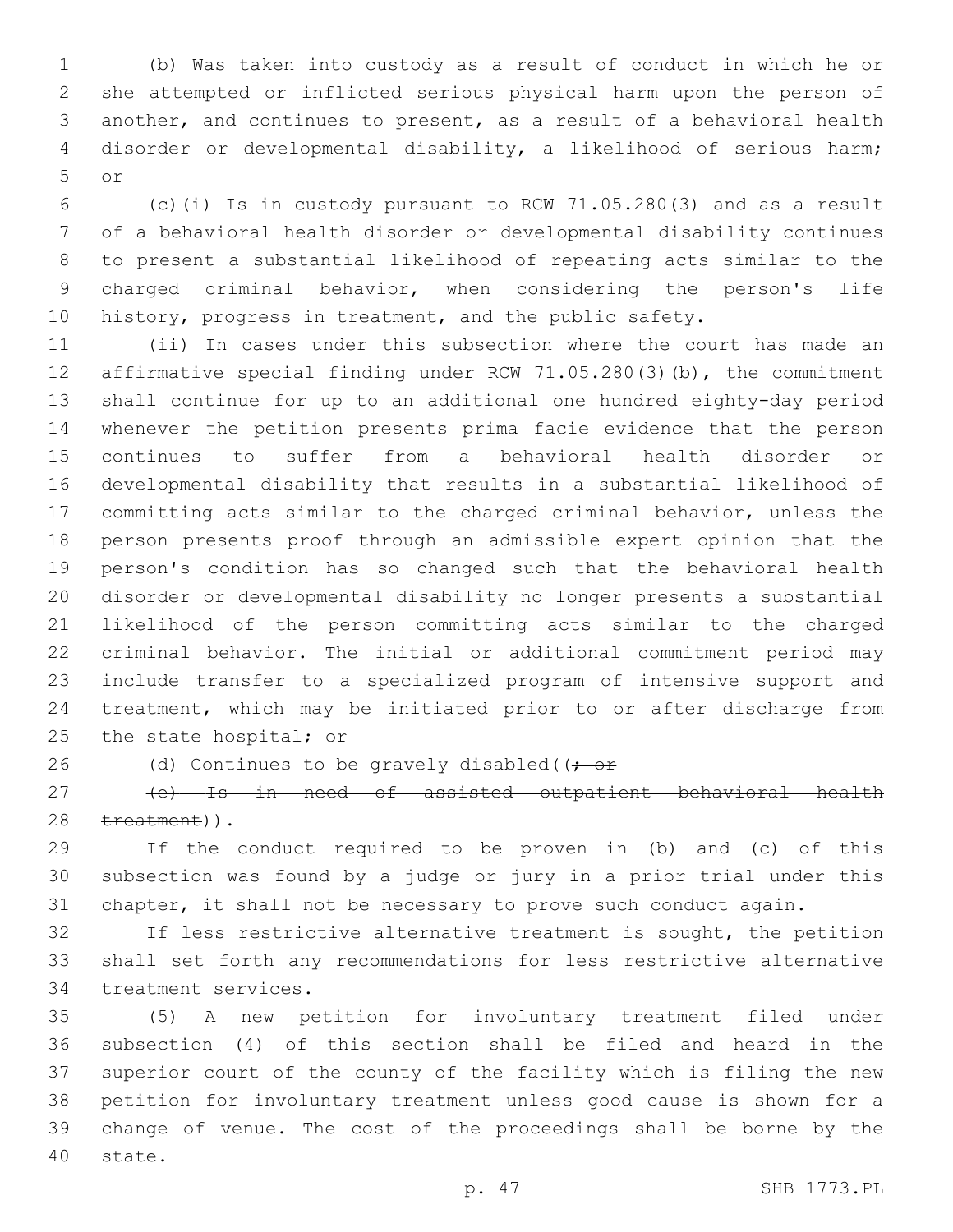(6)(a) The hearing shall be held as provided in RCW 71.05.310, and if the court or jury finds that the grounds for additional confinement as set forth in this section are present, subject to subsection (1)(b) of this section, the court may order the committed person returned for an additional period of treatment not to exceed ((one hundred eighty)) 180 days from the date of judgment, except as 7 provided in subsection (7) of this section. ((If the court's order is 8 based solely on the grounds identified in subsection (4) (e) of this 9 section, the court may enter an order for less restrictive 10 alternative treatment not to exceed one hundred eighty days from the 11 date of judgment, and may not enter an order for inpatient 12 treatment.)) An order for less restrictive alternative treatment must name the behavioral health service provider responsible for identifying the services the person will receive in accordance with RCW 71.05.585, and must include a requirement that the person cooperate with the services planned by the behavioral health service 17 provider.

 (i) In cases where the court has ordered less restrictive alternative treatment and has previously made an affirmative special finding under RCW 71.05.280(3)(b), the court shall appoint a multidisciplinary transition team to supervise and assist the person on the order for less restrictive treatment, which shall include a representative of the community behavioral health agency providing treatment under RCW 71.05.585, and a specially trained supervising community corrections officer. The court may omit the appointment of a community corrections officer if it makes a special finding that the appointment of a community corrections officer would not facilitate the success of the person, or the safety of the person and 29 the community under (a)(ii) of this subsection.

 (ii) The role of the transition team shall be to facilitate the success of the person on the less restrictive alternative order by monitoring the person's progress in treatment, compliance with court- ordered conditions, and to problem solve around extra support the person may need or circumstances which may arise that threaten the safety of the person or the community. The transition team may develop a monitoring plan which may be carried out by any member of the team. The transition team shall meet according to a schedule developed by the team, and shall communicate as needed if issues arise that require the immediate attention of the team.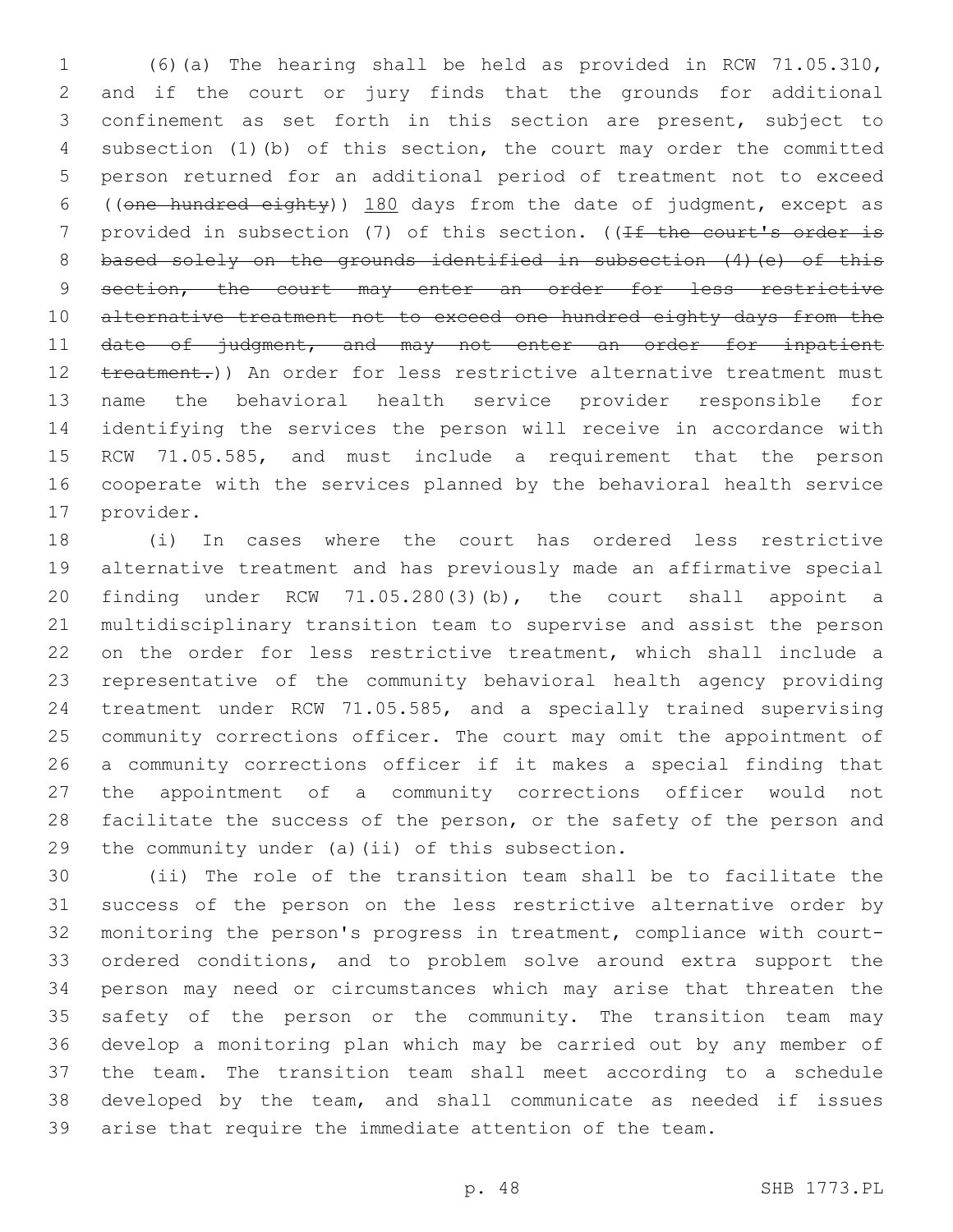(iii) The department of corrections shall collaborate with the department to develop specialized training for community corrections officers under this section. The lack of a trained community corrections officer must not be the cause of delay to entry of a less 5 restrictive alternative order.

 (b) At the end of the ((one hundred eighty-day)) 180-day period of commitment, or one-year period of commitment if subsection (7) of this section applies, the committed person shall be released unless a 9 petition for an additional ((one hundred eighty-day)) 180-day period of continued treatment is filed and heard in the same manner as 11 provided in this section. Successive ((one hundred eighty-day)) 180-12 day commitments are permissible on the same grounds and pursuant to 13 the same procedures as the original ((one hundred eighty-day)) 180-14 day commitment.

 (7) An order for less restrictive treatment entered under subsection (6) of this section may be for up to one year when the person's previous commitment term was for intensive inpatient 18 treatment in a state hospital.

19 (8) No person committed ((as provided in)) under this section may be detained unless a valid order of commitment is in effect. No order 21 of commitment ((can)) under this section may exceed ((one hundred 22 eighty)) 180 days in length except as provided in subsection (7) of 23 this section.

 (9) Nothing in this section precludes the court from subsequently modifying the terms of an order for less restrictive alternative 26 treatment under RCW 71.05.590(3).

 **Sec. 18.** RCW 71.05.320 and 2021 c 264 s 11 and 2021 c 263 s 3 are each reenacted and amended to read as follows:

 (1) If the court or jury finds that grounds set forth in RCW 71.05.280 have been proven and that the best interests of the person or others will not be served by a less restrictive treatment which is an alternative to detention, the court shall remand him or her to the custody of the department of social and health services or to a facility certified for ninety day treatment by the department for a further period of intensive treatment not to exceed ninety days from 36 the date of judgment.

 If the order for inpatient treatment is based on a substance use disorder, treatment must take place at an approved substance use disorder treatment program. If the grounds set forth in RCW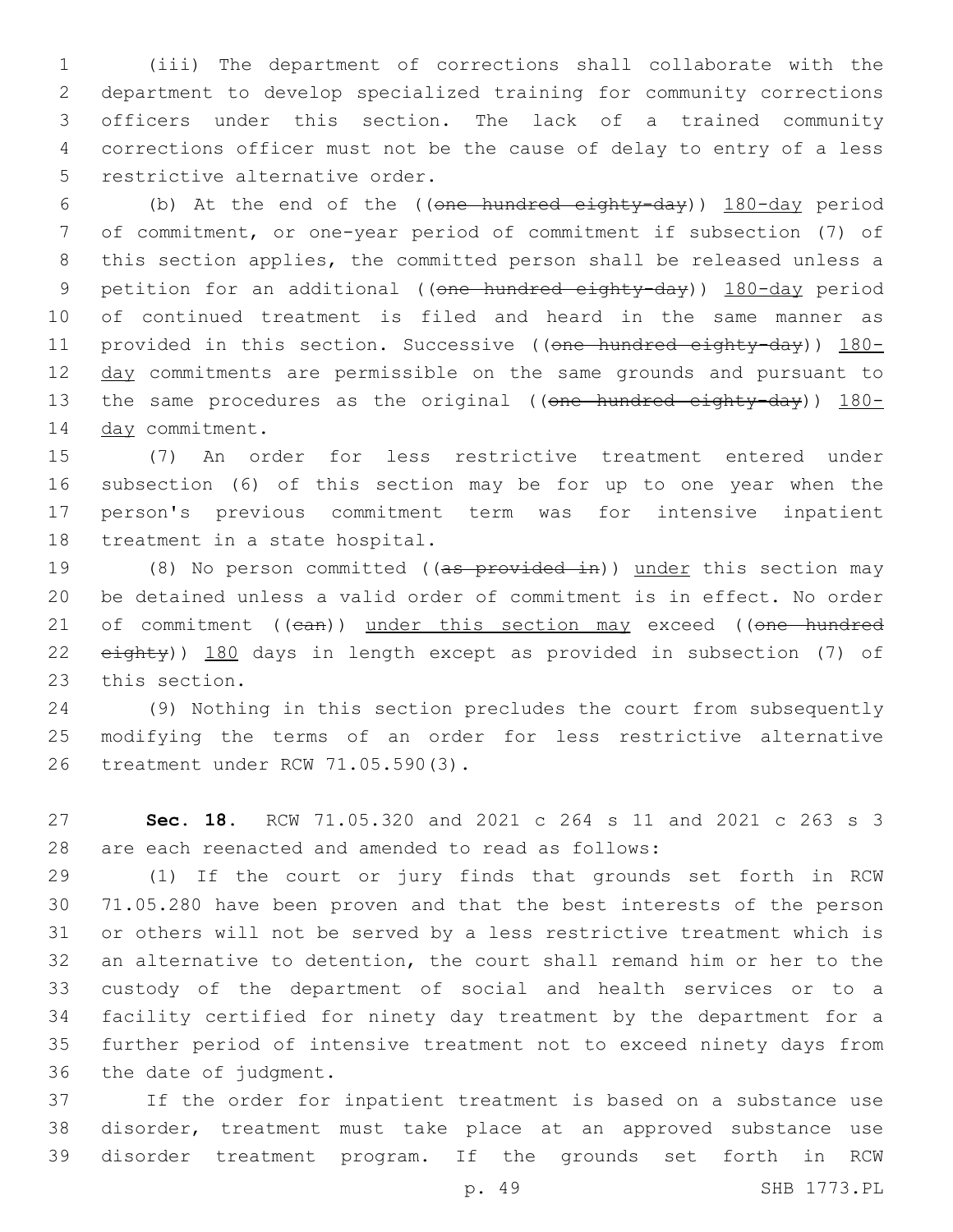71.05.280(3) are the basis of commitment, then the period of treatment may be up to but not exceed one hundred eighty days from the date of judgment to the custody of the department of social and 4 health services or to a facility certified for ((one hundred eighty-day)) 180-day treatment by the department or under RCW 71.05.745.

 (2) If the court or jury finds that grounds set forth in RCW 71.05.280 have been proven, but finds that treatment less restrictive 8 than detention will be in the best interest of the person or others, then the court shall remand him or her to the custody of the department of social and health services or to a facility certified for ninety day treatment by the department or to a less restrictive alternative for a further period of less restrictive treatment not to 13 exceed ((ninety)) 90 days from the date of judgment. If the grounds set forth in RCW 71.05.280(3) are the basis of commitment, then the 15 period of treatment may be up to but not exceed ((one hundred 16 eighty)) 180 days from the date of judgment. If the court has made an affirmative special finding under RCW 71.05.280(3)(b), the court shall appoint a multidisciplinary transition team as provided in 19 subsection (6)(a)(i) of this section.( $(-If$  the court or jury finds that the grounds set forth in RCW 71.05.280(5) have been proven, and 21 provide the only basis for commitment, the court must enter an order 22 for less restrictive alternative treatment for up to ninety days from 23 the date of judgment and may not order inpatient treatment.))

 (3) An order for less restrictive alternative treatment entered under subsection (2) of this section must name the behavioral health service provider responsible for identifying the services the person will receive in accordance with RCW 71.05.585, and must include a requirement that the person cooperate with the services planned by 29 the behavioral health service provider.

 (4) The person shall be released from involuntary treatment at the expiration of the period of commitment imposed under subsection (1) or (2) of this section unless the superintendent or professional person in charge of the facility in which he or she is confined, or in the event of a less restrictive alternative, the designated crisis responder, files a new petition for involuntary treatment on the 36 grounds that the committed person:

 (a) During the current period of court ordered treatment: (i) Has threatened, attempted, or inflicted physical harm upon the person of another, or substantial damage upon the property of another, and (ii)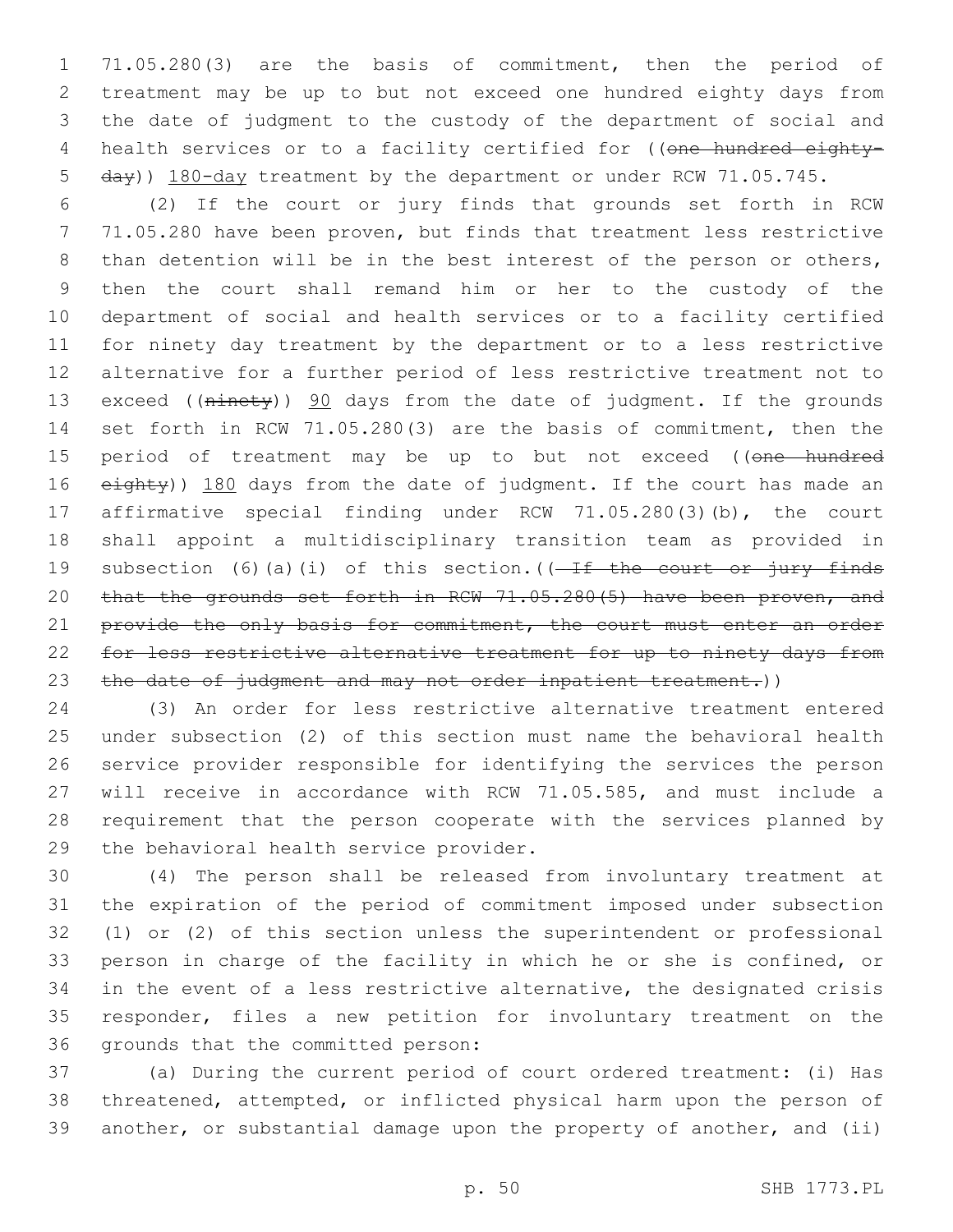as a result of a behavioral health disorder or developmental disability presents a likelihood of serious harm; or

 (b) Was taken into custody as a result of conduct in which he or she attempted or inflicted serious physical harm upon the person of another, and continues to present, as a result of a behavioral health disorder or developmental disability, a likelihood of serious harm; 7 or

 (c)(i) Is in custody pursuant to RCW 71.05.280(3) and as a result of a behavioral health disorder or developmental disability continues to present a substantial likelihood of repeating acts similar to the charged criminal behavior, when considering the person's life history, progress in treatment, and the public safety.

 (ii) In cases under this subsection where the court has made an affirmative special finding under RCW 71.05.280(3)(b), the commitment shall continue for up to an additional one hundred eighty-day period whenever the petition presents prima facie evidence that the person continues to suffer from a behavioral health disorder or developmental disability that results in a substantial likelihood of committing acts similar to the charged criminal behavior, unless the person presents proof through an admissible expert opinion that the person's condition has so changed such that the behavioral health disorder or developmental disability no longer presents a substantial likelihood of the person committing acts similar to the charged criminal behavior. The initial or additional commitment period may include transfer to a specialized program of intensive support and treatment, which may be initiated prior to or after discharge from 27 the state hospital; or

28 (d) Continues to be gravely disabled( $(-e^+e^-)$ 

 (e) Is in need of assisted outpatient behavioral health 30 treatment)).

 If the conduct required to be proven in (b) and (c) of this subsection was found by a judge or jury in a prior trial under this chapter, it shall not be necessary to prove such conduct again.

 If less restrictive alternative treatment is sought, the petition shall set forth any recommendations for less restrictive alternative 36 treatment services.

 (5) A new petition for involuntary treatment filed under subsection (4) of this section shall be filed and heard in the superior court of the county of the facility which is filing the new petition for involuntary treatment unless good cause is shown for a

p. 51 SHB 1773.PL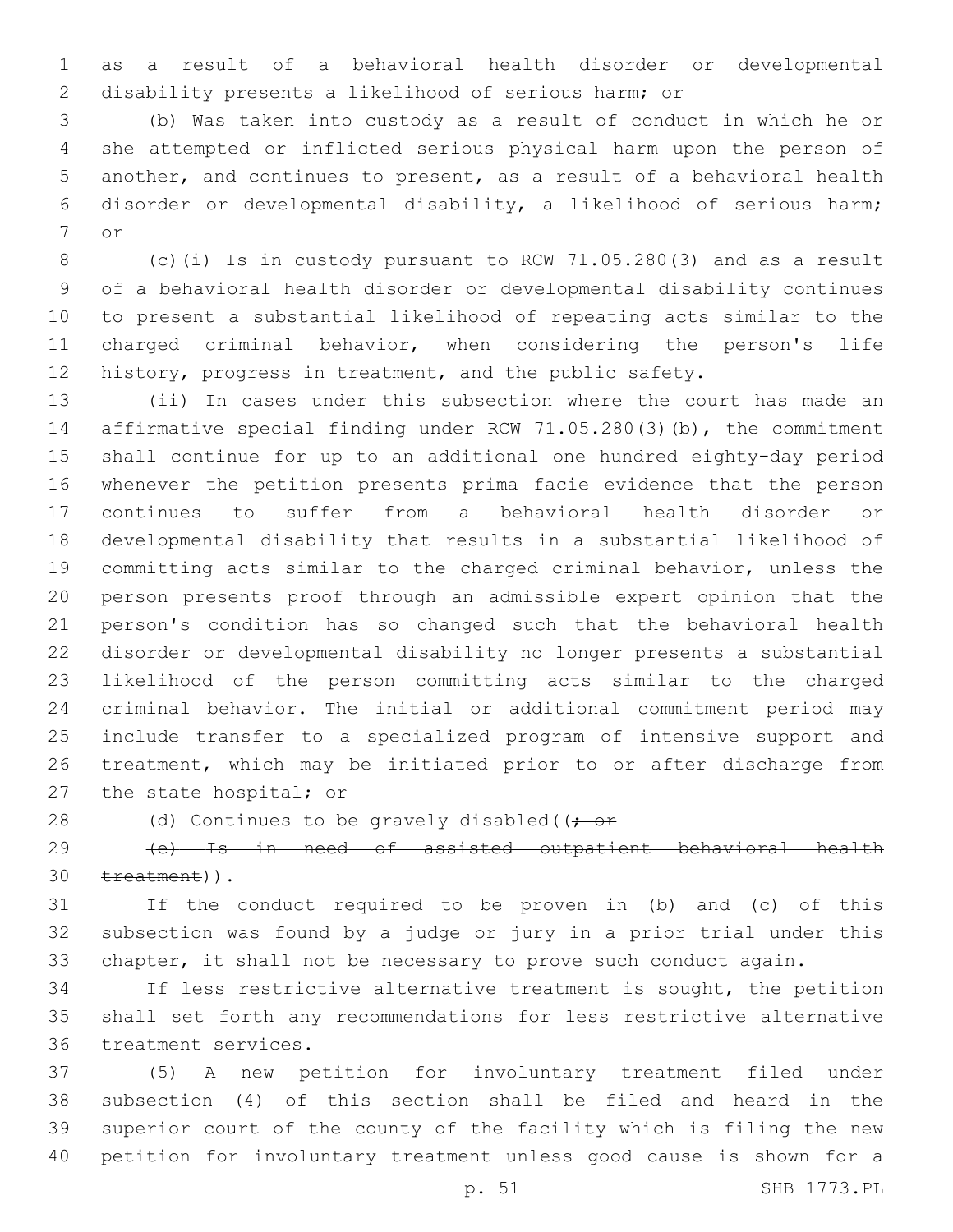change of venue. The cost of the proceedings shall be borne by the 2 state.

 (6)(a) The hearing shall be held as provided in RCW 71.05.310, and if the court or jury finds that the grounds for additional confinement as set forth in this section are present, the court may order the committed person returned for an additional period of 7 treatment not to exceed ((one hundred eighty)) 180 days from the date of judgment, except as provided in subsection (7) of this section. ((If the court's order is based solely on the grounds identified in 10 subsection (4) (e) of this section, the court may enter an order for less restrictive alternative treatment not to exceed one hundred 12 eighty days from the date of judgment, and may not enter an order for inpatient treatment.)) An order for less restrictive alternative treatment must name the behavioral health service provider responsible for identifying the services the person will receive in accordance with RCW 71.05.585, and must include a requirement that the person cooperate with the services planned by the behavioral 18 health service provider.

 (i) In cases where the court has ordered less restrictive alternative treatment and has previously made an affirmative special finding under RCW 71.05.280(3)(b), the court shall appoint a multidisciplinary transition team to supervise and assist the person on the order for less restrictive treatment, which shall include a representative of the community behavioral health agency providing treatment under RCW 71.05.585, and a specially trained supervising community corrections officer. The court may omit the appointment of a community corrections officer if it makes a special finding that the appointment of a community corrections officer would not facilitate the success of the person, or the safety of the person and 30 the community under (a)(ii) of this subsection.

 (ii) The role of the transition team shall be to facilitate the success of the person on the less restrictive alternative order by monitoring the person's progress in treatment, compliance with court- ordered conditions, and to problem solve around extra support the person may need or circumstances which may arise that threaten the safety of the person or the community. The transition team may develop a monitoring plan which may be carried out by any member of the team. The transition team shall meet according to a schedule developed by the team, and shall communicate as needed if issues arise that require the immediate attention of the team.

p. 52 SHB 1773.PL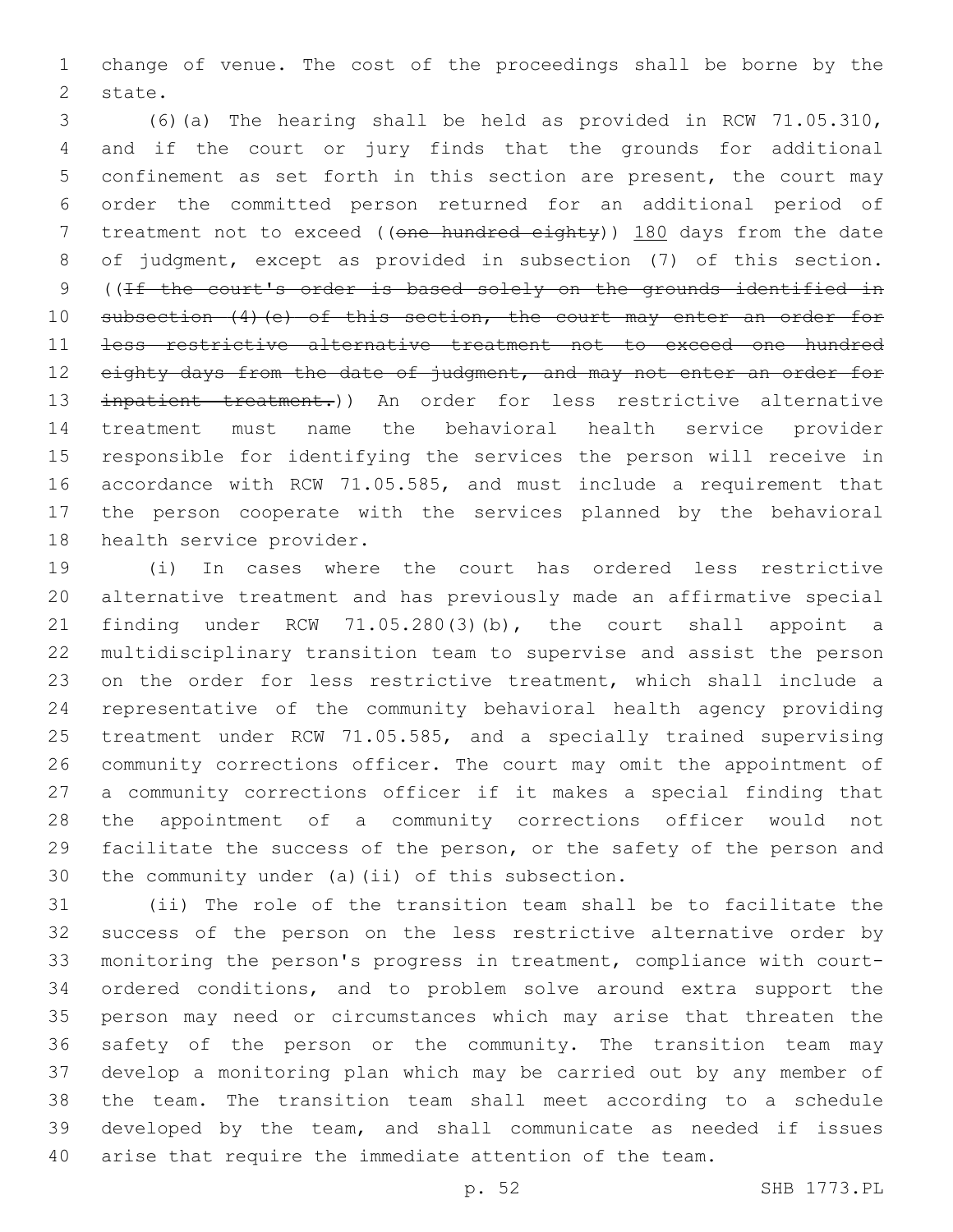(iii) The department of corrections shall collaborate with the department to develop specialized training for community corrections officers under this section. The lack of a trained community corrections officer must not be the cause of delay to entry of a less 5 restrictive alternative order.

 (b) At the end of the ((one hundred eighty-day)) 180-day period of commitment, or one-year period of commitment if subsection (7) of this section applies, the committed person shall be released unless a 9 petition for an additional ((one hundred eighty-day)) 180-day period of continued treatment is filed and heard in the same manner as 11 provided in this section. Successive ((one hundred eighty-day)) 180-12 day commitments are permissible on the same grounds and pursuant to 13 the same procedures as the original ((one hundred eighty-day)) 180-14 day commitment.

 (7) An order for less restrictive treatment entered under subsection (6) of this section may be for up to one year when the person's previous commitment term was for intensive inpatient 18 treatment in a state hospital.

19 (8) No person committed ((as provided in)) under this section may be detained unless a valid order of commitment is in effect. No order 21 of commitment ((can)) under this section may exceed ((one hundred eighty)) 180 days in length except as provided in subsection (7) of 23 this section.

 (9) Nothing in this section precludes the court from subsequently modifying the terms of an order for less restrictive alternative 26 treatment under RCW 71.05.590(3).

 **Sec. 19.** RCW 71.05.365 and 2019 c 325 s 3008 are each amended to read as follows:28

 When a person has been involuntarily committed for treatment to a 30 hospital for a period of ((ninety)) 90 or ((one hundred eighty)) 180 days, and the superintendent or professional person in charge of the hospital determines that the person no longer requires active psychiatric treatment at an inpatient level of care, the behavioral health administrative services organization, managed care organization, or agency providing oversight of long-term care or developmental disability services that is responsible for resource management services for the person must work with the hospital to develop an individualized discharge plan, including whether a petition should be filed for less restrictive alternative treatment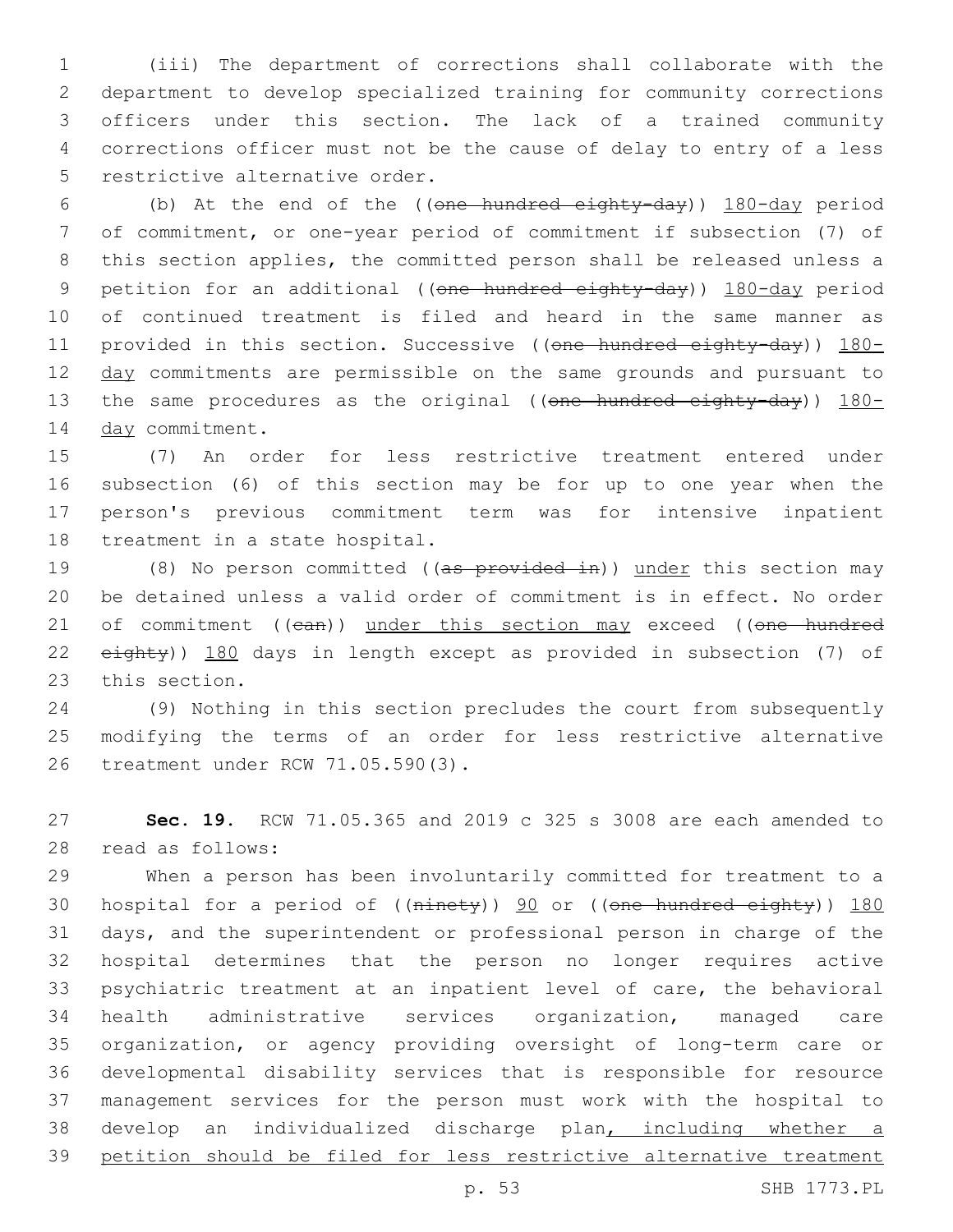1 on the basis that the person is in need of assisted outpatient 2 treatment, and arrange for a transition to the community in 3 accordance with the person's individualized discharge plan within 4 ((fourteen)) 14 days of the determination. 5 **Sec. 20.** RCW 71.05.585 and 2021 c 264 s 13 are each amended to read as follows:6 7 (1) Less restrictive alternative treatment, at a minimum, 8 includes the following services: (a) Assignment of a care coordinator;9 10 (b) An intake evaluation with the provider of the less 11 restrictive alternative treatment; 12 (c) A psychiatric evaluation, a substance use disorder 13 evaluation, or both; 14 (d) A schedule of regular contacts with the provider of the 15 treatment services for the duration of the order;

16 (e) A transition plan addressing access to continued services at 17 the expiration of the order;

18 (f) An individual crisis plan;

19 (g) Consultation about the formation of a mental health advance 20 directive under chapter 71.32 RCW; and

21 (h) Notification to the care coordinator assigned in (a) of this 22 subsection if reasonable efforts to engage the client fail to produce 23 substantial compliance with court-ordered treatment conditions.

24 (2) Less restrictive alternative treatment may additionally 25 include requirements to participate in the following services:

- 26 (a) Medication management;
- (b) Psychotherapy;27
- (c) Nursing;28
- (d) Substance use disorder counseling;29
- 30 (e) Residential treatment;
- 31 (f) Partial hospitalization;
- 32 (g) Intensive outpatient treatment;

33 (h) Support for housing, benefits, education, and employment; and  $($  $((\neg \rightarrow))$   $(i)$  Periodic court review.

 (3) If the person was provided with involuntary medication under RCW 71.05.215 or pursuant to a judicial order during the involuntary commitment period, the less restrictive alternative treatment order may authorize the less restrictive alternative treatment provider or its designee to administer involuntary antipsychotic medication to

p. 54 SHB 1773.PL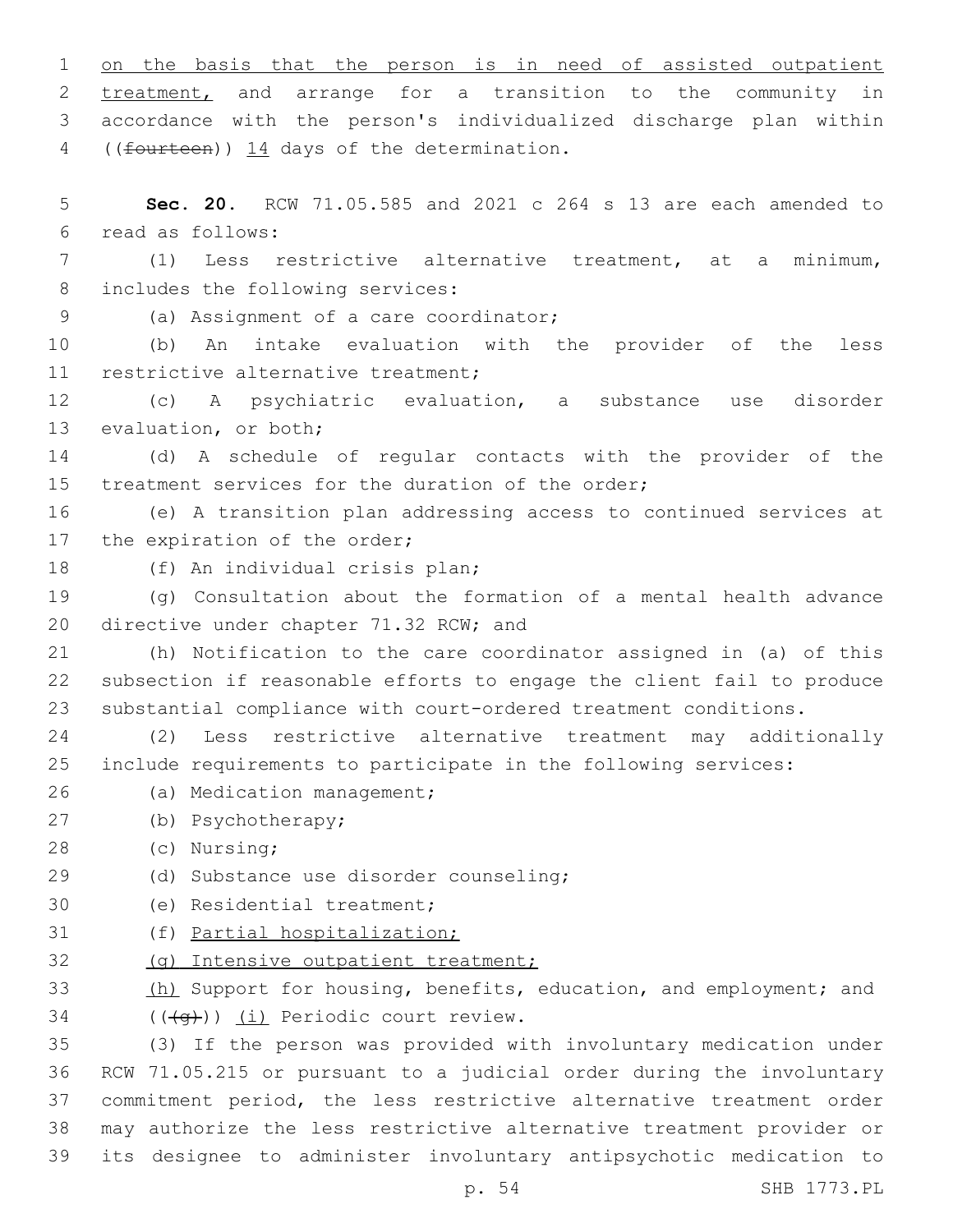the person if the provider has attempted and failed to obtain the informed consent of the person and there is a concurring medical opinion approving the medication by a psychiatrist, physician assistant working with a supervising psychiatrist, psychiatric advanced registered nurse practitioner, or physician or physician assistant in consultation with an independent mental health 7 professional with prescribing authority.

 (4) Less restrictive alternative treatment must be administered by a provider that is certified or licensed to provide or coordinate the full scope of services required under the less restrictive alternative order and that has agreed to assume this responsibility.

 (5) The care coordinator assigned to a person ordered to less restrictive alternative treatment must submit an individualized plan for the person's treatment services to the court that entered the order. An initial plan must be submitted as soon as possible following the intake evaluation and a revised plan must be submitted upon any subsequent modification in which a type of service is 18 removed from or added to the treatment plan.

 (6) A care coordinator may disclose information and records related to mental health services pursuant to RCW 70.02.230(2)(k) for purposes of implementing less restrictive alternative treatment.

 (7) For the purpose of this section, "care coordinator" means a clinical practitioner who coordinates the activities of less restrictive alternative treatment. The care coordinator coordinates activities with the designated crisis responders that are necessary for enforcement and continuation of less restrictive alternative orders and is responsible for coordinating service activities with other agencies and establishing and maintaining a therapeutic relationship with the individual on a continuing basis.

 **Sec. 21.** RCW 71.34.755 and 2021 c 287 s 21 and 2021 c 264 s 16 are each reenacted and amended to read as follows:

 (1) Less restrictive alternative treatment, at a minimum, must 33 include the following services:

34 (a) Assignment of a care coordinator;

 (b) An intake evaluation with the provider of the less 36 restrictive alternative treatment;

 (c) A psychiatric evaluation, a substance use disorder 38 evaluation, or both;

p. 55 SHB 1773.PL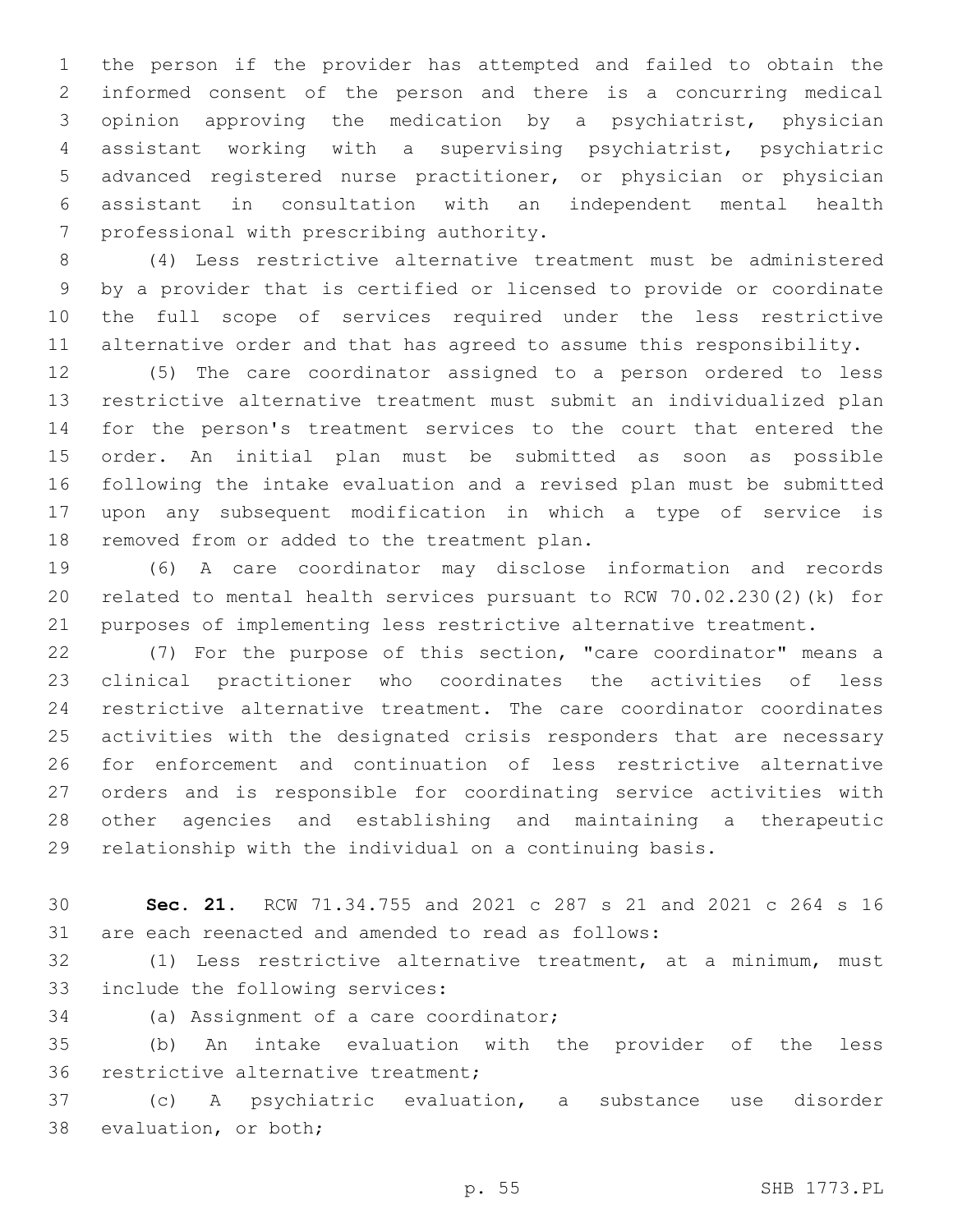(d) A schedule of regular contacts with the provider of the less restrictive alternative treatment services for the duration of the 3 order;

 (e) A transition plan addressing access to continued services at 5 the expiration of the order;

(f) An individual crisis plan;6

 (g) Consultation about the formation of a mental health advance 8 directive under chapter 71.32 RCW; and

 (h) Notification to the care coordinator assigned in (a) of this subsection if reasonable efforts to engage the client fail to produce substantial compliance with court-ordered treatment conditions.

 (2) Less restrictive alternative treatment may include the 13 following additional services:

14 (a) Medication management;

15 (b) Psychotherapy;

16 (c) Nursing;

(d) Substance use disorder counseling;17

18 (e) Residential treatment;

(f) Partial hospitalization;

20 (g) Intensive outpatient treatment;

21 (h) Support for housing, benefits, education, and employment; and  $(4a)$ ) (i) Periodic court review.

 (3) If the minor was provided with involuntary medication during the involuntary commitment period, the less restrictive alternative treatment order may authorize the less restrictive alternative treatment provider or its designee to administer involuntary antipsychotic medication to the person if the provider has attempted and failed to obtain the informed consent of the person and there is a concurring medical opinion approving the medication by a psychiatrist, physician assistant working with a supervising psychiatrist, psychiatric advanced registered nurse practitioner, or physician or physician assistant in consultation with an independent mental health professional with prescribing authority.

 (4) Less restrictive alternative treatment must be administered by a provider that is certified or licensed to provide or coordinate the full scope of services required under the less restrictive alternative order and that has agreed to assume this responsibility.

 (5) The care coordinator assigned to a minor ordered to less restrictive alternative treatment must submit an individualized plan for the minor's treatment services to the court that entered the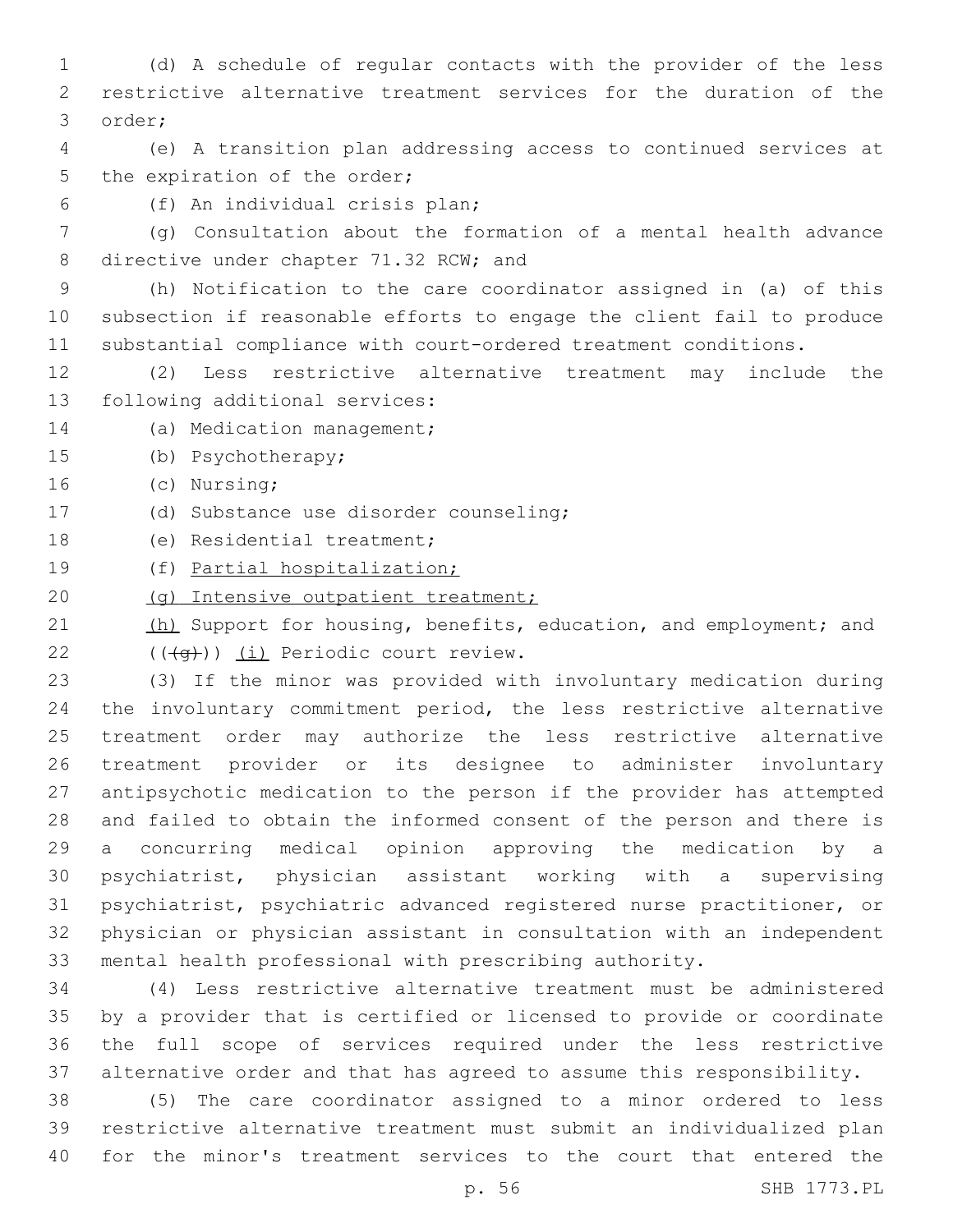order. An initial plan must be submitted as soon as possible following the intake evaluation and a revised plan must be submitted upon any subsequent modification in which a type of service is removed from or added to the treatment plan.4

 (6) A care coordinator may disclose information and records related to mental health services pursuant to RCW 70.02.230(2)(k) for purposes of implementing less restrictive alternative treatment.

 (7) For the purpose of this section, "care coordinator" means a clinical practitioner who coordinates the activities of less restrictive alternative treatment. The care coordinator coordinates activities with the designated crisis responders that are necessary for enforcement and continuation of less restrictive alternative treatment orders and is responsible for coordinating service activities with other agencies and establishing and maintaining a therapeutic relationship with the individual on a continuing basis.

 **Sec. 22.** RCW 10.77.175 and 2021 c 263 s 4 are each amended to 17 read as follows:

 (1) Conditional release planning should start at admission and proceed in coordination between the department and the person's managed care organization, or behavioral health administrative services organization if the person is not eligible for medical assistance under chapter 74.09 RCW. If needed, the department shall assist the person to enroll in medical assistance in suspense status under RCW 74.09.670. The state hospital liaison for the managed care organization or behavioral health administrative services organization shall facilitate conditional release planning in 27 collaboration with the department.

 (2) Less restrictive alternative treatment pursuant to a conditional release order, at a minimum, includes the following 30 services:

31 (a) Assignment of a care coordinator;

 (b) An intake evaluation with the provider of the conditional 33 treatment;

 (c) A psychiatric evaluation or a substance use disorder 35 evaluation, or both;

 (d) A schedule of regular contacts with the provider of the less restrictive alternative treatment services for the duration of the 38 order;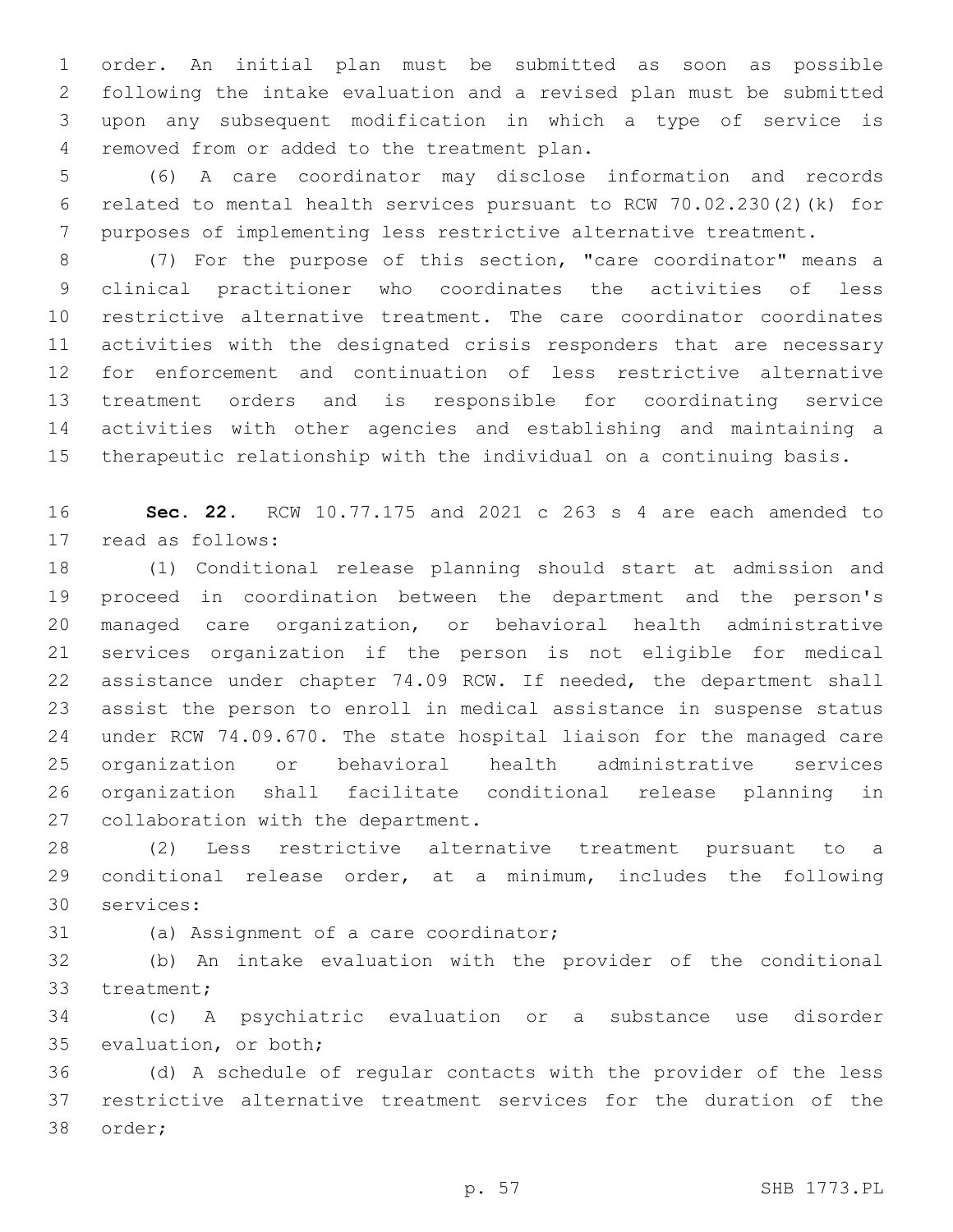- (e) A transition plan addressing access to continued services at 2 the expiration of the order;
- (f) An individual crisis plan;3

 (g) Consultation about the formation of a mental health advance 5 directive under chapter 71.32 RCW; ((and))

 (h) Appointment of a transition team under RCW 10.77.150; ( $(Hand+)$ ) and

 (i) Notification to the care coordinator assigned in (a) of this subsection and to the transition team as provided in RCW 10.77.150 if reasonable efforts to engage the client fail to produce substantial compliance with court-ordered treatment conditions.

- (3) Less restrictive alternative treatment pursuant to a conditional release order may additionally include requirements to 14 participate in the following services:
- 15 (a) Medication management;
- 16 (b) Psychotherapy;
- 17 (c) Nursing;
- (d) Substance use disorder counseling;18
- 19 (e) Residential treatment;
- (f) Partial hospitalization;

21 (g) Intensive outpatient treatment;

- 22 (h) Support for housing, benefits, education, and employment; and 23  $((\overline{q}))(\underline{i})$  Periodic court review.
- (4) Nothing in this section prohibits items in subsection (2) of this section from beginning before the conditional release of the 26 individual.

 (5) If the person was provided with involuntary medication under RCW 10.77.094 or pursuant to a judicial order during the involuntary commitment period, the less restrictive alternative treatment pursuant to the conditional release order may authorize the less restrictive alternative treatment provider or its designee to administer involuntary antipsychotic medication to the person if the provider has attempted and failed to obtain the informed consent of the person and there is a concurring medical opinion approving the medication by a psychiatrist, physician assistant working with a supervising psychiatrist, psychiatric advanced registered nurse practitioner, or physician or physician assistant in consultation with an independent mental health professional with prescribing 39 authority.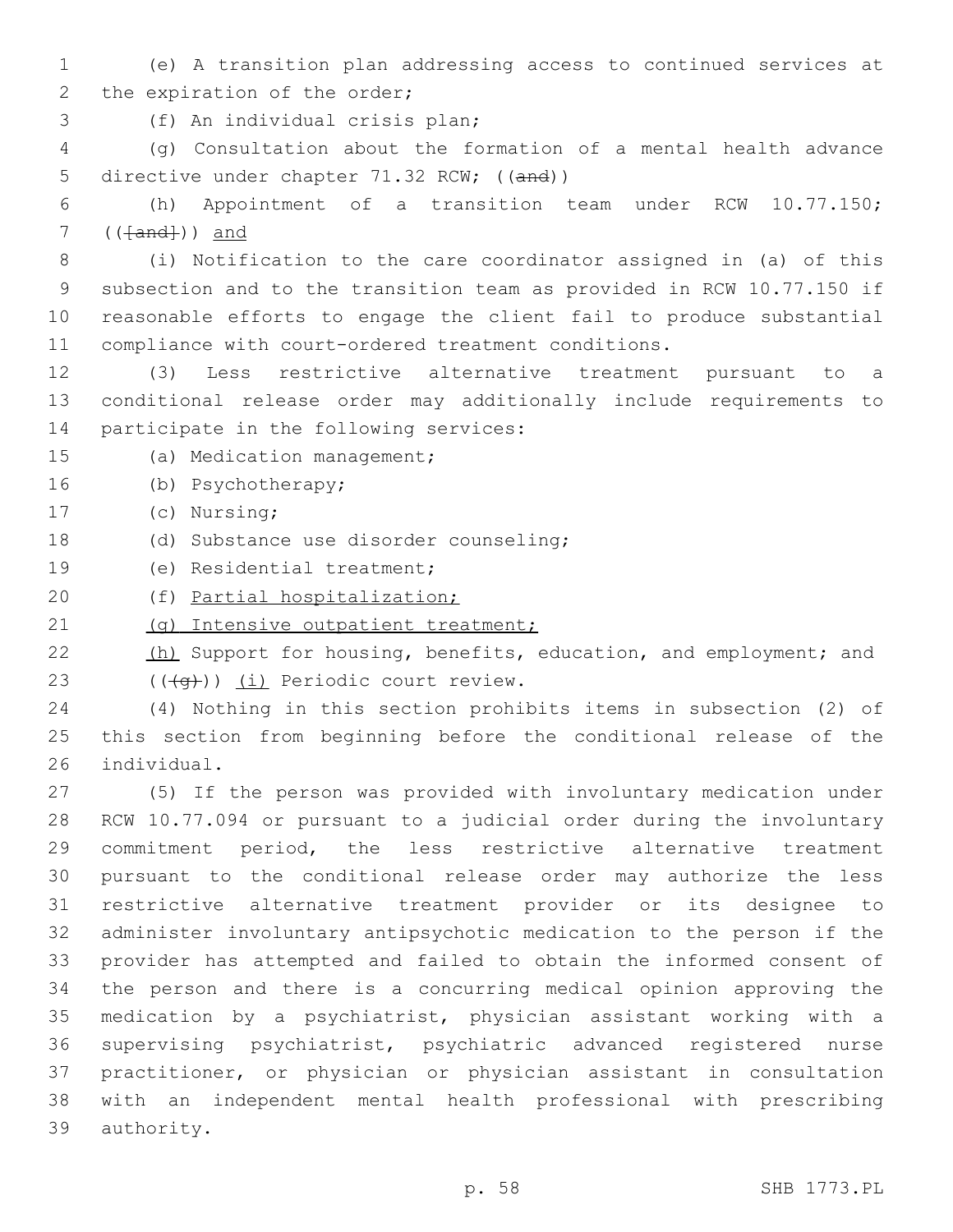(6) Less restrictive alternative treatment pursuant to a conditional release order must be administered by a provider that is certified or licensed to provide or coordinate the full scope of services required under the less restrictive alternative order and 5 that has agreed to assume this responsibility.

 (7) The care coordinator assigned to a person ordered to less restrictive alternative treatment pursuant to a conditional release order must submit an individualized plan for the person's treatment services to the court that entered the order. An initial plan must be submitted as soon as possible following the intake evaluation and a revised plan must be submitted upon any subsequent modification in which a type of service is removed from or added to the treatment 13 plan.

 (8) A care coordinator may disclose information and records related to mental health treatment under RCW 70.02.230(2)(k) for purposes of implementing less restrictive alternative treatment 17 pursuant to a conditional release order.

 (9) For the purpose of this section, "care coordinator" means a representative from the department of social and health services who coordinates the activities of less restrictive alternative treatment pursuant to a conditional release order. The care coordinator coordinates activities with the person's transition team that are necessary for enforcement and continuation of the conditional release order and is responsible for coordinating service activities with other agencies and establishing and maintaining a therapeutic relationship with the individual on a continuing basis.

 **Sec. 23.** RCW 71.05.590 and 2021 c 264 s 14 are each amended to read as follows:28

 (1) Either an agency or facility designated to monitor or provide services under a less restrictive alternative order or conditional release, or a designated crisis responder, may take action to 32 enforce, modify, or revoke a less restrictive alternative treatment 33 order or conditional release order. The agency, facility, or 34 designated crisis responder must determine that:

 (a) The person is failing to adhere to the terms and conditions 36 of the ((court)) order;

 (b) Substantial deterioration in the person's functioning has 38 occurred;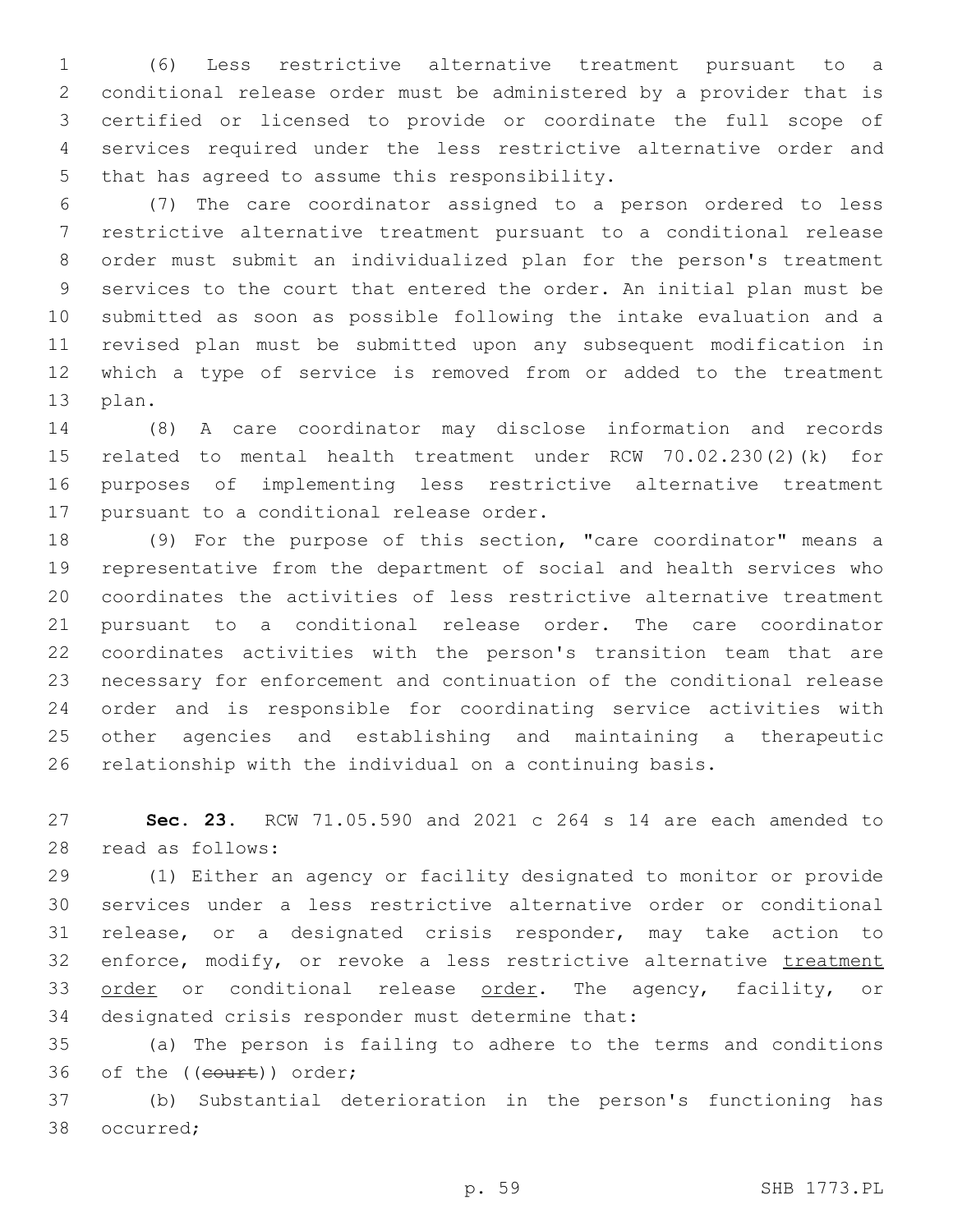1 (c) There is evidence of substantial decompensation with a 2 reasonable probability that the decompensation can be reversed by 3 further evaluation, intervention, or treatment; or

4 (d) The person poses a likelihood of serious harm.

 (2) Actions taken under this section must include a flexible range of responses of varying levels of intensity appropriate to the circumstances and consistent with the interests of the individual and 8 the public in personal autonomy, safety, recovery, and compliance. Available actions may include, but are not limited to, any of the 10 following:

11 (a) To counsel or advise the person as to their rights and 12 responsibilities under the court order, and to offer ((appropriate)) 13 incentives to motivate compliance;

14 (b) To increase the intensity of outpatient services provided to 15 the person by increasing the frequency of contacts with the provider, 16 referring the person for an assessment for assertive community 17 services, or by other means;

 (c) To request a court hearing for review and modification of the 19 court order. The request must be ((made to or by)) directed to the court with jurisdiction over the order and specify the circumstances that give rise to the request and what modification is being sought. 22 The county prosecutor shall assist the ((ageney or facility in)) 23 entity requesting (( $\frac{1}{2}$ ) the hearing and (( $\frac{1}{3}$ suing)) issue an appropriate summons to the person. This subsection does not limit the inherent authority of a treatment provider to alter conditions of treatment for clinical reasons, and is intended to be used only when court intervention is necessary or advisable to secure the person's compliance and prevent decompensation or deterioration;

 $(d)$  To ((eause)) detain the person ((to be transported by a peace 30 officer, designated crisis responder, or other means to the)) for up 31 to 12 hours for evaluation at an agency  $((\theta \cdot \hat{r}))_L$  facility ((monitoring  $e^{\pm}$ ) providing services under the court order, (( $e^{\pm}$  to a)) triage facility, crisis stabilization unit, emergency department, evaluation and treatment facility, secure withdrawal management and stabilization facility with available space, or an approved substance 36 use disorder treatment program with available space. The ((person may be detained at the facility for up to twelve hours for the)) purpose 38 of  $((an))$  the evaluation is to determine whether modification, revocation, or commitment proceedings are necessary and appropriate to stabilize the person and prevent decompensation, deterioration, or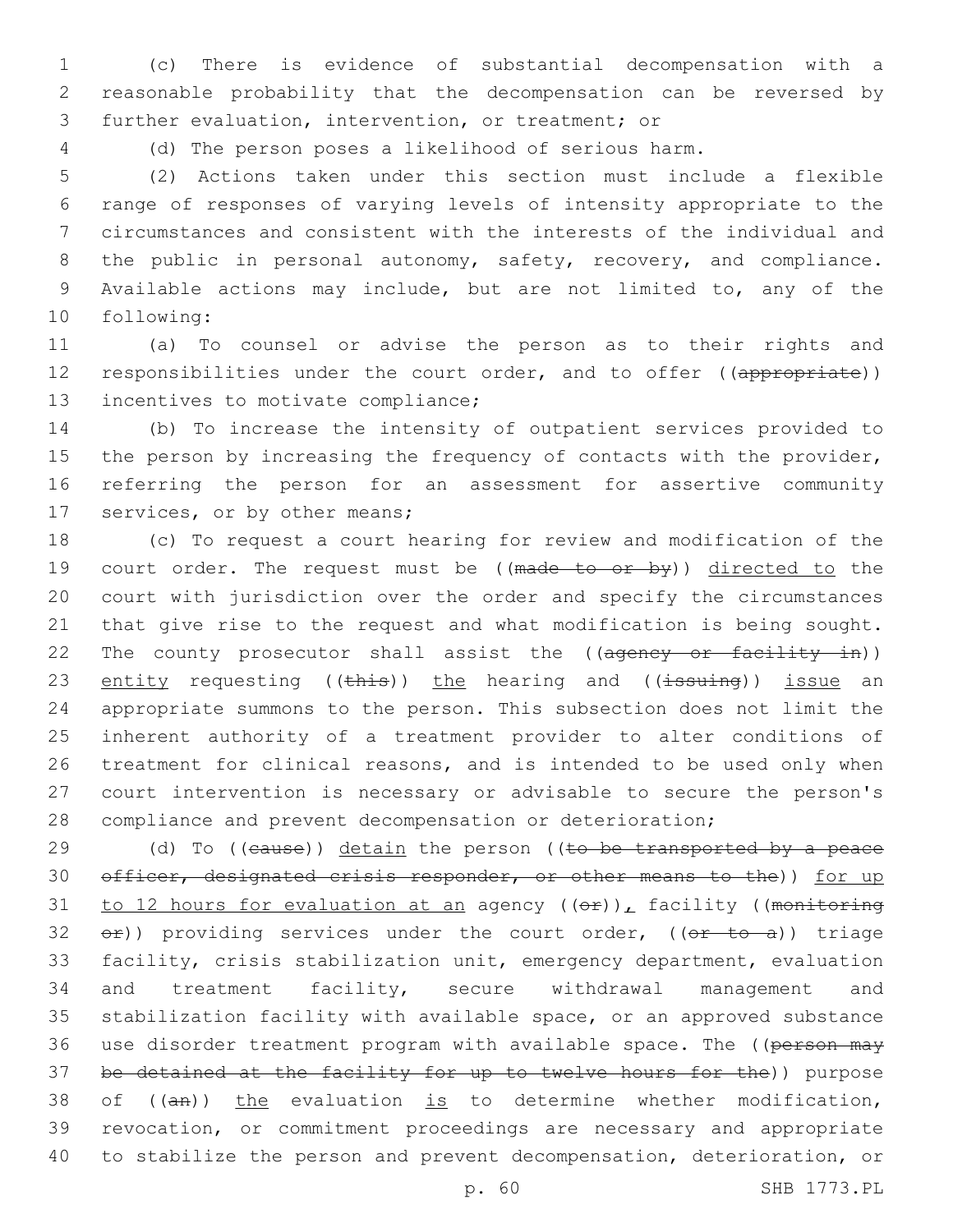physical harm. Temporary detention for evaluation under this subsection is intended to occur only following a pattern of noncompliance or the failure of reasonable attempts at outreach and 4 engagement, and may occur only when ((in the)), based on clinical judgment ((of a designated crisis responder or the professional person in charge of an agency or facility designated to monitor less 7 restrictive alternative services)), temporary detention is 8 appropriate. The agency, facility, or designated crisis responder may 9 request assistance from a peace officer for the purposes of temporary 10 detention under this subsection (2)(d). This subsection does not 11 limit the ability or obligation of the agency, facility, or designated crisis responder to pursue revocation procedures under subsection (5) of this section in appropriate circumstances; and

 (e) To initiate revocation procedures under subsection (5) of 15 this section ((or, if the current commitment is solely based on the person being in need of assisted outpatient behavioral health treatment as defined in RCW 71.05.020, initiate initial inpatient detention procedures under subsection (7) of this section)).

 (3) A court may supervise a person on an order for less restrictive alternative treatment or a conditional release. While the 21 person is under the order, the court may:

(a) Require appearance in court for periodic reviews; and

 (b) Modify the order after considering input from the agency or facility designated to provide or facilitate services. The court may not remand the person into inpatient treatment except as provided under subsection (5) of this section, but may take actions under 27 subsection  $(2)$  (a) through  $(d)$  of this section.

 (4) The facility or agency designated to provide outpatient treatment shall notify the secretary of the department of social and health services or designated crisis responder when a person fails to adhere to terms and conditions of court ordered treatment or experiences substantial deterioration in his or her condition and, as a result, presents an increased likelihood of serious harm.

34 (5)(a) ((Except as provided in subsection  $(7)$  of this section, a))  $A$  designated crisis responder or the secretary of the department 36 of social and health services may, upon their own motion or 37 ((notification by)) upon request of the facility or agency designated 38 to provide outpatient care ((order)), cause a person ((subject to a court order under this chapter)) to be ((apprehended and taken into 40 eustody and temporary detention)) detained in an evaluation and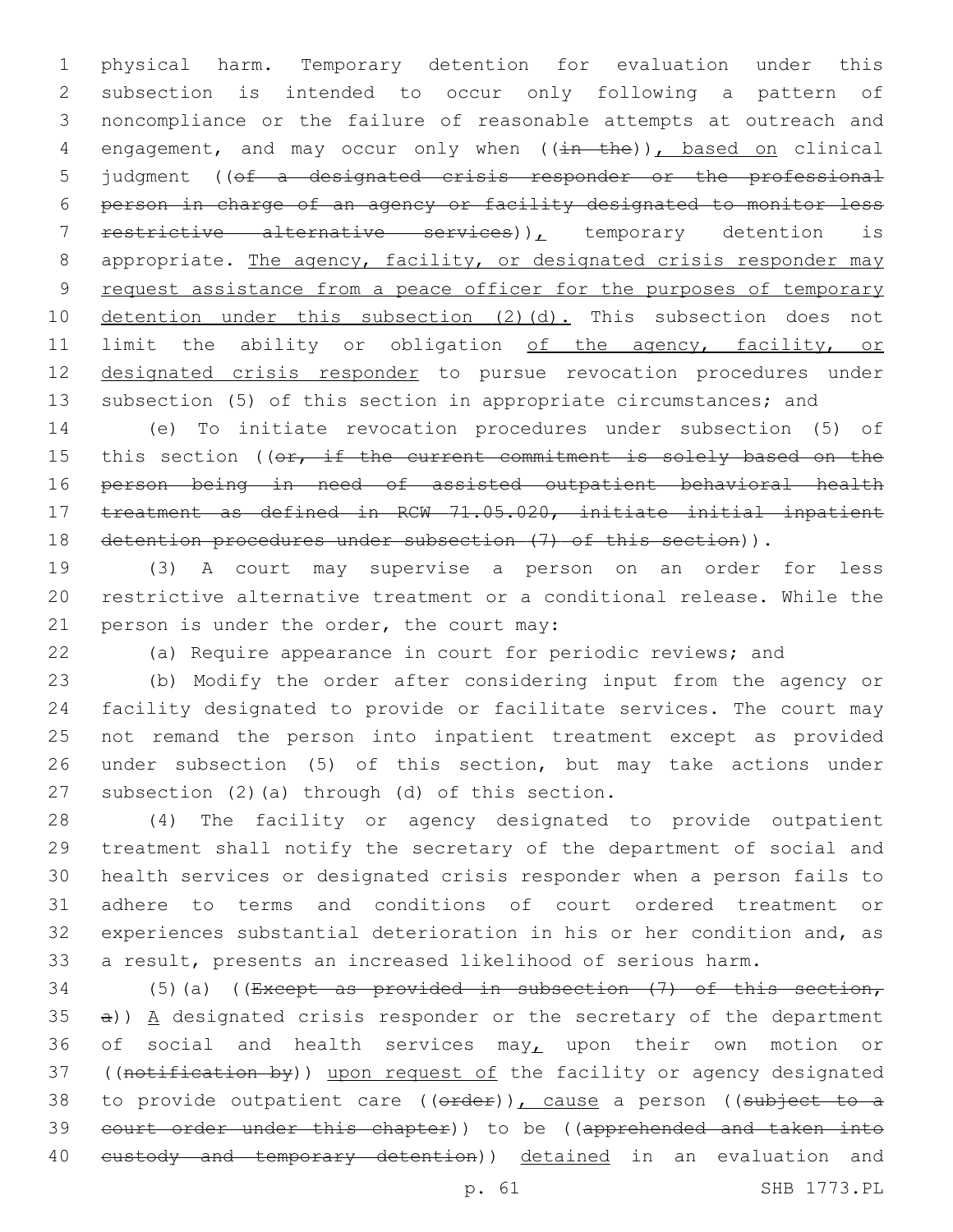1 treatment facility, ((an)) available secure withdrawal management and 2 stabilization facility with adequate space, or ((an)) available 3 approved substance use disorder treatment program with adequate 4 space( $(\tau)$ ) in or near the county in which he or she is receiving 5 outpatient treatment ((. Proceedings under this subsection (5) may be 6 initiated without ordering the apprehension and)) for the purpose of 7 a hearing for revocation of a less restrictive alternative treatment 8 order or conditional release order under this chapter. The designated 9 crisis responder or secretary of the department of social and health 10 services shall file a petition for revocation within 24 hours and 11 serve the person, their quardian, if any, and their attorney. A 12 hearing for revocation of a less restrictive alternative treatment 13 order or conditional release order may be scheduled without detention 14 of the person.

15 (b) ((Except as provided in subsection  $(7)$  of this section, a))  $\underline{A}$ 16 person detained under this subsection (5) must be held until such 17 time, not exceeding five days, as a hearing can be scheduled to 18 determine whether or not the ((person should be returned to the 19 hospital or facility from which he or she had been released)) order 20 for less restrictive alternative treatment or conditional release 21 should be revoked, modified, or retained. If the person is not 22 detained, the hearing must be scheduled within five days of service 23 on the person. The designated crisis responder or the secretary of 24 the department of social and health services may ((modify or rescind 25 the order at any time prior to commencement of)) withdraw its 26 petition for revocation at any time before the court hearing.

27 (c) ((The designated crisis responder or secretary of the department of social and health services shall file a revocation petition and order of apprehension and detention with the court of 30 the county where the person is currently located or being detained. The designated crisis responder shall serve the person and their 32 attorney, quardian, and conservator, if any. The))  $A$  person detained under this subsection (5) has the same rights with respect to notice, hearing, and counsel as in any involuntary treatment proceeding, except as specifically set forth in this section. There is no right to jury trial. The venue for proceedings is the county where the petition is filed. Notice of the filing must be provided to the court that originally ordered commitment, if different from the court where the petition for revocation is filed, within two judicial days of the 40 person's detention.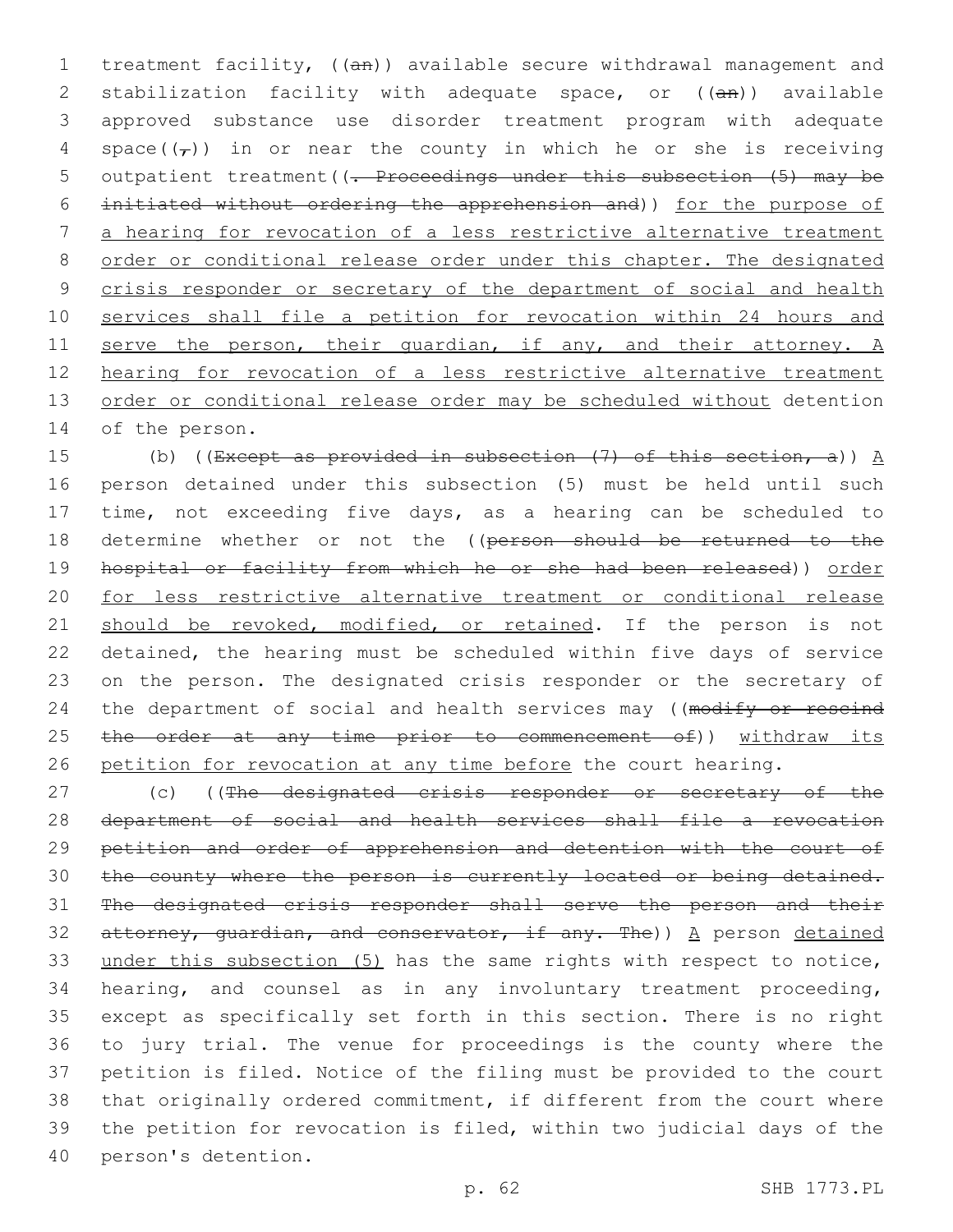1 (d) ((Except as provided in subsection (7) of this section, the)) 2 The issues for the court to determine are whether: (i) The person 3 adhered to the terms and conditions of the ((court)) order; (ii) 4 substantial deterioration in the person's functioning has occurred; 5 (iii) there is evidence of substantial decompensation with a 6 reasonable probability that the decompensation can be reversed by 7 further inpatient treatment; or (iv) there is a likelihood of serious 8 harm; and, if any of the above conditions apply, whether it is 9 appropriate for the court ((should)) to reinstate or modify the 10 person's less restrictive alternative treatment order or conditional 11 release order or order the person's detention for inpatient 12 treatment. The person may waive the court hearing and allow the court 13 to enter a stipulated order upon the agreement of all parties. If the 14 court orders detention for inpatient treatment, the treatment period 15 must be for ((fourteen)) 14 days from the revocation hearing if the 16 ((outpatient)) less restrictive alternative treatment order or 17 conditional release order was based on a petition under RCW 18 71.05.148, 71.05.160, or 71.05.230. If the court orders detention for 19 inpatient treatment and the ((outpatient)) less restrictive 20 alternative treatment order or conditional release order was based on 21 a petition under RCW 71.05.290 or 71.05.320, the number of days 22 remaining on the ((outpatient)) order must be converted to days of 23 inpatient treatment ((authorized in the original court order)). A 24 court may not  $((\frac{1}{15} + \frac{1}{15})$  detain a person for inpatient 25 treatment ( $(i+n)$ ) to a secure withdrawal management and stabilization 26 facility or approved substance use disorder treatment program under 27 this subsection unless there is a ((secure withdrawal management and 28 stabilization)) facility or ((approved substance use disorder 29 treatment)) program available ((and)) with adequate space for the 30 person.

31 (6) In determining whether or not to take action under this 32 section the designated crisis responder, agency, or facility must 33 consider the factors specified under RCW 71.05.212 and the court must 34 consider the factors specified under RCW 71.05.245 as they apply to 35 the question of whether to enforce, modify, or revoke a court order 36 for involuntary treatment.

37 (((7)(a) If the current commitment is solely based on the person 38 being in need of assisted outpatient behavioral health treatment as 39 defined in RCW 71.05.020, a designated crisis responder may initiate 40 inpatient detention procedures under RCW 71.05.150 or 71.05.153 when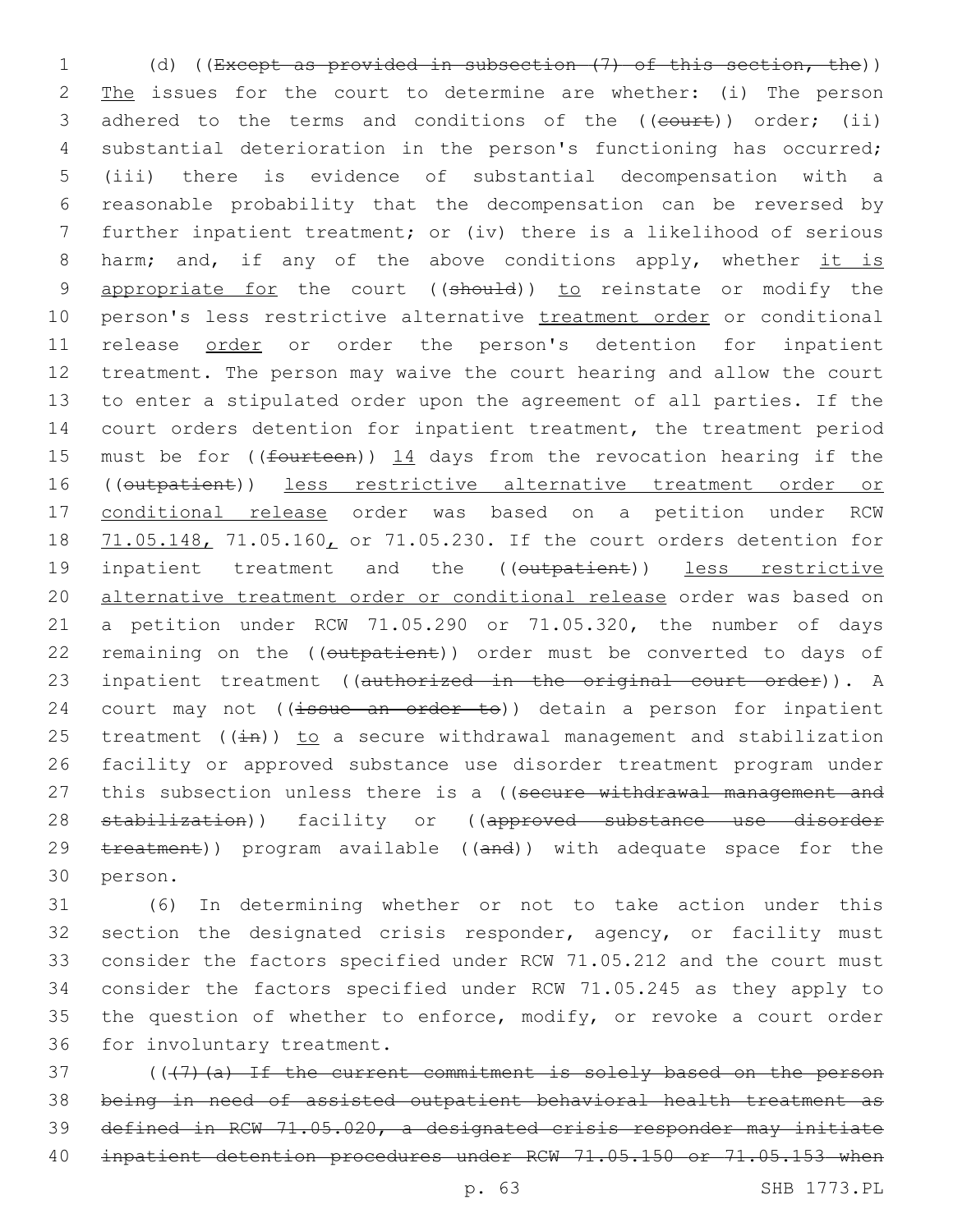1 appropriate. A designated crisis responder or the secretary may, upon 2 their own motion or notification by the facility or agency designated 3 to provide outpatient care to a person subject to a less restrictive 4 alternative treatment order under RCW 71.05.320 subsequent to an 5 order for assisted outpatient behavioral health treatment entered 6 under RCW 71.05.148, order the person to be apprehended and taken 7 into custody and temporary detention for inpatient evaluation in an 8 evaluation and treatment facility, secure withdrawal management and 9 stabilization facility, or in an approved substance use disorder 10 treatment program, in or near the county in which he or she is 11 receiving outpatient treatment. Proceedings under this subsection may 12 be initiated without ordering the apprehension and detention of the 13 person.

14 (b) A person detained under this subsection may be held for 15 evaluation for up to one hundred twenty hours, excluding weekends and 16 holidays, pending a court hearing. If the person is not detained, the 17 hearing must be scheduled within one hundred twenty hours of service 18 on the person. The designated crisis responder or the secretary may 19 modify or rescind the order at any time prior to commencement of the 20 court hearing.

21 (e) The issues for the court to determine are whether to continue 22 the detention of the person for inpatient treatment or whether the 23 court should reinstate or modify the person's less restrictive 24 alternative order or order the person's detention for inpatient 25 treatment. To continue detention after the one hundred twenty hour 26 period, the court must find that the person, as a result of a 27 behavioral health disorder, presents a likelihood of serious harm or 28 is gravely disabled and, after considering less restrictive 29 alternatives to involuntary detention and treatment, that no such 30 alternatives are in the best interest of the person or others.

 (d) A court may not issue an order to detain a person for inpatient treatment in a secure withdrawal management and stabilization facility or approved substance use disorder program under this subsection unless there is a secure withdrawal management and stabilization facility or approved substance use disorder treatment program available and with adequate space for the person.))

37 **Sec. 24.** RCW 71.05.590 and 2021 c 264 s 15 are each amended to read as follows:38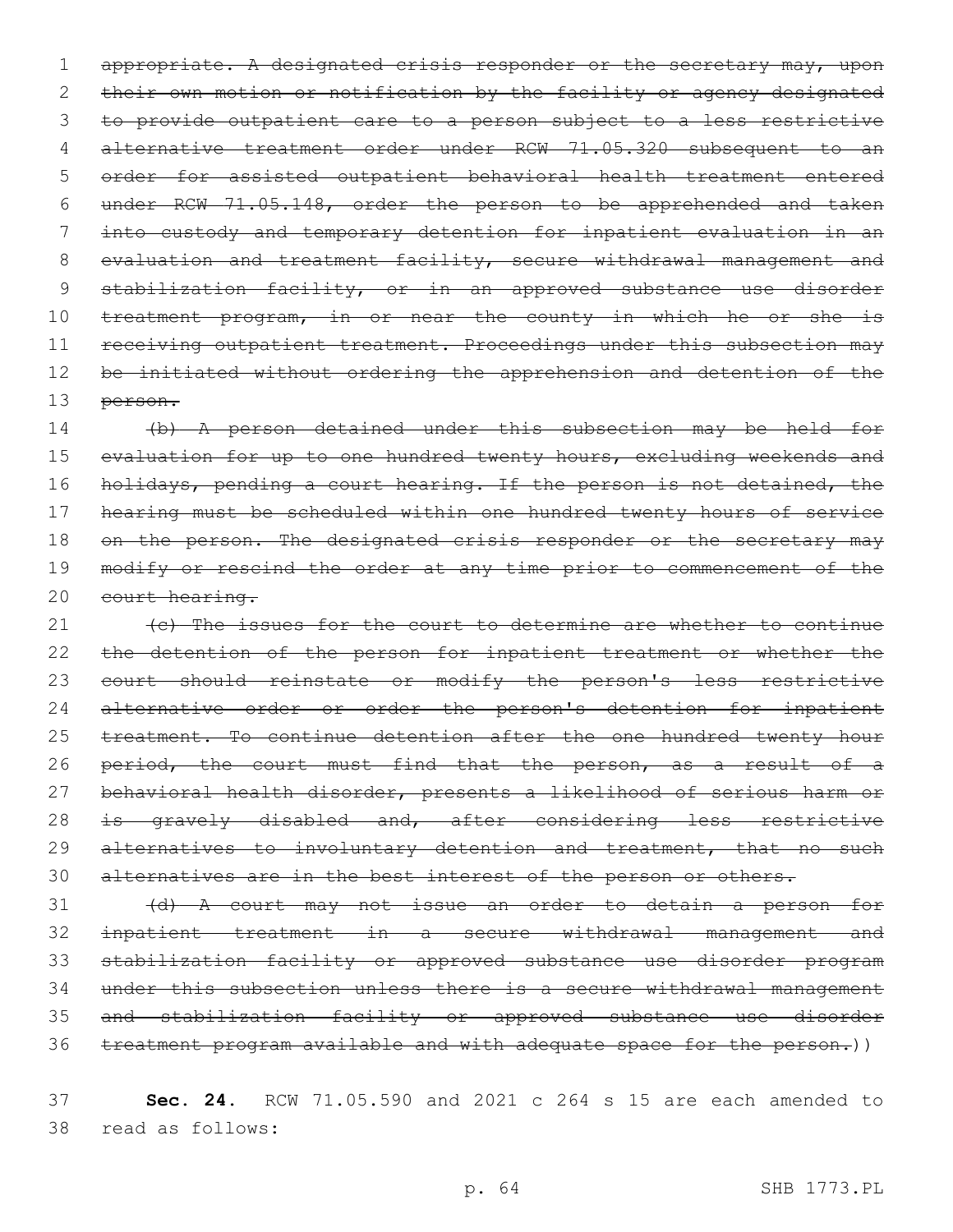(1) Either an agency or facility designated to monitor or provide services under a less restrictive alternative order or conditional release, or a designated crisis responder, may take action to 4 enforce, modify, or revoke a less restrictive alternative treatment 5 order or conditional release order. The agency, facility, or 6 designated crisis responder must determine that:

 (a) The person is failing to adhere to the terms and conditions 8 of the ((court)) order;

 (b) Substantial deterioration in the person's functioning has 10 occurred:

 (c) There is evidence of substantial decompensation with a reasonable probability that the decompensation can be reversed by further evaluation, intervention, or treatment; or

(d) The person poses a likelihood of serious harm.

 (2) Actions taken under this section must include a flexible range of responses of varying levels of intensity appropriate to the circumstances and consistent with the interests of the individual and the public in personal autonomy, safety, recovery, and compliance. Available actions may include, but are not limited to, any of the 20 following:

 (a) To counsel or advise the person as to their rights and 22 responsibilities under the court order, and to offer ((appropriate)) 23 incentives to motivate compliance;

 (b) To increase the intensity of outpatient services provided to 25 the person by increasing the frequency of contacts with the provider, referring the person for an assessment for assertive community 27 services, or by other means;

 (c) To request a court hearing for review and modification of the 29 court order. The request must be ((made to or by)) directed to the court with jurisdiction over the order and specify the circumstances that give rise to the request and what modification is being sought. 32 The county prosecutor shall assist ((the agency or facility in)) 33 entity requesting ((this)) the hearing and ((issuing)) issue an appropriate summons to the person. This subsection does not limit the inherent authority of a treatment provider to alter conditions of treatment for clinical reasons, and is intended to be used only when court intervention is necessary or advisable to secure the person's compliance and prevent decompensation or deterioration;

39 (d) To ((cause)) detain the person ((to be transported by a peace 40 officer, designated crisis responder, or other means to the)) for up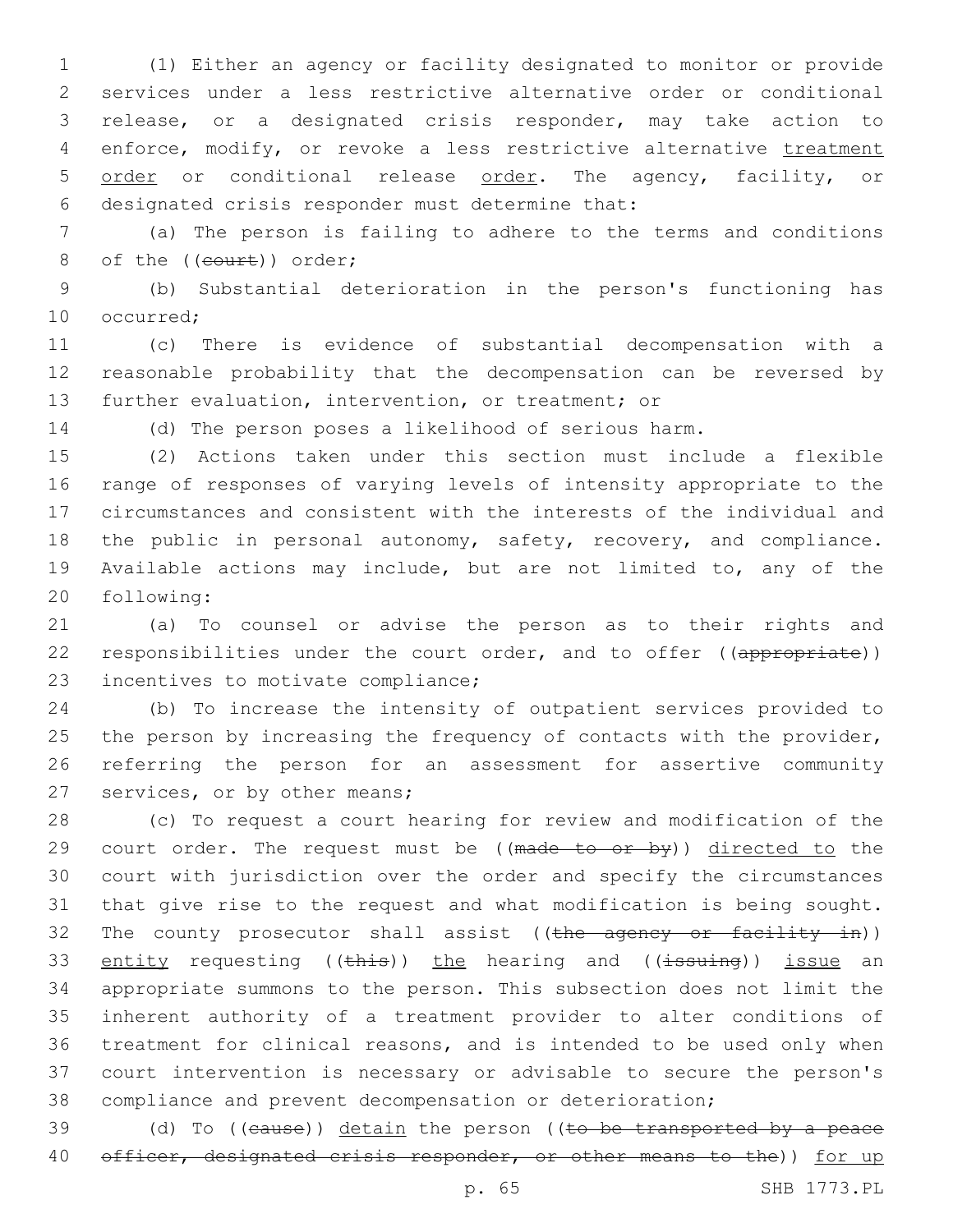1 to 12 hours for evaluation at an agency  $((e f) )$ , facility ((monitoring 2  $e$ )) providing services under the court order, ( $(e<sup>r</sup>$  to a)) triage 3 facility, crisis stabilization unit, emergency department, evaluation 4 and treatment facility, secure withdrawal management and 5 stabilization facility, or an approved substance use disorder 6 treatment program. The ((person may be detained at the facility for 7 up to twelve hours for the)) purpose of ((an)) the evaluation is to 8 determine whether modification, revocation, or commitment proceedings 9 are necessary and appropriate to stabilize the person and prevent 10 decompensation, deterioration, or physical harm. Temporary detention 11 for evaluation under this subsection is intended to occur only 12 following a pattern of noncompliance or the failure of reasonable 13 attempts at outreach and engagement, and may occur only when  $((\pm n)^2)^2$ 14 the)), based on clinical judgment ((of a designated crisis responder 15 or the professional person in charge of an agency or facility 16 designated to monitor less restrictive alternative services)), 17 temporary detention is appropriate. The agency, facility, or 18 designated crisis responder may request assistance from a peace 19 officer for the purposes of temporary detention under this subsection 20  $(2)(d)$ . This subsection does not limit the ability or obligation of 21 the agency, facility, or designated crisis responder to pursue 22 revocation procedures under subsection (5) of this section in 23 appropriate circumstances; and

24 (e) To initiate revocation procedures under subsection (5) of 25 this section ((or, if the current commitment is solely based on the 26 person being in need of assisted outpatient behavioral health 27 treatment as defined in RCW 71.05.020, initial inpatient detention 28 procedures under subsection (7) of this section)).

29 (3) A court may supervise a person on an order for less 30 restrictive alternative treatment or a conditional release. While the 31 person is under the order, the court may:

32 (a) Require appearance in court for periodic reviews; and

 (b) Modify the order after considering input from the agency or facility designated to provide or facilitate services. The court may not remand the person into inpatient treatment except as provided under subsection (5) of this section, but may take actions under 37 subsection  $(2)$  (a) through  $(d)$  of this section.

38 (4) The facility or agency designated to provide outpatient 39 treatment shall notify the secretary of the department of social and 40 health services or designated crisis responder when a person fails to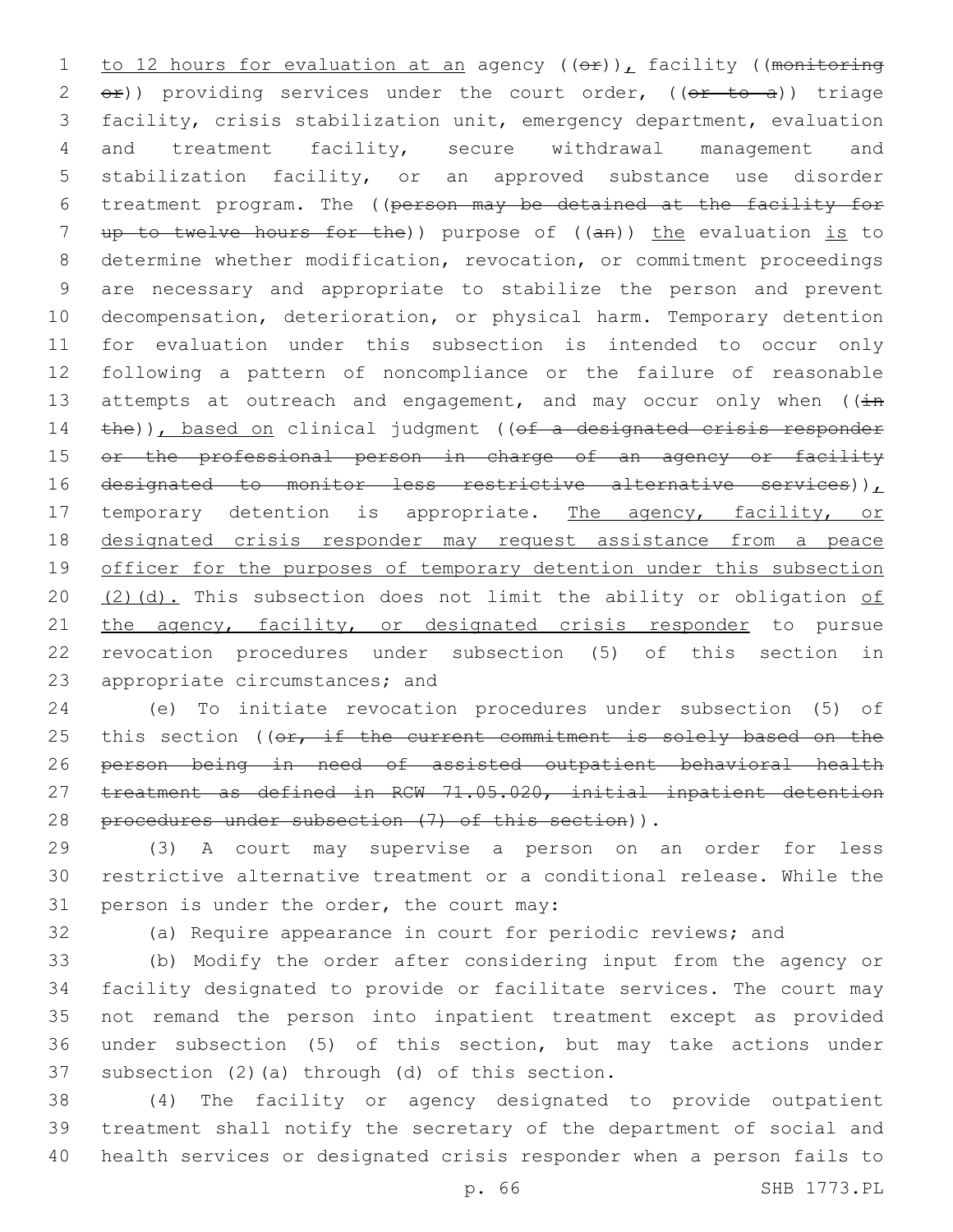adhere to terms and conditions of court ordered treatment or experiences substantial deterioration in his or her condition and, as a result, presents an increased likelihood of serious harm.

 (5)(a) ((Except as provided in subsection (7) of this section, a)) A designated crisis responder or the secretary of the department 6 of social and health services may<sub> $L$ </sub> upon their own motion or ((notification by)) upon request of the facility or agency designated 8 to provide outpatient care ((erder)), cause a person ((subject to a court order under this chapter)) to be ((apprehended and taken into 10 eustody and temporary detention)) detained in an evaluation and 11 treatment facility, ((in a)) secure withdrawal management and 12 stabilization facility, or ((in an)) approved substance use disorder 13 treatment program $((\tau))$  in or near the county in which he or she is 14 receiving outpatient treatment ((- Proceedings under this subsection (5) may be initiated without ordering the apprehension and)) for the purpose of a hearing for revocation of a less restrictive alternative 17 treatment order or conditional release order under this chapter. The designated crisis responder or secretary of the department of social and health services shall file a petition for revocation within 24 20 hours and serve the person, their guardian, if any, and their attorney. A hearing for revocation of a less restrictive alternative treatment order or conditional release order may be scheduled without 23 detention of the person.

24 (b) ((Except as provided in subsection  $(7)$  of this section, a))  $\underline{A}$  person detained under this subsection (5) must be held until such time, not exceeding five days, as a hearing can be scheduled to 27 determine whether or not the ((person should be returned to the hospital or facility from which he or she had been released)) order for less restrictive alternative treatment or conditional release 30 should be revoked, modified, or retained. If the person is not detained, the hearing must be scheduled within five days of service on the person. The designated crisis responder or the secretary of 33 the department of social and health services may ((modify or rescind the order at any time prior to commencement of)) withdraw its petition for revocation at any time before the court hearing.

 (c) ((The designated crisis responder or secretary of the department of social and health services shall file a revocation petition and order of apprehension and detention with the court of 39 the county where the person is currently located or being detained. The designated crisis responder shall serve the person and their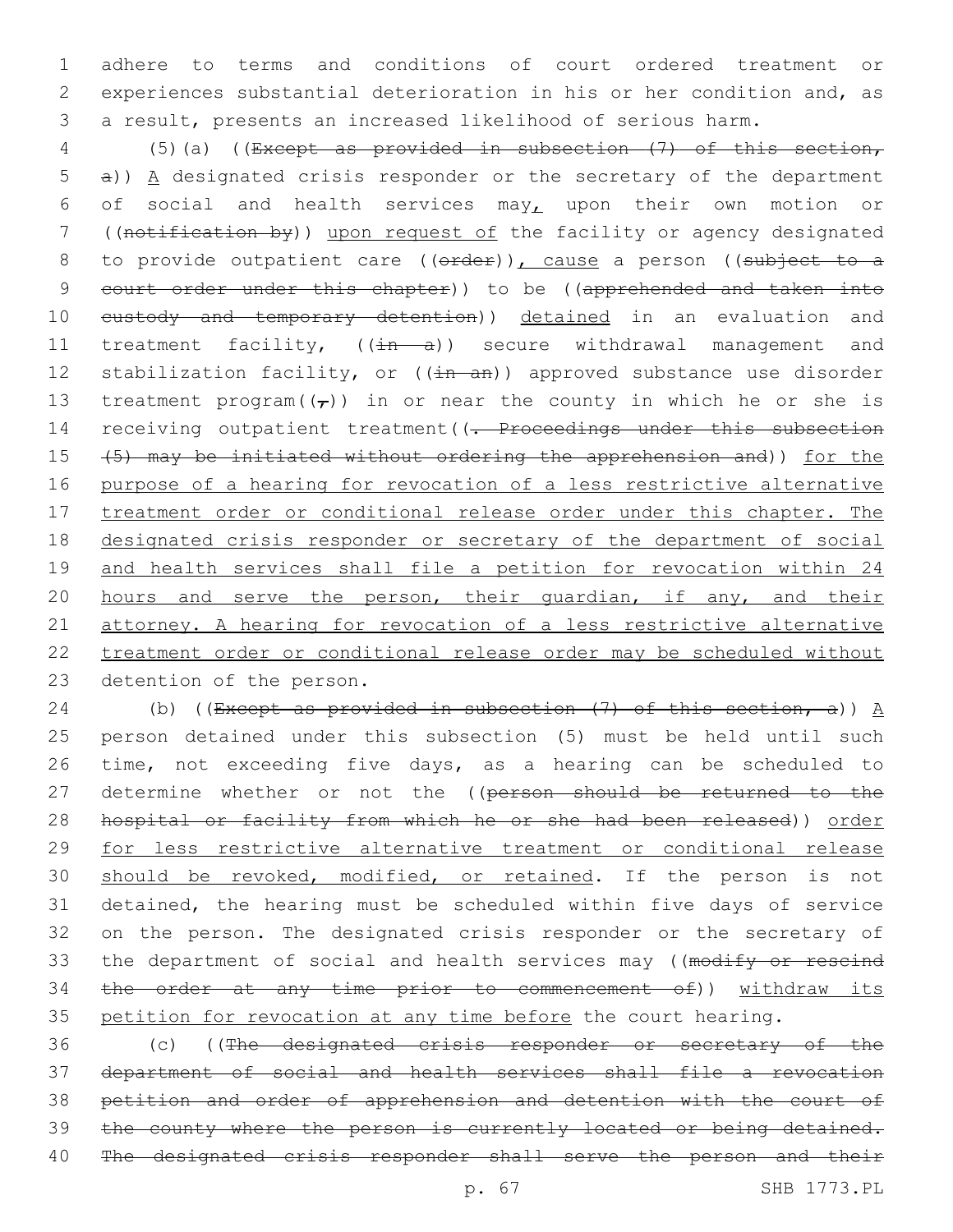1 attorney, quardian, and conservator, if any. The)) A person detained under this subsection (5) has the same rights with respect to notice, hearing, and counsel as in any involuntary treatment proceeding, except as specifically set forth in this section. There is no right to jury trial. The venue for proceedings is the county where the petition is filed. Notice of the filing must be provided to the court that originally ordered commitment, if different from the court where the petition for revocation is filed, within two judicial days of the 9 person's detention.

10 (d) ((Except as provided in subsection (7) of this section, the)) 11 The issues for the court to determine are whether: (i) The person 12 adhered to the terms and conditions of the ((court)) order; (ii) 13 substantial deterioration in the person's functioning has occurred; 14 (iii) there is evidence of substantial decompensation with a 15 reasonable probability that the decompensation can be reversed by 16 further inpatient treatment; or (iv) there is a likelihood of serious 17 harm; and, if any of the above conditions apply, whether it is 18 appropriate for the court ((should)) to reinstate or modify the 19 person's less restrictive alternative treatment order or conditional 20 release order or order the person's detention for inpatient 21 treatment. The person may waive the court hearing and allow the court 22 to enter a stipulated order upon the agreement of all parties. If the 23 court orders detention for inpatient treatment, the treatment period 24 must be for (( $f$ ourteen))  $14$  days from the revocation hearing if the 25 ((outpatient)) less restrictive alternative treatment order or 26 conditional release order was based on a petition under RCW 27 71.05.148, 71.05.160, or 71.05.230. If the court orders detention for 28 inpatient treatment and the ((outpatient)) less restrictive 29 alternative treatment order or conditional release order was based on 30 a petition under RCW 71.05.290 or 71.05.320, the number of days 31 remaining on the ((outpatient)) order must be converted to days of 32 inpatient treatment ((authorized in the original court order)).

33 (6) In determining whether or not to take action under this 34 section the designated crisis responder, agency, or facility must 35 consider the factors specified under RCW 71.05.212 and the court must 36 consider the factors specified under RCW 71.05.245 as they apply to 37 the question of whether to enforce, modify, or revoke a court order 38 for involuntary treatment.

39 (((7)(a) If the current commitment is solely based on the person 40 being in need of assisted outpatient behavioral health treatment as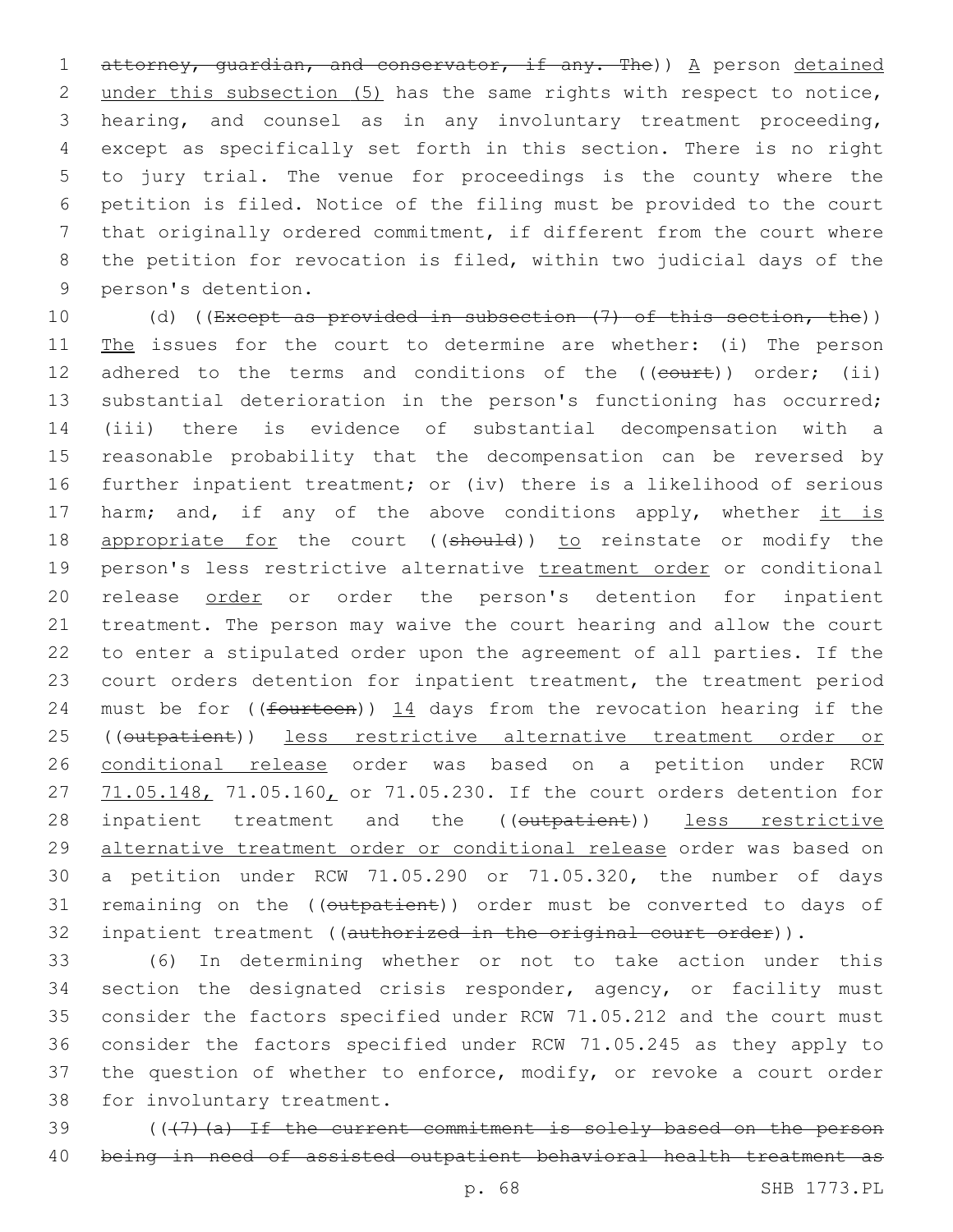1 defined in RCW 71.05.020, a designated crisis responder may initiate 2 inpatient detention procedures under RCW 71.05.150 or 71.05.153 when 3 appropriate. A designated crisis responder or the secretary may, upon 4 their own motion or notification by the facility or agency designated 5 to provide outpatient care to a person subject to a less restrictive 6 alternative treatment order under RCW 71.05.320 subsequent to an 7 order for assisted outpatient behavioral health treatment entered 8 under RCW 71.05.148, order the person to be apprehended and taken 9 into custody and temporary detention for inpatient evaluation in an 10 evaluation and treatment facility, in a secure withdrawal management 11 and stabilization facility, or in an approved substance use disorder 12 treatment program, in or near the county in which he or she is 13 receiving outpatient treatment. Proceedings under this subsection may 14 be initiated without ordering the apprehension and detention of the 15 person.

16 (b) A person detained under this subsection may be held for 17 evaluation for up to one hundred twenty hours, excluding weekends and 18 holidays, pending a court hearing. The designated crisis responder or 19 the secretary may modify or rescind the order at any time prior to 20 commencement of the court hearing.

21 (c) The issues for the court to determine are whether to continue 22 the detention of the person for inpatient treatment or whether the 23 court should reinstate or modify the person's less restrictive 24 alternative order or order the person's detention for inpatient 25 treatment. To continue detention after the one hundred twenty hour 26 period, the court must find that the person, as a result of a 27 behavioral health disorder, presents a likelihood of serious harm or 28 is gravely disabled and, after considering less restrictive 29 alternatives to involuntary detention and treatment, that no such 30 alternatives are in the best interest of the person or others.))

31 **Sec. 25.** RCW 71.05.595 and 2018 c 291 s 16 are each amended to 32 read as follows:

 A court order for less restrictive alternative treatment for a 34 person found to be in need of assisted outpatient ((behavioral health)) treatment must be terminated prior to the expiration of the order when, in the opinion of the professional person in charge of the less restrictive alternative treatment provider, (1) the person is prepared to accept voluntary treatment, or (2) the outpatient treatment ordered is no longer necessary to prevent a relapse,

p. 69 SHB 1773.PL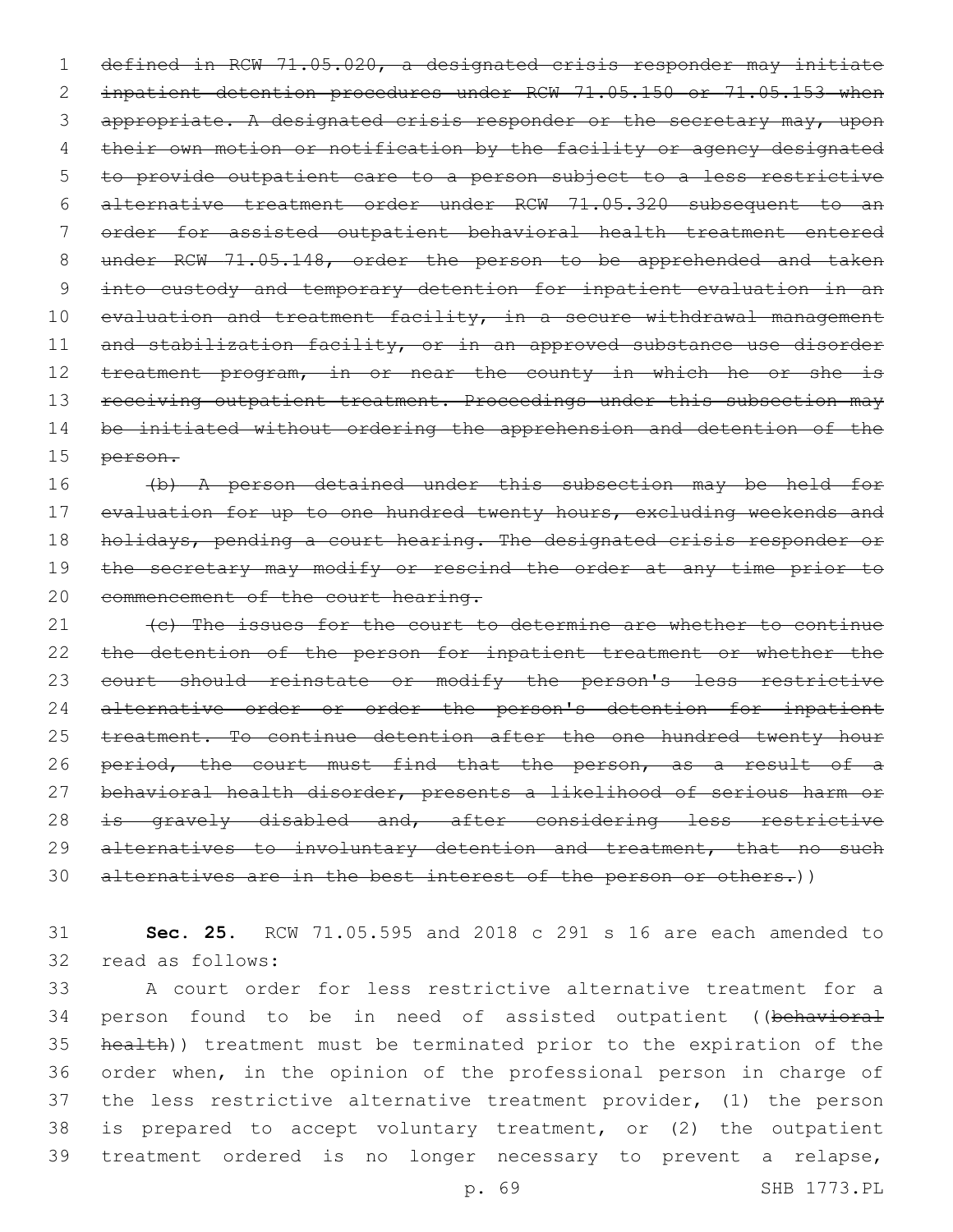decompensation, or deterioration that is likely to result in the person presenting a likelihood of serious harm or the person becoming gravely disabled within a reasonably short period of time.

 **Sec. 26.** RCW 71.24.045 and 2021 c 263 s 17 are each amended to 5 read as follows:

 (1) The behavioral health administrative services organization contracted with the authority pursuant to RCW 71.24.381 shall:

 (a) Administer crisis services for the assigned regional service 9 area. Such services must include:

 (i) A behavioral health crisis hotline for its assigned regional 11 service area;

 (ii) Crisis response services twenty-four hours a day, seven days 13 a week, three hundred sixty-five days a year;

 (iii) Services related to involuntary commitments under chapters 15 71.05 and 71.34 RCW;

 (iv) Tracking of less restrictive alternative orders issued within the region by superior courts, and providing notification to a managed care organization in the region when one of its enrollees receives a less restrictive alternative order so that the managed care organization may ensure that the person is connected to services and that the requirements of RCW 71.05.585 are complied with. If the person receives a less restrictive alternative order and is returning to another region, the behavioral health administrative services organization shall notify the behavioral health administrative services organization in the home region of the less restrictive alternative order so that the home behavioral health administrative services organization may notify the person's managed care organization or provide services if the person is not enrolled in medicaid and does not have other insurance which can pay for those 30 services;

 (v) Additional noncrisis behavioral health services, within available resources, to individuals who meet certain criteria set by the authority in its contracts with the behavioral health administrative services organization. These services may include services provided through federal grant funds, provisos, and general 36 fund state appropriations;

 (vi) Care coordination, diversion services, and discharge planning for nonmedicaid individuals transitioning from state hospitals or inpatient settings to reduce rehospitalization and

p. 70 SHB 1773.PL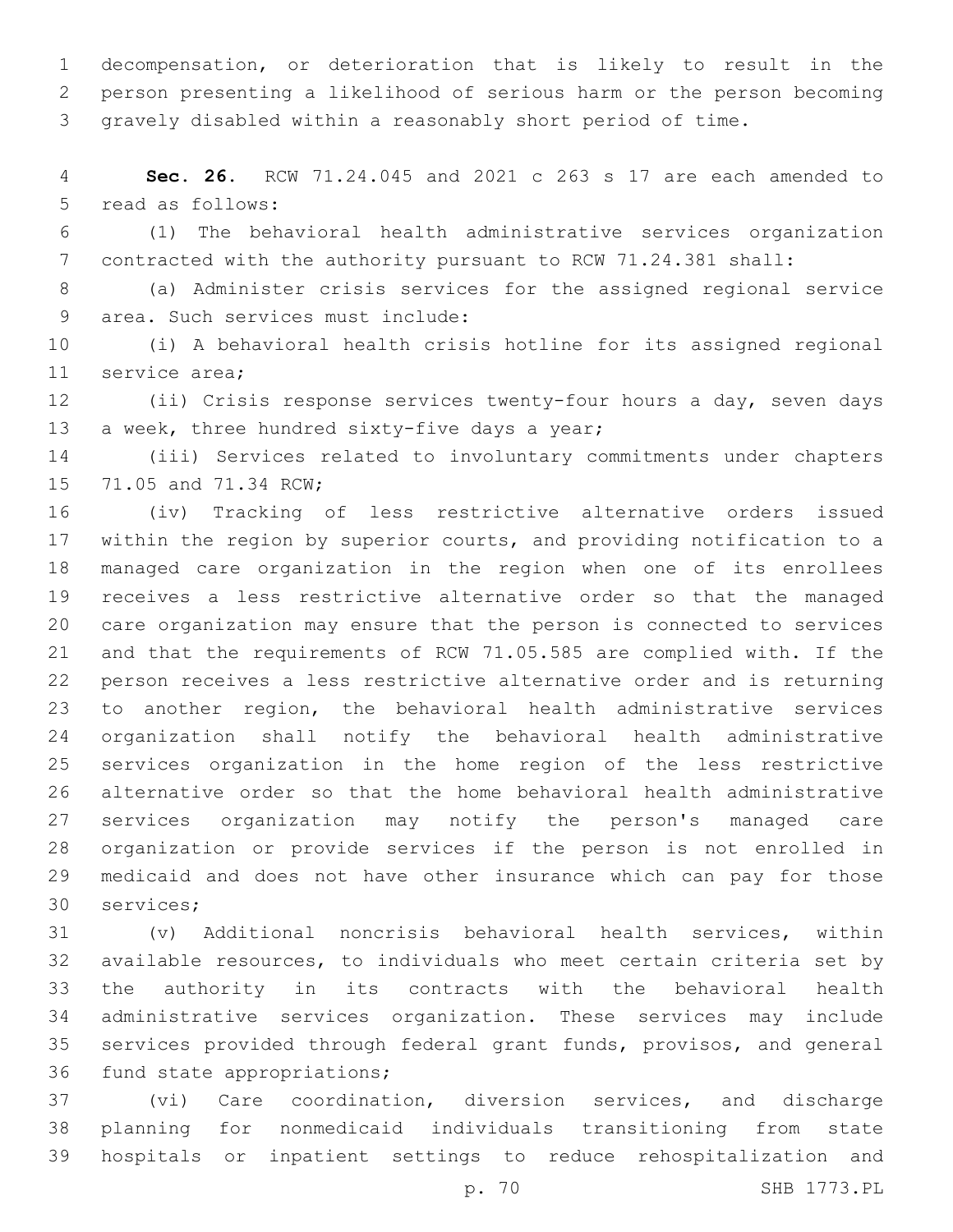utilization of crisis services, as required by the authority in 2 contract; and

 (vii) Regional coordination, cross-system and cross-jurisdiction coordination with tribal governments, and capacity building efforts, such as supporting the behavioral health advisory board, the behavioral health ombuds, and efforts to support access to services 7 or to improve the behavioral health system;

 (b) Administer and provide for the availability of an adequate network of evaluation and treatment services to ensure access to treatment, investigation, transportation, court-related, and other services provided as required under chapter 71.05 RCW;

(c) Coordinate services for individuals under RCW 71.05.365;

 (d) Administer and provide for the availability of resource management services, residential services, and community support 15 services as required under its contract with the authority;

 (e) Contract with a sufficient number, as determined by the authority, of licensed or certified providers for crisis services and 18 other behavioral health services required by the authority;

 (f) Maintain adequate reserves or secure a bond as required by 20 its contract with the authority;

(g) Establish and maintain quality assurance processes;

 (h) Meet established limitations on administrative costs for agencies that contract with the behavioral health administrative 24 services organization; and

 (i) Maintain patient tracking information as required by the 26 authority.

 (2) The behavioral health administrative services organization must collaborate with the authority and its contracted managed care organizations to develop and implement strategies to coordinate care with tribes and community behavioral health providers for individuals with a history of frequent crisis system utilization.

 (3) The behavioral health administrative services organization 33 shall:

 (a) Assure that the special needs of minorities, older adults, individuals with disabilities, children, and low-income persons are 36 met;

 (b) Collaborate with local government entities to ensure that policies do not result in an adverse shift of persons with mental illness into state and local correctional facilities; and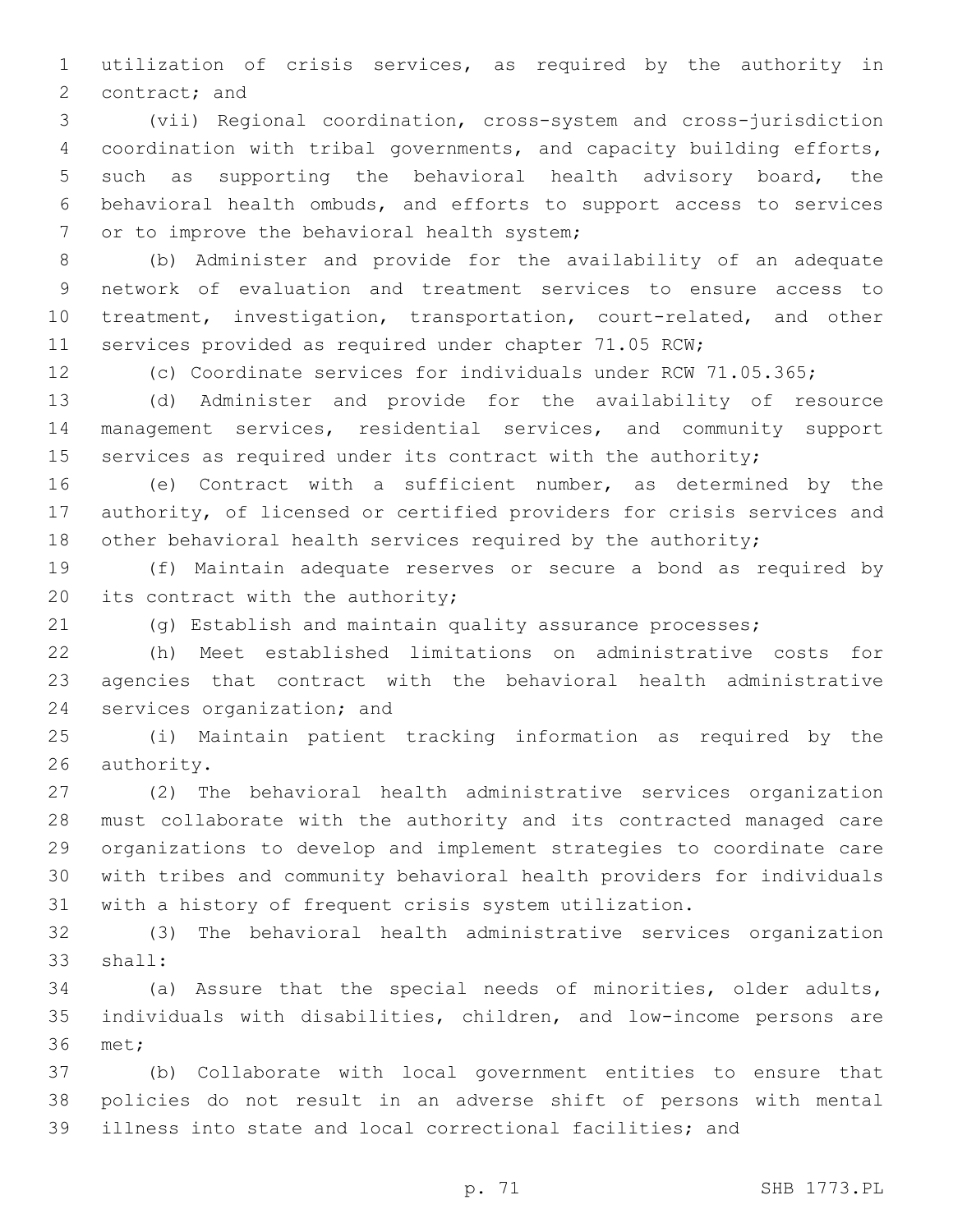(c) Work with the authority to expedite the enrollment or reenrollment of eligible persons leaving state or local correctional 3 facilities and institutions for mental diseases.

 (4) The behavioral health administrative services organization shall employ an assisted outpatient treatment program coordinator to oversee system coordination and legal compliance for assisted outpatient treatment under RCW 71.05.148 and section 4 of this act.

 **Sec. 27.** RCW 71.24.045 and 2021 c 263 s 17 and 2021 c 202 s 15 are each reenacted and amended to read as follows:9

 (1) The behavioral health administrative services organization contracted with the authority pursuant to RCW 71.24.381 shall:

 (a) Administer crisis services for the assigned regional service 13 area. Such services must include:

 (i) A behavioral health crisis hotline for its assigned regional 15 service area;

 (ii) Crisis response services twenty-four hours a day, seven days 17 a week, three hundred sixty-five days a year;

 (iii) Services related to involuntary commitments under chapters 19 71.05 and 71.34 RCW;

 (iv) Tracking of less restrictive alternative orders issued within the region by superior courts, and providing notification to a managed care organization in the region when one of its enrollees receives a less restrictive alternative order so that the managed care organization may ensure that the person is connected to services and that the requirements of RCW 71.05.585 are complied with. If the person receives a less restrictive alternative order and is returning to another region, the behavioral health administrative services organization shall notify the behavioral health administrative services organization in the home region of the less restrictive alternative order so that the home behavioral health administrative services organization may notify the person's managed care organization or provide services if the person is not enrolled in medicaid and does not have other insurance which can pay for those 34 services;

 (v) Additional noncrisis behavioral health services, within available resources, to individuals who meet certain criteria set by the authority in its contracts with the behavioral health administrative services organization. These services may include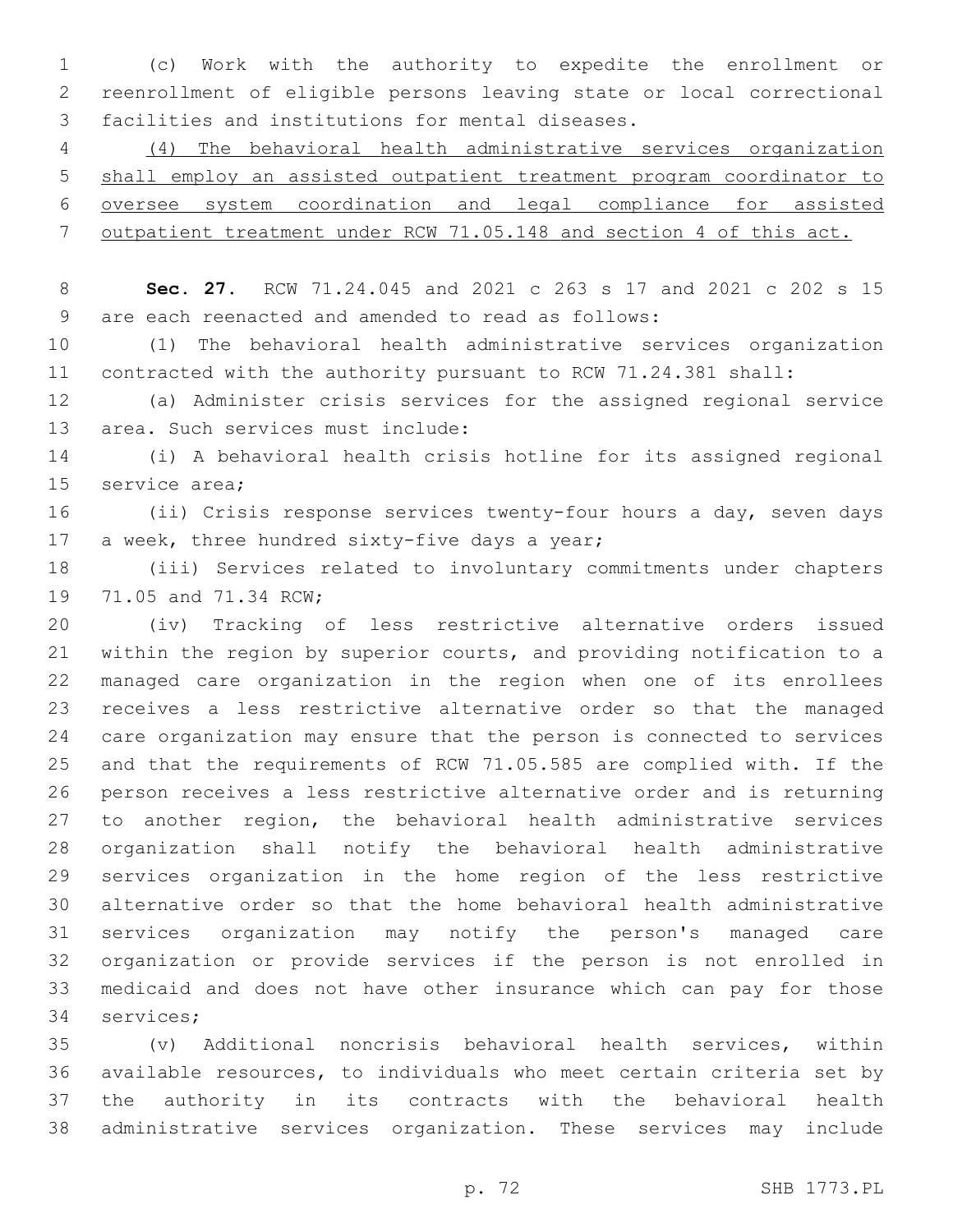services provided through federal grant funds, provisos, and general 2 fund state appropriations;

 (vi) Care coordination, diversion services, and discharge planning for nonmedicaid individuals transitioning from state hospitals or inpatient settings to reduce rehospitalization and utilization of crisis services, as required by the authority in 7 contract; and

 (vii) Regional coordination, cross-system and cross-jurisdiction coordination with tribal governments, and capacity building efforts, such as supporting the behavioral health advisory board and efforts to support access to services or to improve the behavioral health 12 system;

 (b) Administer and provide for the availability of an adequate network of evaluation and treatment services to ensure access to treatment, investigation, transportation, court-related, and other services provided as required under chapter 71.05 RCW;

(c) Coordinate services for individuals under RCW 71.05.365;

 (d) Administer and provide for the availability of resource management services, residential services, and community support services as required under its contract with the authority;

 (e) Contract with a sufficient number, as determined by the authority, of licensed or certified providers for crisis services and 23 other behavioral health services required by the authority;

 (f) Maintain adequate reserves or secure a bond as required by 25 its contract with the authority;

(g) Establish and maintain quality assurance processes;

 (h) Meet established limitations on administrative costs for agencies that contract with the behavioral health administrative 29 services organization; and

 (i) Maintain patient tracking information as required by the 31 authority.

 (2) The behavioral health administrative services organization must collaborate with the authority and its contracted managed care organizations to develop and implement strategies to coordinate care with tribes and community behavioral health providers for individuals with a history of frequent crisis system utilization.

 (3) The behavioral health administrative services organization 38 shall: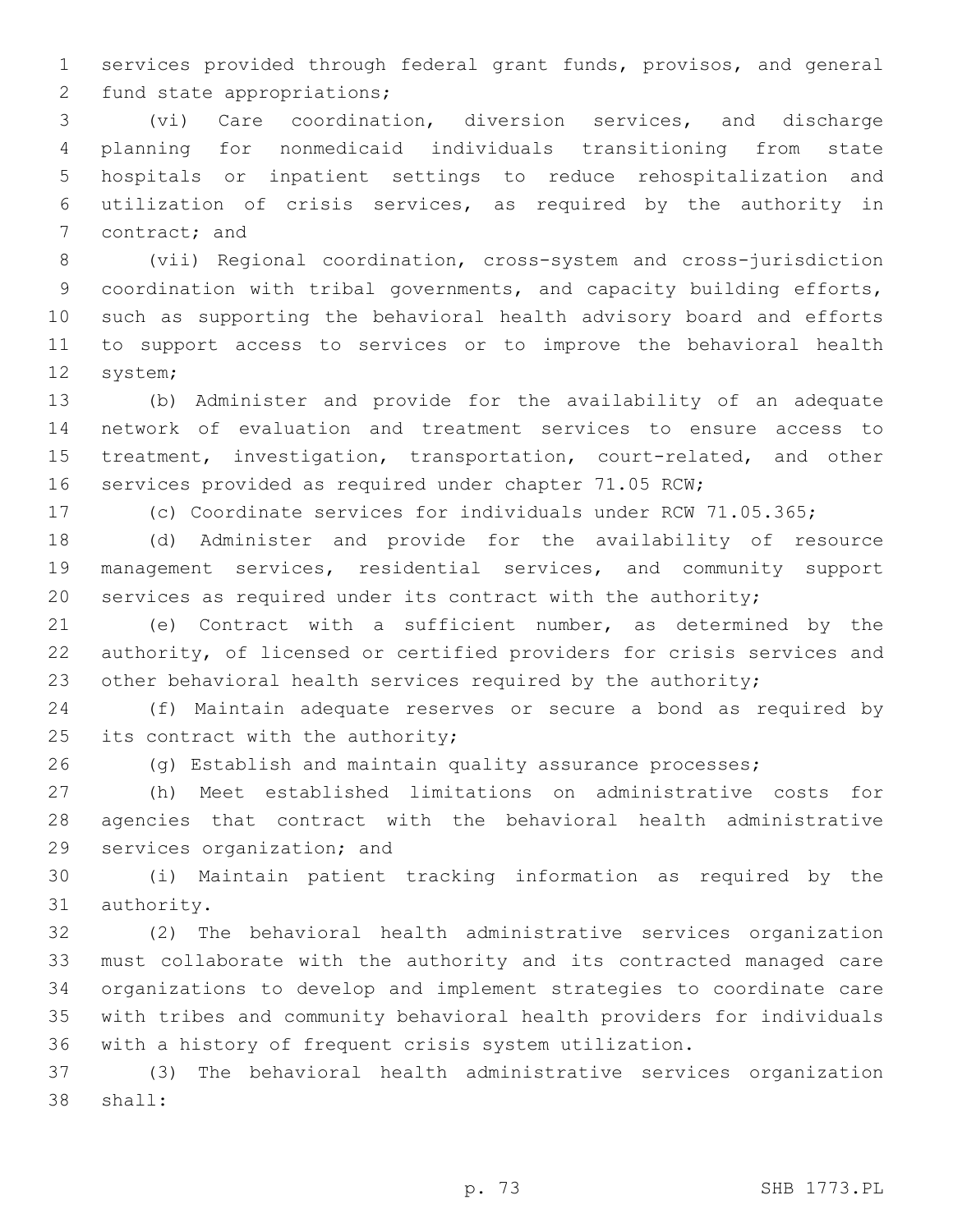(a) Assure that the special needs of minorities, older adults, individuals with disabilities, children, and low-income persons are 3 met;

 (b) Collaborate with local government entities to ensure that policies do not result in an adverse shift of persons with mental illness into state and local correctional facilities; and

 (c) Work with the authority to expedite the enrollment or reenrollment of eligible persons leaving state or local correctional 9 facilities and institutions for mental diseases.

 (4) The behavioral health administrative services organization shall employ an assisted outpatient treatment program coordinator to oversee system coordination and legal compliance for assisted 13 outpatient treatment under RCW 71.05.148 and section 4 of this act.

 NEW SECTION. **Sec. 28.** By December 31, 2022, the administrative office of the courts, in collaboration with stakeholders, shall: (1) Develop a court form or forms for the filing of a petition under RCW 71.05.148 and section 4 of this act; and (2) develop and publish on its website a user's guide to assist litigants in the preparation and filing of a petition under RCW 71.05.148 or section 4 of this act.

 **Sec. 29.** RCW 71.05.740 and 2021 c 263 s 15 are each amended to 21 read as follows:

 (1) All behavioral health administrative services organizations in the state of Washington must forward historical behavioral health involuntary commitment information retained by the organization, including identifying information and dates of commitment to the authority. As soon as feasible, the behavioral health administrative services organizations must arrange to report new commitment data to the authority within twenty-four hours. Commitment information under this section does not need to be resent if it is already in the possession of the authority. Behavioral health administrative services organizations and the authority shall be immune from liability related to the sharing of commitment information under this 33 section.

 (2) The clerk of the court must share commitment hearing outcomes in all hearings under this chapter with the local behavioral health administrative services organization that serves the region where the superior court is located, including in cases in which the designated crisis responder investigation occurred outside the region. The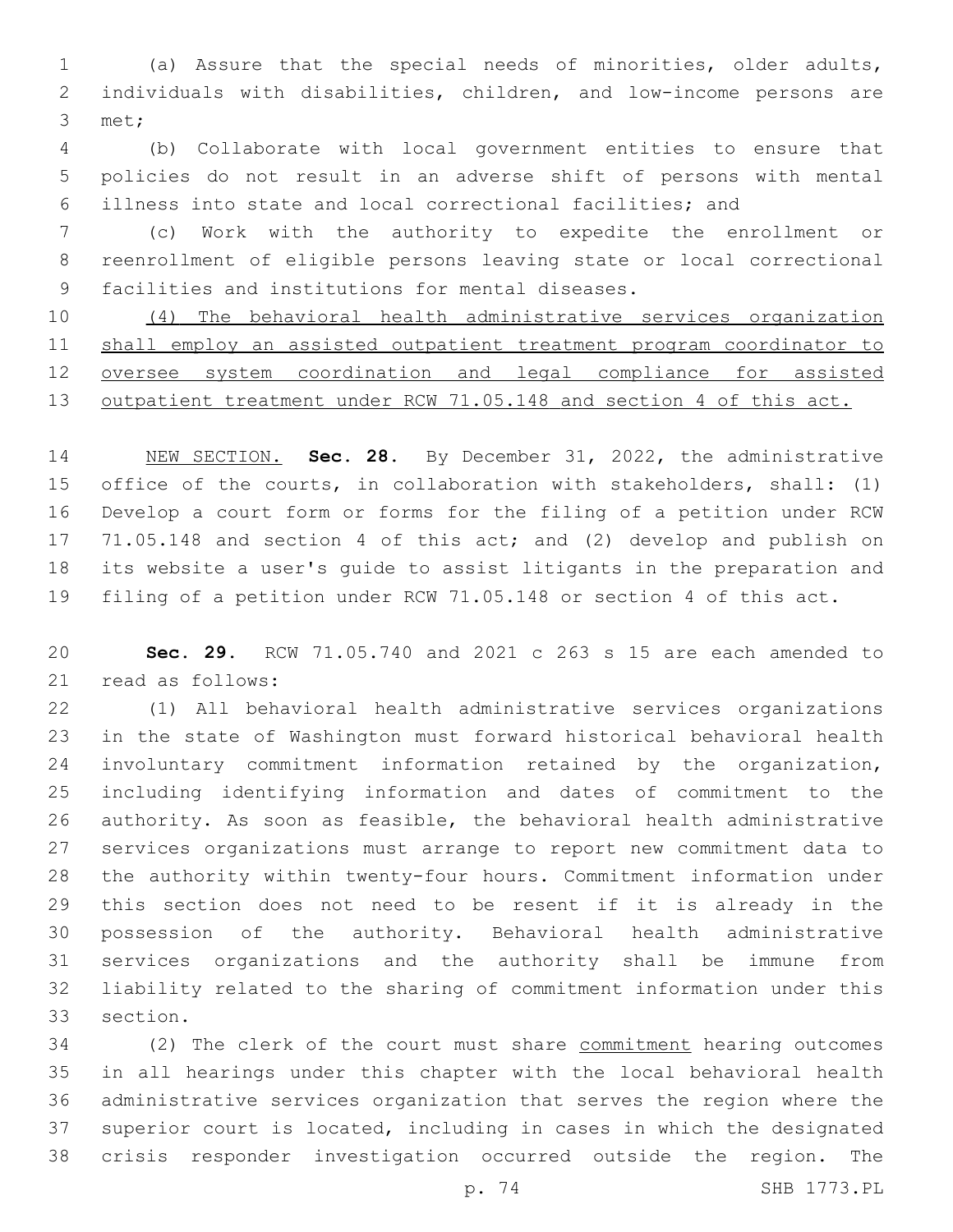hearing outcome data must include the name of the facility to which a 2 person has been committed.

 NEW SECTION. **Sec. 30.** Sections 1, 2, and 31 of this act take effect July 1, 2022.

 **Sec. 31.** 2021 c 264 s 24 (uncodified) and 2021 c 263 s 21 (uncodified) are each reenacted and amended to read as follows:

 (1) Sections 4 and 28, chapter 302, Laws of 2020, sections 13 and 8 14, chapter 263, Laws of 2021, ((and, until July 1, 2022, section 22, 9 chapter , Laws of  $2021$  and, beginning July 1,  $2022$ , ) section 23, chapter 264, Laws of 2021, and sections 2 and 10, chapter ... (this 11 act), Laws of 2022 take effect when monthly single-bed certifications authorized under RCW 71.05.745 fall below 200 reports for 3 13 consecutive months.

 (2) The health care authority must provide written notice of the effective date of sections 4 and 28, chapter 302, Laws of 2020, sections 13 and 14, chapter 263, Laws of 2021, ((and sections 22 and)) section 23, chapter 264, Laws of 2021, and sections 2 and 10, 18 chapter ... (this act), Laws of 2022 to affected parties, the chief clerk of the house of representatives, the secretary of the senate, the office of the code reviser, and others as deemed appropriate by 21 the authority.

 NEW SECTION. **Sec. 32.** Sections 5, 12, 17, and 23 of this act expire July 1, 2026.

 NEW SECTION. **Sec. 33.** Sections 6, 13, 18, and 24 of this act take effect July 1, 2026.

 NEW SECTION. **Sec. 34.** Section 26 of this act expires October 1, 2022.

 NEW SECTION. **Sec. 35.** Section 27 of this act takes effect October 1, 2022.

 NEW SECTION. **Sec. 36.** If specific funding for the purposes of 31 this act, referencing this act by bill or chapter number, is not